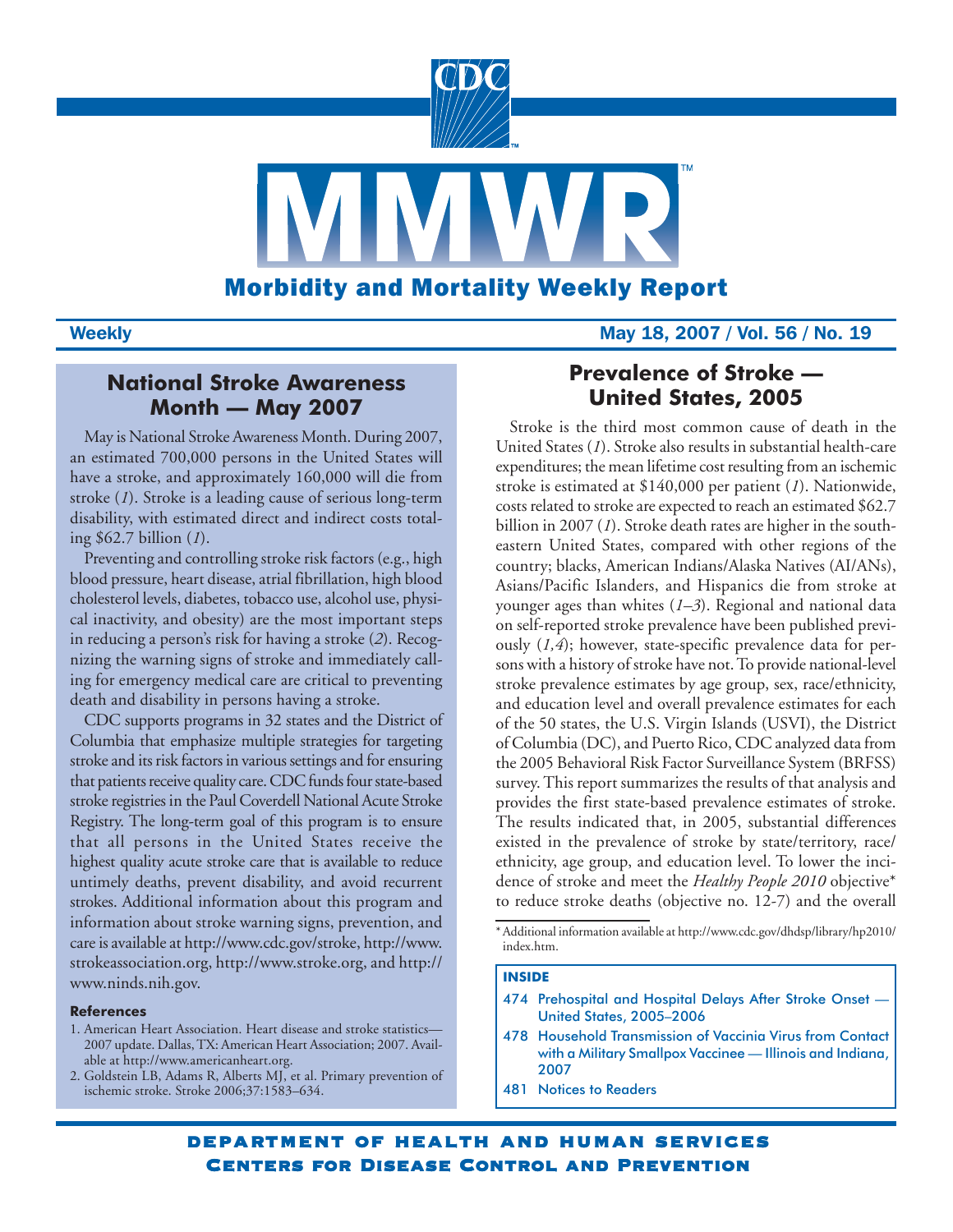The *MMWR* series of publications is published by the Coordinating Center for Health Information and Service, Centers for Disease Control and Prevention (CDC), U.S. Department of Health and Human Services, Atlanta, GA 30333.

**Suggested Citation:** Centers for Disease Control and Prevention. [Article title]. MMWR 2007;56: [inclusive page numbers].

## **Centers for Disease Control and Prevention**

Julie L. Gerberding, MD, MPH *Director* Tanja Popovic, MD, PhD *Chief Science Officer*

James W. Stephens, PhD (*Acting*) *Associate Director for Science* Steven L. Solomon, MD

*Director, Coordinating Center for Health Information and Service*

Jay M. Bernhardt, PhD, MPH *Director, National Center for Health Marketing* B. Kathleen Skipper, MA (*Acting*) *Director, Division of Health Information Dissemination* (*Proposed*)

### **Editorial and Production Staff**

Frederic E. Shaw, MD, JD *Editor,* MMWR *Series* Myron G. Schultz, DVM, MD (*Acting*) *Deputy Editor,* MMWR *Series*

Suzanne M. Hewitt, MPA *Managing Editor,* MMWR *Series* Douglas W. Weatherwax *Lead Technical Writer-Editor*

Catherine H. Bricker, MS Jude C. Rutledge *Writers-Editors* Beverly J. Holland *Lead Visual Information Specialist* Lynda G. Cupell Malbea A. LaPete

*Visual Information Specialists* Quang M. Doan, MBA Erica R. Shaver *Information Technology Specialists*

#### **Editorial Board**

William L. Roper, MD, MPH, Chapel Hill, NC, Chairman Virginia A. Caine, MD, Indianapolis, IN David W. Fleming, MD, Seattle, WA William E. Halperin, MD, DrPH, MPH, Newark, NJ Margaret A. Hamburg, MD, Washington, DC King K. Holmes, MD, PhD, Seattle, WA Deborah Holtzman, PhD, Atlanta, GA John K. Iglehart, Bethesda, MD Dennis G. Maki, MD, Madison, WI Sue Mallonee, MPH, Oklahoma City, OK Stanley A. Plotkin, MD, Doylestown, PA Patricia Quinlisk, MD, MPH, Des Moines, IA Patrick L. Remington, MD, MPH, Madison, WI Barbara K. Rimer, DrPH, Chapel Hill, NC John V. Rullan, MD, MPH, San Juan, PR Anne Schuchat, MD, Atlanta, GA Dixie E. Snider, MD, MPH, Atlanta, GA John W. Ward, MD, Atlanta, GA

goal to eliminate health disparities, public health programs should augment stroke risk-factor prevention and educational measures in disproportionately affected regions and populations.

BRFSS is a state-based, random-digit–dialed telephone survey of the noninstitutionalized, U.S. civilian population aged  $\geq$ 18 years and is administered by state health departments in collaboration with CDC. In 2005, the median response rate among states, based on Council of American Survey and Research Organizations guidelines, was 51.1% (range: 34.6%– 67.4%). This rate accounts for the efficiency of the telephone sampling method used and participation rates among eligible respondents who were contacted. A total of 356,112 respondents from all 50 states, DC, Puerto Rico, and USVI participated in the survey. State (including DC) and territory sample sizes ranged from 2,422 (USVI) to 23,302 (Washington). The racial/ethnic national sample sizes ranged from 5,535 (AI/ANs) to 279,419 (whites). All prevalence estimates in this report have a numerator >50 and a relative standard error <30% to ensure that estimates are stable.†

Survey respondents answered the question, "Has a doctor or other health professional ever told you that you had a stroke?" Differences in prevalence were assessed by age group, sex, race/ethnicity, education level, and state or territory of residence. Data were weighted to reflect the population aged  $\geq$ 18 years in each state and territory and were age adjusted to the 2000 U.S. standard population to allow for more meaningful comparisons between states and between demographic groups. The weighted state prevalence values were used to estimate the number of persons with a history of stroke in various demographic groups and in each state or territory. Respondents provided racial/ethnic identification; those who identified themselves as multiracial were included in a separate category.

In 2005, 2.6% (95% confidence interval [CI] = 2.5–2.7) of noninstitutionalized U.S. adults (approximately 5,839,000 persons) had a history of stroke (Table 1). The prevalence of stroke increased with age: 8.1% of respondents aged  $\geq$  65 years reported a history of stroke, compared with 0.8% of persons aged 18–44 years. The prevalence of stroke among men (2.7%) and women (2.5%) was similar. Among persons with less than 12 years of education, 4.4% reported a history of stroke, approximately twice the proportion among college graduates  $(1.8\%)$ .

The overall prevalences of stroke among AI/ANs (6.0%), multiracial persons (4.6%), and blacks (4.0%) were higher

<sup>†</sup> Information regarding BRFSS data and methods available at [http://www.](http://cdc.gov/brfss/technical_infodata/surveydata/2005.htm) [cdc.gov/brfss/technical\\_infodata/surveydata/2005.htm.](http://cdc.gov/brfss/technical_infodata/surveydata/2005.htm)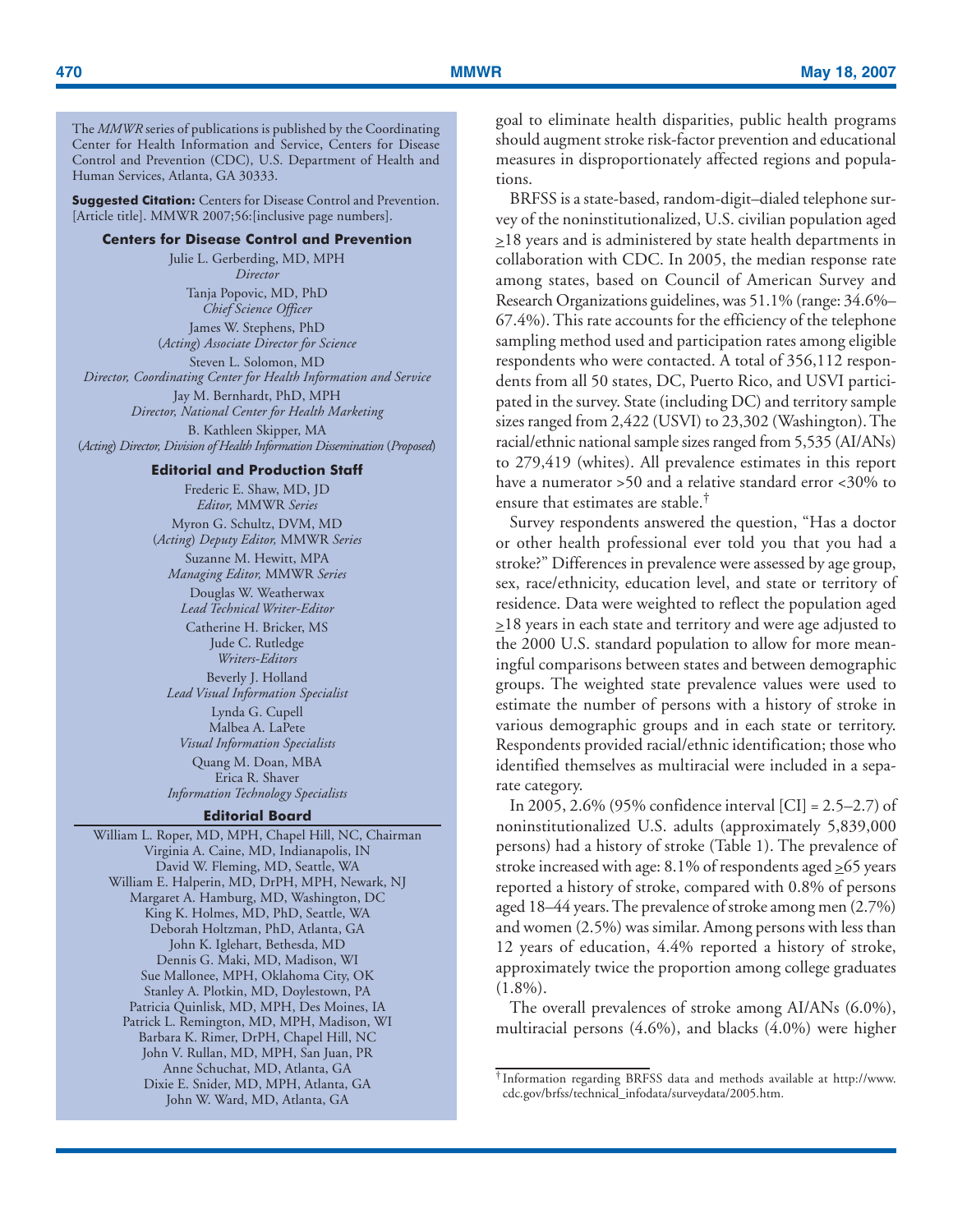| Characteristic                 | Total no. of<br>respondents* | <b>Prevalence of stroke</b><br>$(%)^{\dagger}$ | (95% CI <sup>§</sup> ) | Estimated no. of U.S. residents<br>with a history of stroke |
|--------------------------------|------------------------------|------------------------------------------------|------------------------|-------------------------------------------------------------|
|                                |                              |                                                |                        |                                                             |
| Age group (yrs)                |                              |                                                |                        |                                                             |
| $18 - 44$                      | 128,328                      | (0.8)                                          | $(0.7 - 0.9)$          | 852,000                                                     |
| $45 - 64$                      | 137,738                      | (2.7)                                          | $(2.5 - 2.9)$          | 1,926,000                                                   |
| $\geq 65$                      | 87,351                       | (8.1)                                          | $(7.7 - 8.5)$          | 3,036,000                                                   |
| Sex¶                           |                              |                                                |                        |                                                             |
| Men                            | 136,201                      | (2.7)                                          | $(2.5 - 2.8)$          | 2,694,000                                                   |
| Women                          | 219,911                      | (2.5)                                          | $(2.4 - 2.7)$          | 3,145,000                                                   |
| Race/Ethnicity <sup>¶</sup>    |                              |                                                |                        |                                                             |
| White, non-Hispanic            | 279,419                      | (2.3)                                          | $(2.3 - 2.4)$          | 4,017,000                                                   |
| Black, non-Hispanic            | 27,925                       | (4.0)                                          | $(3.6 - 4.5)$          | 772,000                                                     |
| Asian/Pacific Islander         | 5,974                        | $(1.6)$ <sup>**</sup>                          | $(1.0 - 2.7)$          | 60,000                                                      |
| Hispanic <sup>††</sup>         | 25,539                       | (2.6)                                          | $(2.1 - 3.3)$          | 616,000                                                     |
| American Indian/Alaska Native  | 5,535                        | (6.0)                                          | $(4.5 - 7.8)$          | 126,000                                                     |
| Multiracial                    | 6,519                        | (4.6)                                          | $(3.7 - 5.6)$          | 136,000                                                     |
| <b>Education</b> <sup>11</sup> |                              |                                                |                        |                                                             |
| Less than 12 years             | 38,202                       | (4.4)                                          | $(4.0 - 4.9)$          | 1,365,000                                                   |
| High school graduate           | 109,830                      | (2.6)                                          | $(2.5 - 2.8)$          | 1,863,000                                                   |
| Some college                   | 93,228                       | (2.7)                                          | $(2.5 - 2.9)$          | 1,474,000                                                   |
| College graduate               | 113,944                      | (1.8)                                          | $(1.6 - 1.9)$          | 1,108,000                                                   |
| Total                          | 356,112                      | (2.6)                                          | $(2.5 - 2.7)$          | 5,839,000                                                   |

**TABLE 1. Percentage of respondents aged >18 years who reported a history of stroke, by selected characteristics — Behavioral Risk Factor Surveillance System, United States, 2005**

\* The sums of the sample sizes in each category might not add up to the total number of respondents because of unknown or missing information. † Weighted percentage of respondents who reported a history of stroke.

§ Confidence interval.

¶ Weighted percentages are age adjusted to the 2000 U.S. standard population.

\*\* The relative standard error of this estimate is 20%-30% and should be interpreted with caution.

†† Might be of any race.

than the prevalence among whites (2.3%). The prevalences of stroke among Asians/Pacific Islanders (1.6%) and Hispanics (2.6%) were similar to the prevalence among whites.

The prevalence of stroke ranged from 1.5% in Connecticut to 4.3% in Mississippi (Table 2). States and territories with the highest prevalence of stroke had approximately twice the prevalence of those with the lowest (Figure). Wyoming, with an estimated state population of 509,000 in 2005, had the lowest estimated number of persons reporting a history of stroke (10,000); California, with an estimated population of approximately 36 million in 2005, had the highest (641,000).

**Reported by:** *JR Neyer, KJ Greenlund, PhD, CH Denny, PhD, NL Keenan, PhD, M Casper, PhD, DR Labarthe, MD, PhD, JB Croft, PhD, Div for Heart Disease and Stroke Prevention, National Center for Chronic Disease Prevention and Health Promotion, CDC.*

**Editorial Note:** This report provides the first state-based estimates of the prevalence of persons with a history of stroke in the United States. The results indicate that, in 2005, substantial differences existed in the prevalence of stroke by race/ ethnicity, education level, and state/area of residence. The results also exhibit variation among states, with an approximately twofold difference between states with the highest and lowest prevalence estimates. The overall prevalence estimate of 2.6% and race/ethnicity-specific estimates in this report are comparable to previously published national stroke prevalence data (*1*). In addition, the finding that many states with high prevalence estimates are concentrated in the southeast corresponds to the high rates of stroke mortality observed in this region, which has been traditionally called the "stroke belt" (*2*). However, certain states (Illinois, Michigan, Missouri, Nevada, Texas, and West Virginia) in other U.S. regions also had prevalence estimates  $\geq 3.0\%$ , among the highest in the country.

Two factors contribute to stroke prevalence: stroke incidence (i.e., new cases) and survival rates after cerebrovascular events. Data on stroke incidence and long-term survival are limited (*5*); thus, assessing the relative contribution of these two factors is difficult. Improved surveillance for stroke, including data to determine incidence, survival, and type of stroke, would be useful to better understand the causes of the disparities described in this report (*5*).

Several studies have hypothesized that the geographic and racial/ethnic variation in stroke prevalence and mortality might be attributed to variation in the amounts of trace elements in the environment, inconsistencies in the accuracy of stroke vital statistics data, migration patterns, and differences in the prevalence of stroke risk factors (*2,6,7*). A simple explanation for the observed variations remains elusive; however, one likely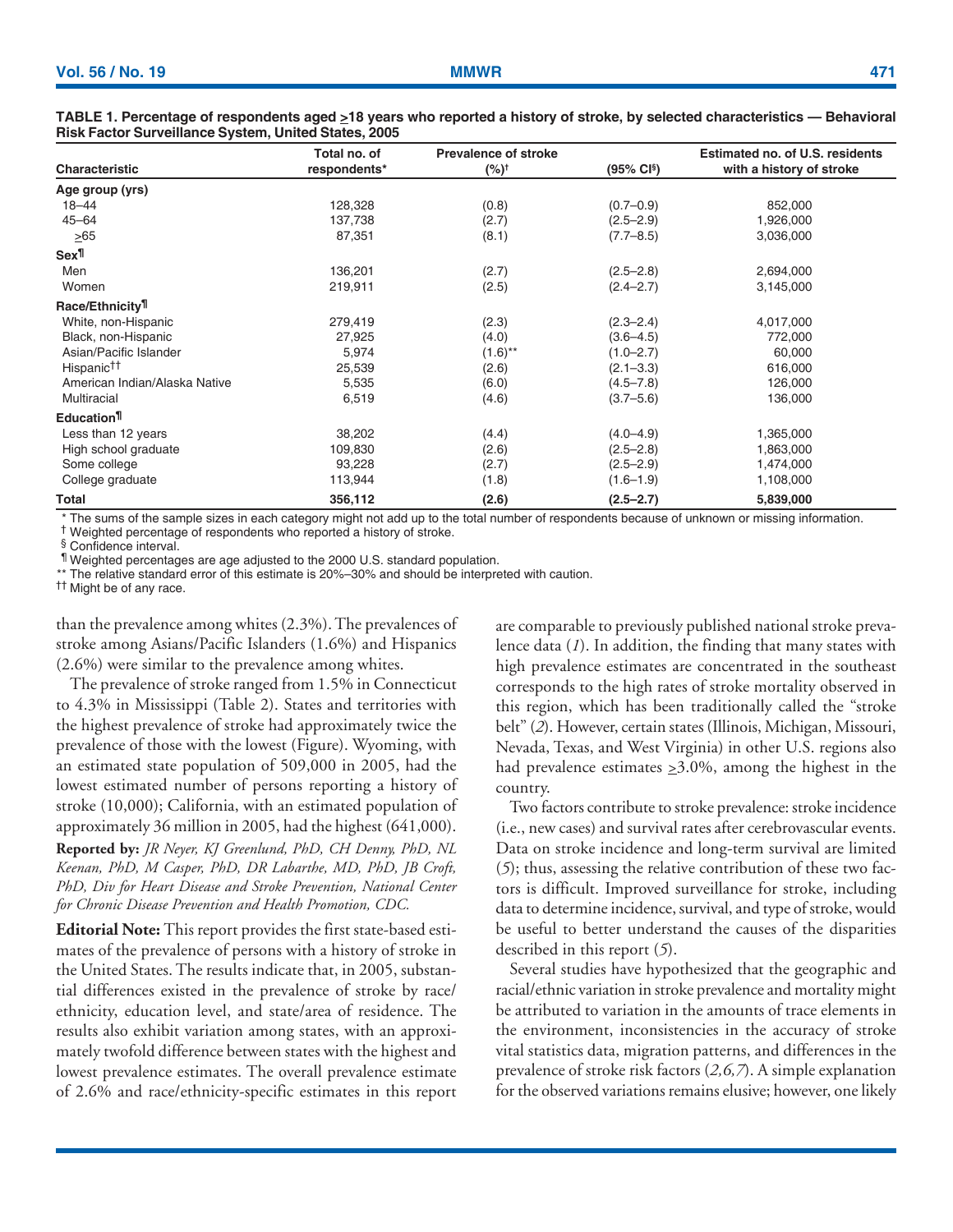### **TABLE 2. Percentage of respondents aged >18 years who reported a history of stroke, by state/area — Behavioral Risk Factor Surveillance System, United States, 2005**

| Weighted, age-adjusted                                                    |             |         |                                |                                       |  |  |  |  |  |  |  |  |
|---------------------------------------------------------------------------|-------------|---------|--------------------------------|---------------------------------------|--|--|--|--|--|--|--|--|
| Total no. of<br>prevalence of stroke<br><b>Estimated no. of residents</b> |             |         |                                |                                       |  |  |  |  |  |  |  |  |
| State/Area                                                                | respondents | $(%)^*$ | $(95\% \text{ Cl}^{\dagger})$  | with a history of stroke <sup>§</sup> |  |  |  |  |  |  |  |  |
| Alabama                                                                   | 3,197       | (3.2)   | $(2.7 - 3.9)$                  | 117,000                               |  |  |  |  |  |  |  |  |
| Alaska                                                                    | 2,813       | (2.5)   | $(1.7 - 3.5)$                  | 8,000                                 |  |  |  |  |  |  |  |  |
| Arizona                                                                   | 4,710       | (2.1)   | $(1.6 - 2.6)$                  | 88,000                                |  |  |  |  |  |  |  |  |
| Arkansas                                                                  | 5,280       | (3.0)   | $(2.5 - 3.4)$                  | 63,000                                |  |  |  |  |  |  |  |  |
| California                                                                | 6,134       | (2.6)   | $(2.1 - 3.2)$                  | 641,000                               |  |  |  |  |  |  |  |  |
| Colorado                                                                  | 5,979       | (1.7)   | $(1.4 - 2.0)$                  | 49,000                                |  |  |  |  |  |  |  |  |
| Connecticut                                                               | 5,254       | (1.5)   | $(1.2 - 1.9)$                  | 45,000                                |  |  |  |  |  |  |  |  |
| Delaware                                                                  | 4,192       | (2.6)   | $(2.1 - 3.3)$                  | 17,000                                |  |  |  |  |  |  |  |  |
| District of Columbia                                                      | 3,743       | (3.4)   | $(2.7 - 4.2)$                  | 14,000                                |  |  |  |  |  |  |  |  |
| Florida                                                                   | 8,190       | (2.8)   | $(2.4 - 3.3)$                  | 432,000                               |  |  |  |  |  |  |  |  |
| Georgia                                                                   | 6,064       | (2.9)   | $(2.4 - 3.4)$                  | 164,000                               |  |  |  |  |  |  |  |  |
| Hawaii                                                                    | 6,416       | (2.8)   | $(2.3 - 3.4)$                  | 28,000                                |  |  |  |  |  |  |  |  |
| Idaho                                                                     | 5,734       | (2.4)   | $(2.0 - 2.9)$                  | 24,000                                |  |  |  |  |  |  |  |  |
| Illinois                                                                  | 5,077       | (3.0)   | $(2.3 - 3.8)$                  | 278,000                               |  |  |  |  |  |  |  |  |
| Indiana                                                                   | 5,635       | (2.5)   | $(2.1 - 3.0)$                  | 119,000                               |  |  |  |  |  |  |  |  |
| Iowa                                                                      | 5,051       | (2.6)   | $(2.2 - 3.1)$                  | 67,000                                |  |  |  |  |  |  |  |  |
| Kansas                                                                    | 8,626       | (2.3)   | $(2.0 - 2.6)$                  | 49,000                                |  |  |  |  |  |  |  |  |
| Kentucky                                                                  | 6,628       | (3.1)   | $(2.7 - 3.7)$                  | 102,000                               |  |  |  |  |  |  |  |  |
|                                                                           |             |         |                                |                                       |  |  |  |  |  |  |  |  |
| Louisiana                                                                 | 2,936       | (3.3)   | $(2.6 - 4.0)$<br>$(2.0 - 2.9)$ | 91,000                                |  |  |  |  |  |  |  |  |
| Maine                                                                     | 3,960       | (2.4)   |                                | 27,000                                |  |  |  |  |  |  |  |  |
| Maryland                                                                  | 8,632       | (2.1)   | $(1.8 - 2.5)$                  | 89,000                                |  |  |  |  |  |  |  |  |
| Massachusetts                                                             | 8,906       | (2.1)   | $(1.8 - 2.6)$                  | 111,000                               |  |  |  |  |  |  |  |  |
| Michigan                                                                  | 12,136      | (3.0)   | $(2.6 - 3.3)$                  | 225,000                               |  |  |  |  |  |  |  |  |
| Minnesota                                                                 | 2,829       | (1.7)   | $(1.3 - 2.2)$                  | 65,000                                |  |  |  |  |  |  |  |  |
| Mississippi                                                               | 4,439       | (4.3)   | $(3.6 - 5.0)$                  | 91,000                                |  |  |  |  |  |  |  |  |
| Missouri                                                                  | 5,164       | (3.1)   | $(2.7 - 3.7)$                  | 147,000                               |  |  |  |  |  |  |  |  |
| Montana                                                                   | 4,983       | (2.1)   | $(1.7 - 2.5)$                  | 16,000                                |  |  |  |  |  |  |  |  |
| Nebraska                                                                  | 8,332       | (2.2)   | $(1.9 - 2.6)$                  | 31,000                                |  |  |  |  |  |  |  |  |
| Nevada                                                                    | 3,161       | (3.2)   | $(2.3 - 4.4)$                  | 51,000                                |  |  |  |  |  |  |  |  |
| New Hampshire                                                             | 6,038       | (2.6)   | $(2.2 - 3.1)$                  | 26,000                                |  |  |  |  |  |  |  |  |
| New Jersey                                                                | 13,663      | (2.1)   | $(1.8 - 2.4)$                  | 146,000                               |  |  |  |  |  |  |  |  |
| <b>New Mexico</b>                                                         | 5,585       | (2.2)   | $(1.8 - 2.6)$                  | 31,000                                |  |  |  |  |  |  |  |  |
| New York                                                                  | 7,796       | (2.4)   | $(1.9 - 3.0)$                  | 365,000                               |  |  |  |  |  |  |  |  |
| North Carolina                                                            | 17,261      | (2.8)   | $(2.5 - 3.0)$                  | 179,000                               |  |  |  |  |  |  |  |  |
| North Dakota                                                              | 4,010       | (1.8)   | $(1.5 - 2.2)$                  | 10,000                                |  |  |  |  |  |  |  |  |
| Ohio                                                                      | 7,498       | (2.3)   | $(1.9 - 2.7)$                  | 207,000                               |  |  |  |  |  |  |  |  |
| Oklahoma                                                                  | 13,707      | (3.4)   | $(3.0 - 3.8)$                  | 95,000                                |  |  |  |  |  |  |  |  |
| Oregon                                                                    | 12,015      | (2.5)   | $(2.2 - 2.8)$                  | 72,000                                |  |  |  |  |  |  |  |  |
| Pennsylvania                                                              | 13,378      | (2.2)   | $(1.9 - 2.5)$                  | 237,000                               |  |  |  |  |  |  |  |  |
| Rhode Island                                                              | 3,976       | (2.1)   | $(1.7 - 2.6)$                  | 19,000                                |  |  |  |  |  |  |  |  |
| South Carolina                                                            | 8,440       | (2.9)   | $(2.6 - 3.3)$                  | 96,000                                |  |  |  |  |  |  |  |  |
| South Dakota                                                              | 6,915       | (2.6)   | $(2.2 - 3.0)$                  | 16,000                                |  |  |  |  |  |  |  |  |
| Tennessee                                                                 | 4,749       | (3.1)   | $(2.6 - 3.7)$                  | 142,000                               |  |  |  |  |  |  |  |  |
| Texas                                                                     | 6,512       | (3.0)   | $(2.6 - 3.4)$                  | 455,000                               |  |  |  |  |  |  |  |  |
| Utah                                                                      | 5,137       | (2.6)   | $(2.1 - 3.1)$                  | 34,000                                |  |  |  |  |  |  |  |  |
| Vermont                                                                   | 6,763       | (2.1)   | $(1.8 - 2.5)$                  | 11,000                                |  |  |  |  |  |  |  |  |
| Virginia                                                                  | 5,493       | (2.7)   | $(2.2 - 3.2)$                  | 146,000                               |  |  |  |  |  |  |  |  |
| Washington                                                                | 23,302      | (2.4)   | $(2.2 - 2.6)$                  | 108,000                               |  |  |  |  |  |  |  |  |
| West Virginia                                                             | 3,553       | (3.0)   | $(2.5 - 3.6)$                  | 48,000                                |  |  |  |  |  |  |  |  |
| Wisconsin                                                                 | 4,900       | (1.9)   | $(1.5 - 2.4)$                  | 81,000                                |  |  |  |  |  |  |  |  |
| Wyoming                                                                   | 5,009       | (1.9)   | $(1.5 - 2.3)$                  | 7,000                                 |  |  |  |  |  |  |  |  |
| Puerto Rico                                                               | 3,789       | (1.9)   | $(1.5 - 2.4)$                  | 54,000                                |  |  |  |  |  |  |  |  |
| U.S. Virgin Islands                                                       | 2,422       | __¶     |                                |                                       |  |  |  |  |  |  |  |  |
| <b>Total</b>                                                              | 356,112     | (2.6)   | $(2.5 - 2.7)$                  | 5,839,000                             |  |  |  |  |  |  |  |  |

\* Weighted percentages are age standardized to the 2000 U.S. standard population.<br>† Carfidages internal

Sconfidence interval.

<sup>y</sup> Estimated number of persons in each state/area with a history of stroke (rounded to the nearest thousand), based on 2000 U.S. standard population.<br><sup>¶</sup> Data omitted because they have a relative standard error >30% or a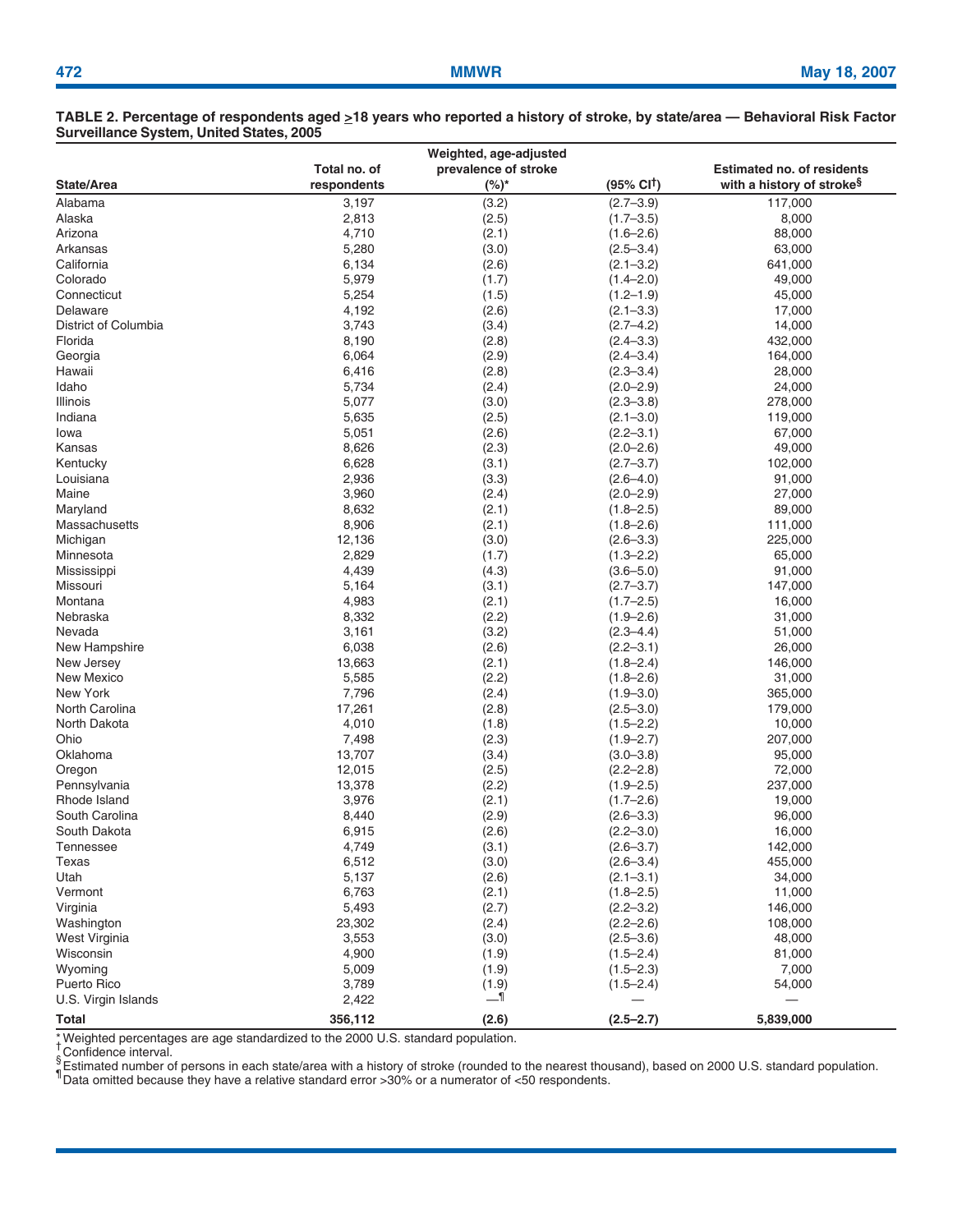



\* Age adjusted to the 2000 U.S. standard population of adults.

explanation for the geographic variation in stroke prevalence described in this report is variation in the proportion of the population with risk factors for stroke and heart disease. In a 2003 BRFSS analysis, the prevalence of having two or more of the major, modifiable risk factors for stroke and heart disease (e.g., high blood pressure, high blood cholesterol levels, diabetes, current smoking, physical inactivity, or obesity) was above the median value of 36.0% in 18 of the 19 states/areas with the highest stroke prevalence estimates in this 2005 analysis (*6*). Reasons for the geographic variation in the prevalence of risk factors for stroke are complex and might be attributed to a combination of factors (e.g., cultural norms for diet and exercise, poverty and lack of economic opportunity, social isolation, and regional differences in access to health care and preventive services) (*2*). The geographic distribution of racial/ ethnic groups alone does not account for the geographic variation in stroke mortality (*2*). To further define and explain the underlying causes of these differences, additional studies are needed, including small-area analyses, in-depth interviews, more precise prevalence estimates by race/ethnicity, qualityof-care assessments, and recorded health outcomes. One such study that is under way is the Reasons for Geographic and Racial Differences in Stroke Study (REGARDS), a national population-based, longitudinal study designed to determine the causes of excess mortality in the southeast United States and among blacks (*7*).

As with the geographic variations in stroke prevalence, the disparities observed among racial/ethnic groups are likely attributed, in part, to differences in the proportion of these population groups with risk factors for stroke. For example,

in a recent analysis, AI/AN men had a higher prevalence of hypertension and hypercholesterolemia than any other racial/ ethnic group, and AI/AN men and women had the highest prevalence of obesity, current smoking, and diabetes (*8*). However, the AI/AN group is diverse, and national-level data on stroke incidence, prevalence, and mortality for AI/ANs are limited (*3*). Similarly, blacks have a much higher prevalence of hypertension and diabetes and are less likely to have blood pressure controlled or diabetes treated than whites (*1*). Risk factor information for the multiracial group is limited because the multiracial category has only recently been included in large, population-based analyses.

The findings in this report are subject to at least four limitations. First, BRFSS data are based on self-reported information and are subject to recall bias and misinterpretation of the term "stroke." Differential recall of stroke or ability to report a history of stroke by telephone interview could affect the disease prevalence estimates. Despite this limitation, selfreported disease history is used routinely to provide stroke prevalence estimates (*1,3,4*). Second, BRFSS does not include persons living in nursing homes, prisons, military bases, or other institutions, populations whose inclusion might alter stroke prevalence estimates for the entire population. Third, BRFSS is limited to households with land-line telephones and does not include persons who do not have telephones or who use cellular telephones exclusively. Finally, the BRFSS response rate was low; however, the prevalence estimates are accurate when compared with other surveys and other modes of survey administration (e.g., in-person interviews) (*9*).

CDC has formed local, state, national, and international partnerships to help control risk factors in susceptible populations, reduce the incidence of stroke, and achieve the nation's *Healthy People 2010* health objectives. For example, the National Forum for Heart Disease and Stroke Prevention, which comprises nearly 80 organizations, is working toward implementing A Public Health Action Plan to Prevent Heart Disease and Stroke.<sup>§</sup> In addition, the CDC State Heart Disease and Stroke Prevention Program funds health departments in 32 states and DC to support stroke prevention through education, strategies to change physical and social environments, and programs to help eliminate racial/ethnic disparities in stroke risk. CDC also funds 15 WISEWOMAN projects, which aim to prevent heart disease and stroke by providing low-income, underinsured, and uninsured women aged 40–64 years with opportunities for lifestyle interventions, referral services, and screening for chronic disease risk factors;

<sup>§</sup>Additional information available at [http://www.cdc.gov/dhdsp/library/](http://www.cdc.gov/dhdsp/library/action_plan/index.htm) [action\\_plan/index.htm.](http://www.cdc.gov/dhdsp/library/action_plan/index.htm)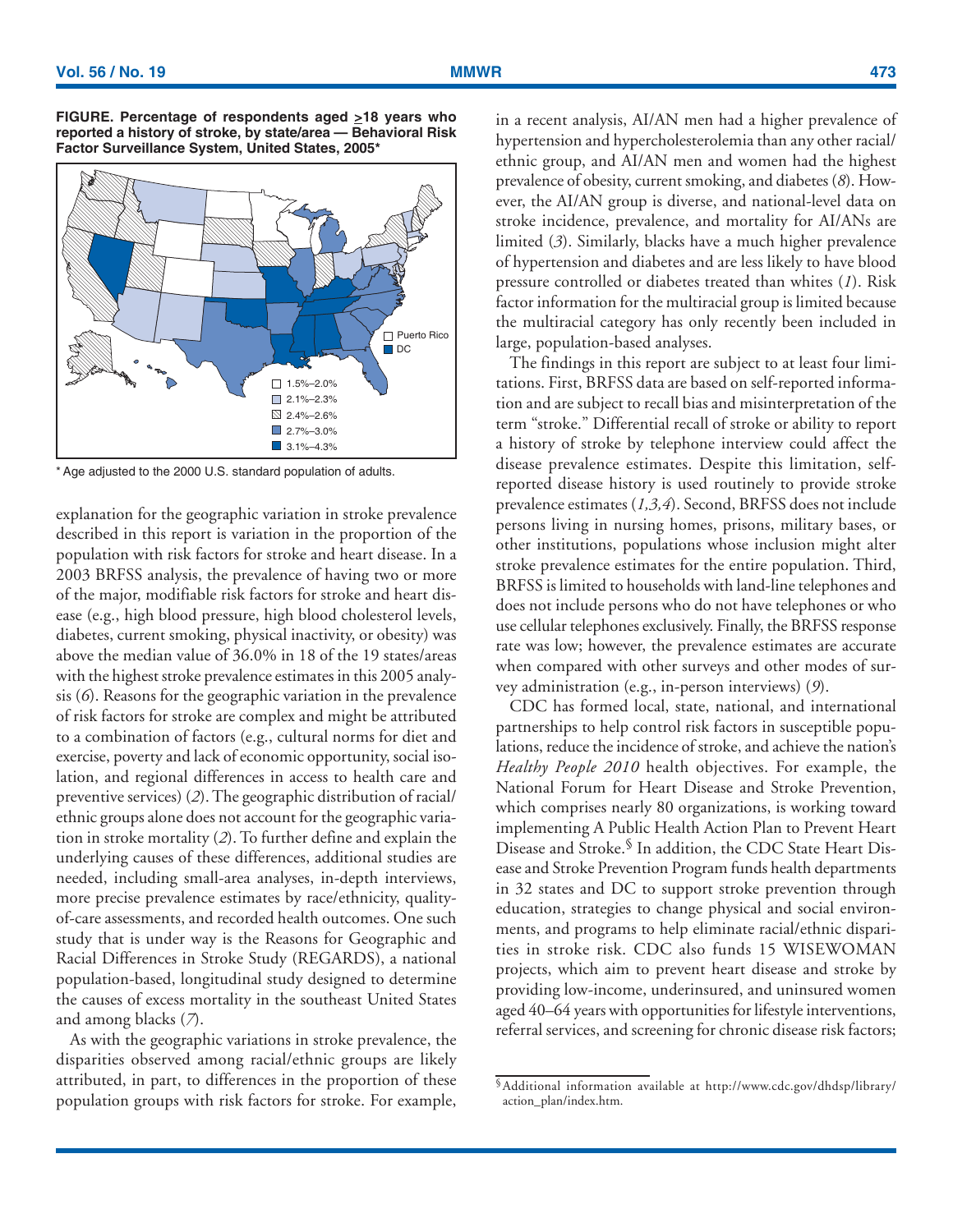<span id="page-5-0"></span>approximately 12,000 women have received services through WISEWOMAN during the past 4 years. Since 2000, WISEWOMAN has identified approximately 5,783 cases of previously undiagnosed hypertension, 6,286 cases of undiagnosed high cholesterol, and 800 cases of undiagnosed diabetes.<sup>7</sup>

Since 1999, REACH 2010, a program funded by the U.S. Department of Health and Human Services, has supported several community-based projects that target racial/ethnic groups disproportionately affected by certain diseases. For example, the Choctaw Nation Project in Oklahoma and the Chugachmiut Native Organization in Alaska were both developed to address the burden of heart disease and stroke among AI/ANs. In Louisiana, the Black Women's Health Imperative has provided access to clinical preventive services for nearly 4,000 persons and improved the recognition of risk factors for heart disease and stroke in the communities it serves.\*\*

The findings in this report indicate that, in 2005, the prevalence of stroke varied by education level, race/ethnicity, and state/territory. These data can help health planners (e.g., policy makers and public health officials) better target prevention resources to groups with disproportionately high stroke prevalence. The importance of preventing and controlling risk factors (e.g., high blood pressure, heart disease, atrial fibrillation, high blood cholesterol levels, diabetes, tobacco use, alcohol use, physical inactivity, and obesity) to reduce the risk for stroke is well-established (*10*). In communities, policies that reduce tobacco exposure and promote healthy living (e.g., better access to healthy foods, school and worksite health education, and environments that are safe for and conducive to physical activity) can contribute to the prevention of stroke and other cardiovascular diseases. Finally, measures that improve recognition of the early signs of stroke and timely access to emergency stroke care can minimize the effects of strokes.

### **Acknowledgment**

The findings in this report are based on data provided by BRFSS state coordinators.

#### **References**

- 1. Rosamond W, Flegal K, Friday G, et al. Heart disease and stroke statistics—2007 update: a report from the American Heart Association Statistics Committee and Stroke Statistics Subcommittee. Circulation 2007;115:e69–e171.
- 2. Casper ML, Barnett E, Williams GI Jr., Braham VE, Greenlund KJ. Atlas of stroke mortality: racial, ethnic, and geographic disparities in the United States. Atlanta, GA: US Department of Health and Human Services, CDC; January 2003. Available at [http://www.cdc.gov/](http://www.cdc.gov/dhdsp/library/maps/strokeatlas/index.htm) [dhdsp/library/maps/strokeatlas/index.htm.](http://www.cdc.gov/dhdsp/library/maps/strokeatlas/index.htm)
- 3. Stansbury JP, Jia H, Williams LS, Vogel WB, Duncan PW. Ethnic disparities in stroke: epidemiology, acute care, and postacute outcomes. Stroke 2005;36:374–87.
- 4. CDC. Regional and racial differences in the prevalence of stroke—23 states and District of Columbia, 2003. MMWR 2005;54:481–4.
- 5. Goff DC, Brass L, Braun LT, et al. Essential features of a surveillance system to support the prevention and management of heart disease and stroke: a scientific statement from the American Heart Association Councils on Epidemiology and Prevention, Stroke, and Cardiovascular Nursing and the Interdisciplinary Working Groups on Quality of Care and Outcomes Research and Atherosclerotic Peripheral Vascular Disease. Circulation 2007;115:127–55.
- 6. CDC. Racial/ethnic and socioeconomic disparities in multiple risk factors for heart disease and stroke. MMWR 2005;54:113–7.
- 7. Howard VJ, Cushman M, Pulley L, et al. The reasons for geographic and racial differences in stroke study: objectives and design. Neuroepidemiology 2005;25:135–43.
- 8. CDC. Health status of American Indians compared with other racial/ ethnic minority populations—selected states, 2001–2002. MMWR 2003;52:1148–52.
- 9. Nelson DE, Holtzman DJ, Bolen JC, Stanwyck CA, Mack KA. Reliability and validity of measures from the Behavioral Risk Factor Surveillance System (BRFSS). Soz Praventivmed 2001;46(Suppl l):S3–S42.
- 10. Goldstein LB, Adams R, Alberts MJ, et al. Primary prevention of ischemic stroke. Stroke 2006;37:1583–634.

# **Prehospital and Hospital Delays After Stroke Onset — United States, 2005–2006**

Each year approximately 700,000 persons in the United States have a new or recurrent stroke; of these persons, 15%–30% become permanently disabled, and 20% require institutionalization during the first 3 months after the stroke (*1*). The severity of stroke-related disability can be reduced if timely and appropriate treatment is received (*2*). Patients with ischemic stroke may be eligible for treatment with intravenous thrombolytic (i.e., tissue plasminogen activator [t-PA]) therapy within 3 hours of symptom onset (*3*). Receipt of this treatment usually requires patients to recognize stroke symptoms and receive prompt transport to a hospital emergency department (ED), where timely evaluation and brain imaging (i.e., computed tomography or magnetic resonance imaging) can take place. For patients eligible for t-PA, evidence suggests that the earlier patients are treated after the onset of symptoms the greater the likelihood of a more favorable outcome (*4*). In 2001, Congress established the Paul Coverdell National Acute Stroke Registry to measure and track the quality of care provided to acute stroke patients (*5*). To assess prehospital delays from onset of stroke symptoms to ED arrival and hospital delays from ED arrival to receipt of brain imaging, CDC analyzed data from the four states participating in the national stroke registry. The results of that analysis

<sup>¶</sup> Additional information available a[t http://www.cdc.gov/dhdsp/wisewoman.htm.](http://www.cdc.gov/dhdsp/wisewoman.htm)

<sup>\*\*</sup> Additional information about these and other programs available at [http://](http://www.cdc.gov/reach2010) [www.cdc.gov/reach2010](http://www.cdc.gov/reach2010) and [http://www.cdc.gov/dhdsp.](http://www.cdc.gov/dhdsp)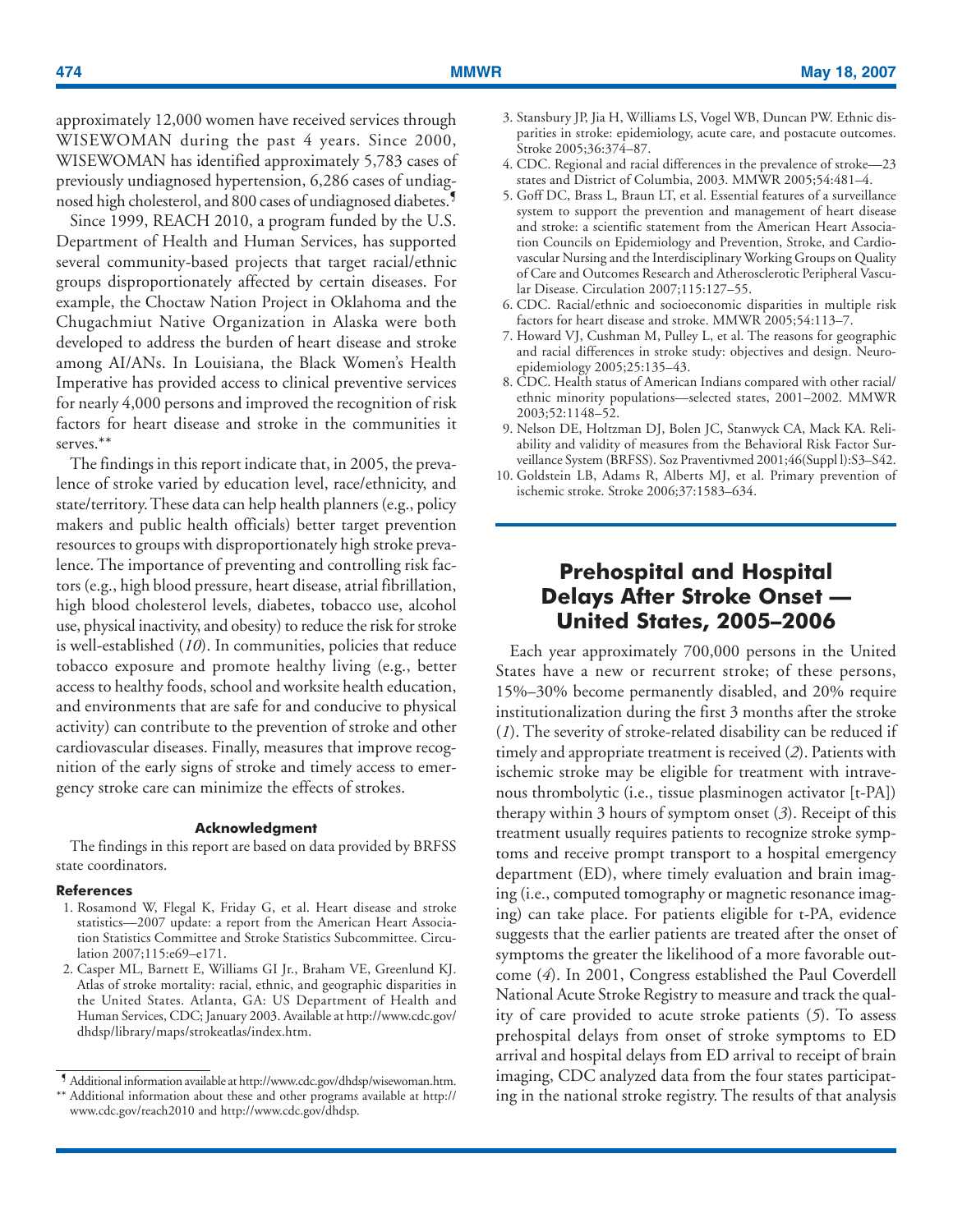indicated that fewer than half (48.0%) of stroke patients for whom onset data were available arrived at the ED within 2 hours of symptom onset, and prehospital delays were shorter for persons transported to the ED by ambulance (i.e., emergency medical services) than for persons who did not receive ambulance transport. The interval between ED arrival and brain imaging also was significantly reduced for those arriving by ambulance. More extensive public education is needed regarding early recognition of stroke and the urgency of telephoning 9-1-1 to receive ambulance transport. Shortening prehospital and hospital delays will increase the proportion of ischemic stroke patients who are eligible to receive t-PA therapy and reduce their risk for severe disability from stroke.

Data from the Paul Coverdell National Acute Stroke Registry were analyzed from the 142 hospitals participating in the four registry states (Georgia, Illinois, Massachusetts, and North Carolina). Hospital participation is voluntary, and each state has devised a process to select representative hospitals. Participating hospitals must collect data on all stroke patients admitted to the hospital during a collection period of at least 6 months of the year. Time of stroke symptom onset is based on patient and bystander information and is recorded in the registry. During January 1, 2005–September 30, 2006, these 142 hospitals collected data on 23,249 patients who experienced stroke or exhibited transient ischemic attack signs or symptoms defined by *International Classification of Diseases, Ninth Revision, Clinical Modification* discharge diagnosis codes 430–436. Excluded were patients who were institutionalized, resided in nursing homes, experienced strokes in the hospital, were not admitted to the hospital through its ED, or were hospital transfers, resulting in 17,643 patients for analysis.

For this analysis, two temporal measures were used to reflect transport and brain imaging delays. Both are standard process measures used by the Coverdell registry. To reflect delays in transport, the proportion of patients who arrived at the ED within 2 hours of symptom onset was used. To reflect delays in imaging, the proportion of patients who received imaging within 1 hour of arrival in the ED among patients who arrived at the ED within 2 hours of symptom onset was used. These measures are derived from the 3-hour clinical window after symptom onset within which patients with ischemic stroke may be eligible for intravenous t-PA therapy. To enable comparison among groups, median times from symptom onset to ED arrival and from ED arrival to imaging also were calculated. The American Stroke Association has recommended a goal for patients to receive evaluation and a decision on treatment within 60 minutes of arrival in the ED (*3*).

The significance of age-group differences by race and sex was analyzed using the *t* test. To determine whether racial disparities occurred in prehospital and hospital delays, white patients were compared with black or African American\* patients; other racial/ethnic groups were too small in number for analysis. Mode of arrival at the ED was recorded as ambulance, nonambulance, and unknown. The chi-square test was used to examine the significance of differences in characteristics between patients arriving at the ED within 2 hours of symptom onset, compared with those arriving more than 2 hours after symptom onset. The chi-square test also was used to examine the differences in characteristics between patients receiving brain imaging within 1 hour of ED arrival compared with those who received imaging after 1 hour of arrival, among those patients who arrived in the ED within 2 hours of symptom onset. The Wilcoxon test was used to determine significance in differences in median times between groups; median times were restricted to <24 hours (*6,7*).

Among the 17,643 patients in the study, 53.3% were women, 75.8% were white, 19.6% were black or African American, and 2.7% were Hispanic (Table 1). Overall, 66.1% of stroke patients were aged  $\geq 65$  years. Among these patients, women were older than men (mean age: 72.0 versus 67.7 years, p<0.001), and whites were older than blacks or African Americans (mean age: 72.2 versus 62.4 years, p<0.001). Ischemic stroke (65.1%) was the most common stroke subtype, followed by transient ischemic attack (24.0%) and hemorrhagic stroke (9.7%). More patients (53.4%) were transported by ambulance than by other means (43.6%) (Table 1).

Information on the time of stroke symptom onset was recorded for 7,901 (44.8%) of the 17,643 patients. Among these patients, 3,795 (48.0%) arrived at the ED within 2 hours of stroke-symptom onset (Table 2). Significantly fewer blacks or African Americans (42.4%) arrived within 2 hours of symptom onset compared with whites (49.5%), and significantly fewer nonambulance patients (36.2%) arrived within 2 hours of symptom onset compared with patients transported by ambulance (56.8%) (Table 2). The median arrival time for all patients with known time of onset was 2.0 hours.

Among the 3,795 patients who arrived at the ED within 2 hours of symptom onset, 3,491 had data recorded regarding the interval from ED arrival to receipt of brain imaging. A total of 2,275 (65.2%) received imaging within 1 hour of ED arrival. Significantly fewer women received imaging within 1 hour of ED arrival than men (62.9% versus 67.6%, p=0.004) (Table 3), and fewer nonambulance patients received imaging within 1 hour compared with patients transported by ambu-

<sup>\*</sup> The Coverdell registry uses the following racial categories in its data collection: white, black or African American, Asian, Native Hawaiian or Other Pacific Islander, American Indian or Alaska Native, other, specify (other), and unknown.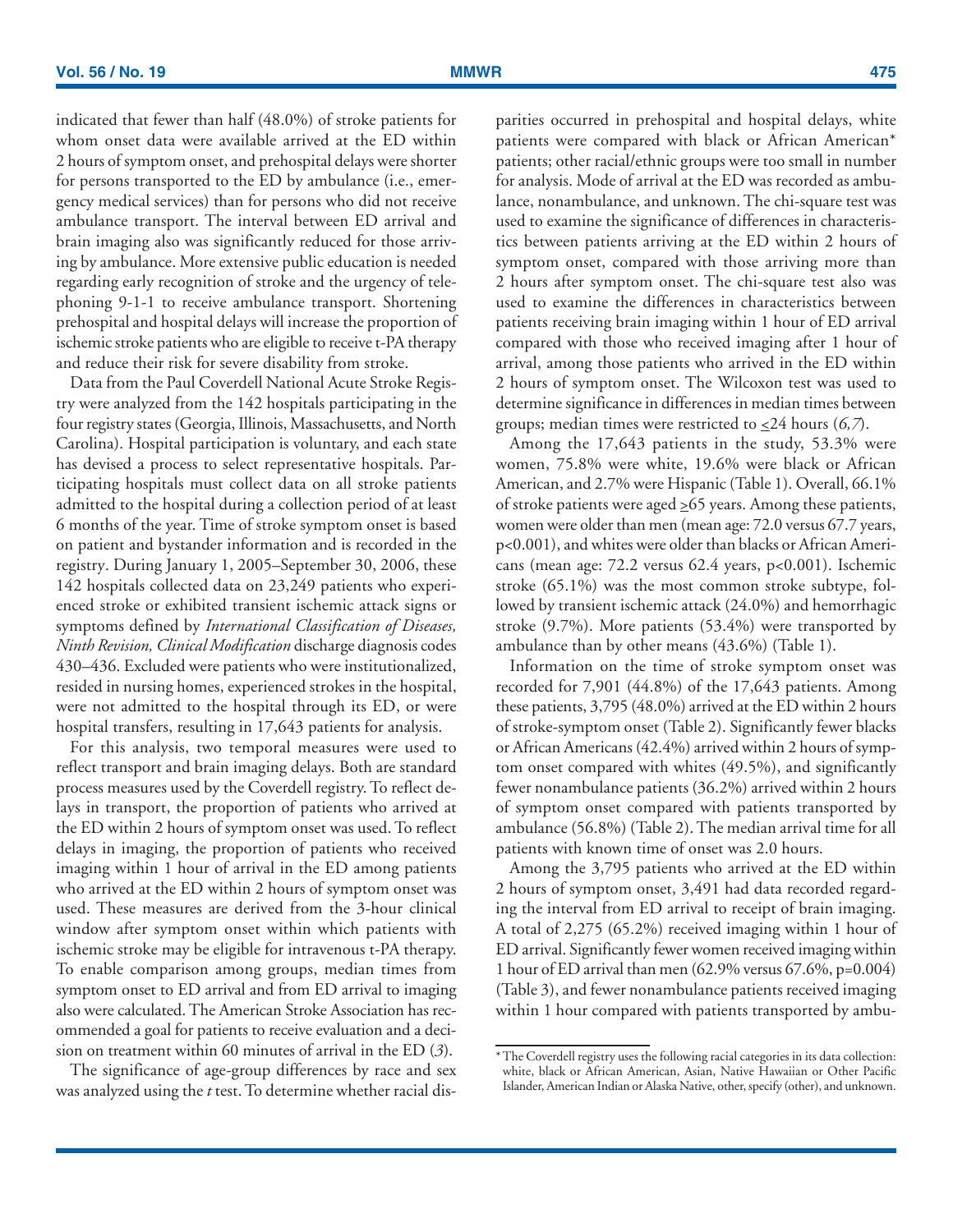|                                                 | Georgia<br>$(n = 2,840)$ | <b>Illinois</b><br>$(n = 3,848)$ | <b>Massachusetts</b><br>$(n = 5,782)$ | <b>North Carolina</b><br>$(n = 5, 173)$ | <b>Total</b><br>$(N = 17,643)$ |
|-------------------------------------------------|--------------------------|----------------------------------|---------------------------------------|-----------------------------------------|--------------------------------|
| <b>Characteristic</b>                           | $\%$                     | $\%$                             | $\%$                                  | $\%$                                    | $\%$                           |
| <b>Sex</b>                                      |                          |                                  |                                       |                                         |                                |
| Men                                             | 48.3                     | 46.3                             | 47.2                                  | 45.8                                    | 46.7                           |
| Women                                           | 51.7                     | 53.7                             | 52.8                                  | 54.2                                    | 53.3                           |
| Age group (yrs)                                 |                          |                                  |                                       |                                         |                                |
| $18 - 44$                                       | 7.9                      | 5.8                              | 3.7                                   | 5.6                                     | 5.4                            |
| $45 - 64$                                       | 37.6                     | 27.6                             | 22.5                                  | 31.0                                    | 28.5                           |
| $65 - 84$                                       | 42.1                     | 50.9                             | 52.8                                  | 48.4                                    | 49.4                           |
| $\geq 85$                                       | 12.4                     | 15.6                             | 21.0                                  | 15.0                                    | 16.7                           |
| Race                                            |                          |                                  |                                       |                                         |                                |
| White                                           | 57.2                     | 77.2                             | 88.0                                  | 71.4                                    | 75.8                           |
| Black or African American                       | 37.1                     | 17.7                             | 6.7                                   | 25.8                                    | 19.6                           |
| Asian/Native Hawaiian or Other Pacific Islander | 2.0                      | 2.0                              | 1.4                                   | 0.7                                     | 1.4                            |
| Multiple race                                   | 2.3                      | 2.9                              | 3.4                                   | 2.0                                     | 2.7                            |
| American Indian or Alaska Native/Other/Unknown  | 1.3                      | 0.2                              | 0.5                                   | 0.1                                     | 0.5                            |
| <b>Ethnicity</b>                                |                          |                                  |                                       |                                         |                                |
| Hispanic                                        | 1.5                      | 4.4                              | 3.5                                   | 1.2                                     | 2.7                            |
| Non-Hispanic                                    | 74.0                     | 95.6                             | 80.8                                  | 91.6                                    | 86.1                           |
| Unknown                                         | 24.5                     |                                  | 15.7                                  | 7.2                                     | 11.2                           |
| Stroke subtype (ICD-9-CM <sup>†</sup> code)     |                          |                                  |                                       |                                         |                                |
| Hemorrhagic (430-432)                           | 14.6                     | 10.4                             | 5.3                                   | 11.3                                    | 9.7                            |
| Ischemic (433-434)                              | 66.1                     | 60.0                             | 70.0                                  | 63.0                                    | 65.1                           |
| Transient ischemic attack (435)                 | 18.1                     | 28.9                             | 22.8                                  | 24.9                                    | 24.0                           |
| Acute ill-defined stroke (436)                  | 1.2                      | 0.6                              | 1.7                                   | 0.5                                     | 1.0                            |
| Both hemorrhagic and ischemic                   | 0.1                      | 0.1                              | 0.2                                   | 0.3                                     | 0.2                            |
| Information available regarding                 | 37.8                     | 47.0                             | 44.3                                  | 47.5                                    | 44.8                           |
| time of stroke symptom onset                    |                          |                                  |                                       |                                         |                                |
| <b>Arrival mode</b>                             |                          |                                  |                                       |                                         |                                |
| Ambulance                                       | 52.9                     | 43.4                             | 58.9                                  | 54.9                                    | 53.4                           |
| Other transportation                            | 42.1                     | 53.9                             | 37.7                                  | 43.4                                    | 43.6                           |
| Unknown                                         | 5.0                      | 2.7                              | 3.4                                   | 1.7                                     | 3.0                            |

| TABLE 1. Percentage of patients who experienced out-of-hospital strokes* and were admitted through hospital emergency depart- |  |
|-------------------------------------------------------------------------------------------------------------------------------|--|
| ments, by state and selected characteristics — Paul Coverdell National Acute Stroke Registry, January 2005–September 2006     |  |

\* Excludes patients residing in nursing homes.

*International Classification of Diseases, Ninth Revision*, *Clinical Modification.*

lance (56.3% versus 69.2%, p=0.001) (Table 3). No disparities among racial groups were observed regarding receipt of imaging within 1 hour of ED arrival (Table 3). Among those patients who arrived at the ED within 2 hours, the median time from ED arrival to brain imaging was 0.73 hours (43.8 minutes) (Table 3).

**Reported by:** *M Frankel, MD, Emory Univ, Atlanta, Georgia. J Hinchey, MD, Tufts–New England Medical Center; LH Schwamm, MD, Harvard Medical School, Boston; H Wall MPH, Massachusetts Dept of Public Health. KM Rose, PhD, Univ of North Carolina–Chapel Hill. MG George, MD, HF McGruder, PhD, A Liban, MPA, JB Croft, PhD, Div for Heart Disease and Stroke Prevention, National Center for Chronic Disease Prevention and Health Promotion, CDC.*

**Editorial Note:** For ischemic stroke patients to benefit from intravenous t-PA therapy, under current guidelines therapy should begin as soon as possible after diagnosis and determination of eligibility and within 3 hours of symptom onset (*3*). The findings described in this report indicate that fewer than half of the patients arrived at the ED within 2 hours of symptom onset, whereas nearly two-thirds of those who arrived at the ED within 2 hours of onset received brain imaging within 1 hour of ED arrival. The findings also indicate that a greater proportion of blacks or African Americans, compared with whites, had longer prehospital delay times. Previous studies have indicated mixed results as to whether race was related to prehospital delay (*8*). Further studies regarding the use of ambulances by stroke patients in minority populations are needed to determine culturally effective interventions to increase the use of ambulances.

Patients arriving by ambulance had significantly shorter wait times for brain imaging. Consistent with previous reports (*6*), approximately half of the patients in the registry population arrived by ambulance. Arriving by ambulance might expedite triage decisions in the ED and lead to shorter delays before brain imaging. Both shorter prehospital and hospital delays will increase the proportion of patients with ischemic stroke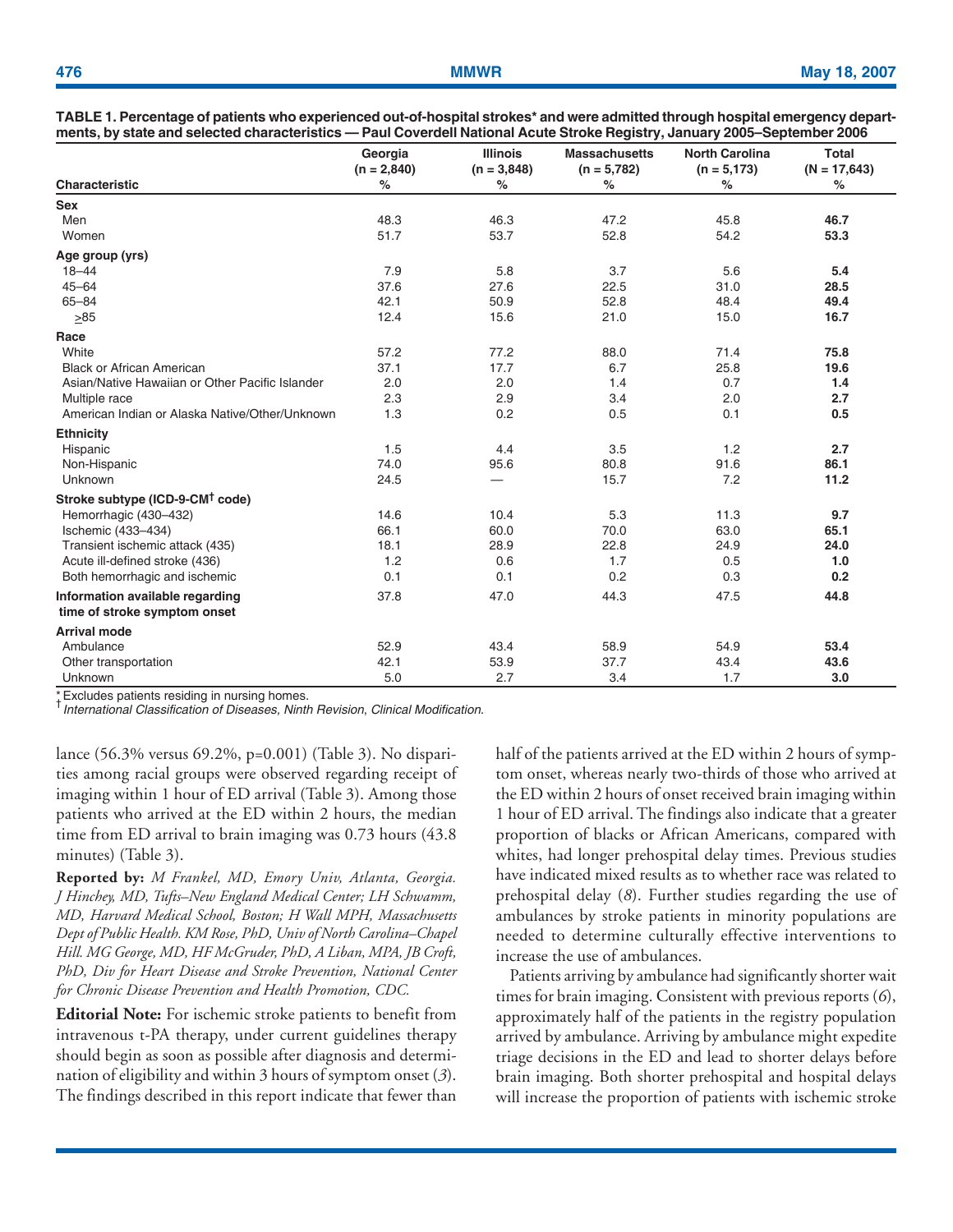**TABLE 2. Number and percentage of stroke patients arriving at the emergency department (ED) within 2 hours of symptom onset, by selected characteristics — Paul Coverdell National Acute Stroke Registry, January 2005–September 2006**

|                           |        | <b>Patients</b><br>arriving at ED<br>within 2 hours<br>of symptom onset |        | <b>Median</b><br>time from<br>symptom<br>onset to<br><b>ED</b> arrival |      |              |
|---------------------------|--------|-------------------------------------------------------------------------|--------|------------------------------------------------------------------------|------|--------------|
| <b>Characteristic</b>     | Sample | No.                                                                     | (%)    | p*                                                                     | Hrs  | р†           |
| Total                     | 7,901  | 3,795                                                                   | (48.0) |                                                                        | 2.00 |              |
| <b>Sex</b>                |        |                                                                         |        |                                                                        |      |              |
| Men                       | 3,832  | 1,844                                                                   | (48.1) | 0.88                                                                   | 2.00 | 0.64         |
| Women                     | 4,069  | 1,951                                                                   | (48.0) |                                                                        | 2.02 |              |
| Race <sup>§</sup>         |        |                                                                         |        |                                                                        |      |              |
| White                     | 6,211  | 3.072                                                                   |        | $(49.5)$ < 0.001                                                       |      | 1.97 < 0.001 |
| <b>Black or African</b>   |        |                                                                         |        |                                                                        |      |              |
| American                  | 1,345  | 570                                                                     | (42.4) |                                                                        | 2.30 |              |
| Arrival mode <sup>1</sup> |        |                                                                         |        |                                                                        |      |              |
| Ambulance                 | 4,575  | 2,597                                                                   |        | $(56.8)$ <0.001                                                        | 1.58 | < 0.001      |
| Other transportation      | 3,193  | 1,156                                                                   | (36.2) |                                                                        | 2.88 |              |
| $*$ Chi aguara taat       |        |                                                                         |        |                                                                        |      |              |

\* Chi-square test.<br>Twitter

 $\frac{1}{8}$ Wilcoxon test. Other racial groups too small for comparison.

Data missing for 133 patients.

**TABLE 3. Number and percentage of patients receiving imaging within 1 hour among patients arriving at emergency department (ED) within 2 hours of symptom onset, by selected characteristics — Paul Coverdell National Acute Stroke Registry, January 2005–September 2006**

|                                     |        |       | <b>Patients receiving</b><br>imaging within 1 hour<br>after arriving at ED<br>within 2 hours of<br>symptoms onset | Median<br>time from<br><b>ED</b> arrival<br>to imaging |      |               |  |
|-------------------------------------|--------|-------|-------------------------------------------------------------------------------------------------------------------|--------------------------------------------------------|------|---------------|--|
| <b>Characteristic</b>               | Sample | No.   | (%)                                                                                                               | $p^*$                                                  | Hrs  | $p^{\dagger}$ |  |
| Total                               | 3,491  | 2,275 | (65.2)                                                                                                            |                                                        | 0.73 |               |  |
| <b>Sex</b>                          |        |       |                                                                                                                   |                                                        |      |               |  |
| Men                                 | 7,685  | 1,139 | (67.6)                                                                                                            | 0.004                                                  | 0.68 | < 0.001       |  |
| Women                               | 1,806  | 1136  | (62.9)                                                                                                            |                                                        | 0.78 |               |  |
| Race <sup>§</sup>                   |        |       |                                                                                                                   |                                                        |      |               |  |
| White                               | 2,815  | 1,834 | (65.2)                                                                                                            | 0.85                                                   | 0.73 | 0.61          |  |
| <b>Black or African</b><br>American | 533    | 345   | (64.7)                                                                                                            |                                                        | 0.72 |               |  |
| Arrival mode <sup>ll</sup>          |        |       |                                                                                                                   |                                                        |      |               |  |
| Ambulance                           | 2,422  | 1,675 |                                                                                                                   | $(69.2)$ <0.001                                        | 0.68 | < 0.001       |  |
| Other transportation                | 1,029  | 579   | (56.3)                                                                                                            |                                                        | 0.90 |               |  |
| $- - - - -$                         |        |       |                                                                                                                   |                                                        |      |               |  |

Chi-square test.

 $\frac{1}{6}$  Wilcoxon test.

Other racial groups too small for comparison.

<sup>1</sup> Data missing for 40 patients.

who can receive brain imaging, t-PA therapy, and early secondary prevention therapies and reduce their risk for severe disability from stroke.

Although some missing data might be attributed to recordkeeping practices, the fact that time of symptom onset was recorded for only 44.8% of the stroke patients studied suggests a need for greater measures to educate the public to recognize the symptoms of stroke. Inability of patients to recognize stroke onset has been attributed to a lack of pain with symptoms and to cognitive, motor, and communication deficits (*8*). In some cases, stroke can even occur during sleep, without waking the patient.

The Brain Attack Coalition (BAC) has proposed designation of certain hospitals as Primary Stroke Services (PSS) facilities that stabilize and provide emergency care for patients with acute stroke (*9*). BAC recommends that ambulance coordination with PSS EDs should be an integral component of services to ensure rapid evaluation and transport of acute stroke patients to appropriate facilities (*10*). Use of coordinated ambulance services that include advance notification to receiving hospitals can increase opportunities for receipt of t-PA among those with ischemic stroke (*10*).

The findings in this report are subject to at least three limitations. First, time of symptom onset was recorded for fewer than half of the stroke patients. If delays experienced by patients with recorded onset were substantially different from those experienced by patients without recorded onset, selection bias might have resulted. In addition, this analysis did not differentiate between a time of onset when the patient or bystander first recognized stroke symptoms and a time when the patient was last known to be well before onset of symptoms. This difference might, in part, account for certain delays between onset of symptoms and arrival at the ED. Second, the results represent aggregate data from four states and are neither a random sample of stroke patients or hospitals from these states nor generalizable to other states; regional variations might be obscured, including differences in ambulance use by state. Finally, data were not weighted to reflect differences in hospitals, such as the number of stroke admissions, which might have led to underrepresentation of patients treated in smaller hospitals.

To maximize the number of patients who are eligible to receive t-PA, further measures are needed to reduce prehospital delays. Specifically, additional actions are needed to increase the proportion of patients with acute stroke symptoms who are transported to EDs by ambulance (*8*), such as educating the public regarding the signs and symptoms of stroke and the importance of telephoning for ambulance transport. Hospitals are advised to continue to monitor and improve ED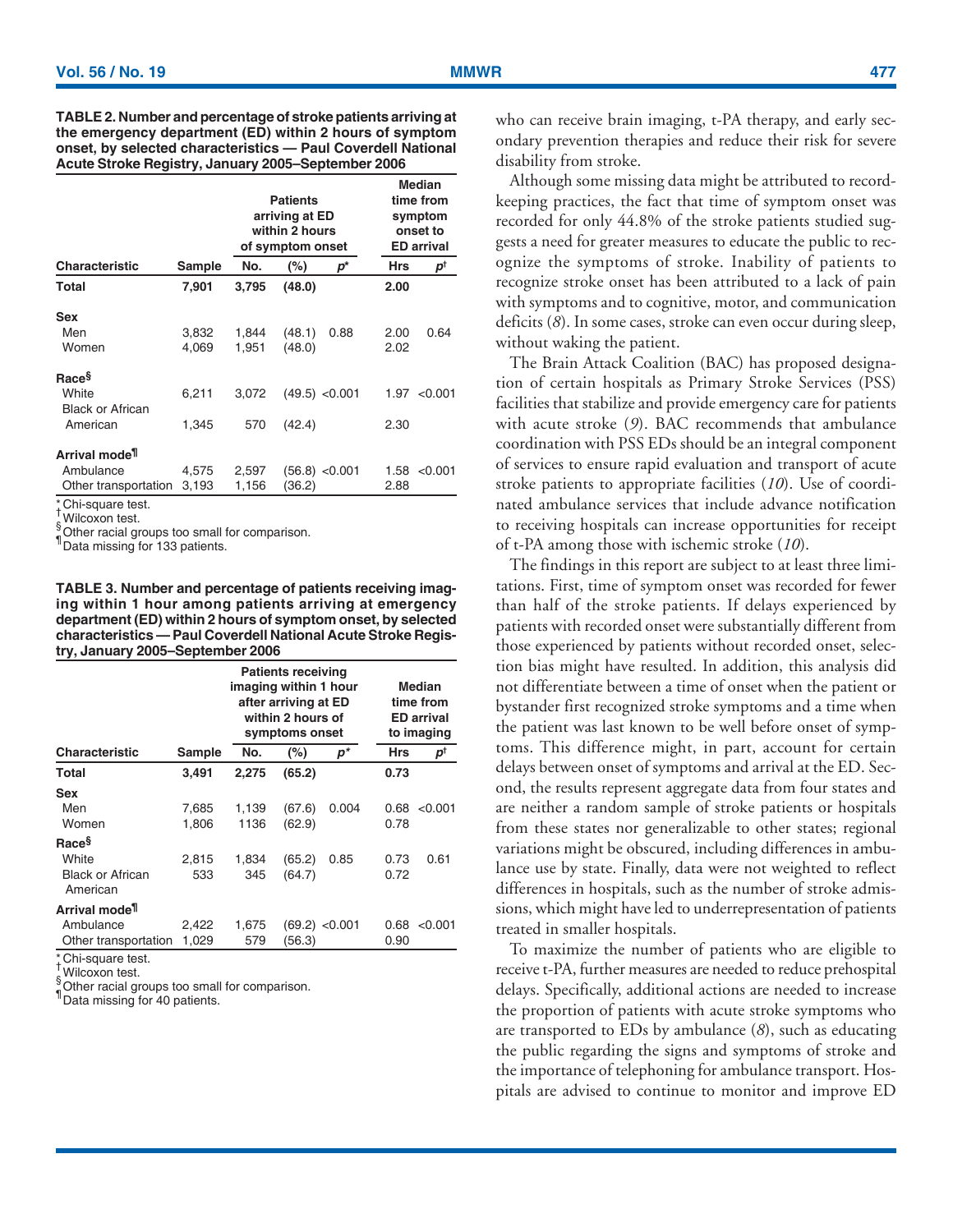<span id="page-9-0"></span>process times to reduce hospital delays before brain imaging for acute stroke patients.

### **References**

- 1. Rosamond W, Flegal K, Friday G, et al. Heart disease and stroke statistics—2007 update: a report from the American Heart Association Statistics Committee and Stroke Statistics Subcommittee. Circulation 2007;115:e69–e171.
- 2. Turan TN, Hertzberg V, Weiss P, et al. Clinical characteristics of patients with early hospital arrival after stroke symptom onset. J Stroke and Cerebrovascular Diseases 2005;14:272–7.
- 3. Adams HP, del Zoppo G, Alberts MJ, et al. Guidelines for the early management of adults with ischemic stroke: a guideline from the American Heart Association/American Stroke Association Stroke Council, Clinical Cardiology Council, Cardiovascular Radiology and Intervention Council, and the Atherosclerotic Peripheral Vascular Disease and Quality of Care Outcomes in Research Interdisciplinary Working Groups. Stroke 2007;38:1655–711.
- 4. Marler JR, Tilley BC, Lu M, et al. Early stroke treatment associated with better outcome: the NINDS rt-PA stroke study. Neurology 2000; 55:1649–55.
- 5. Wattigney WA, Croft JB, Mensah GA, et al. Establishing data elements for the Paul Coverdell National Acute Stroke Registry: part I: proceedings of an expert panel. Stroke 2003;34:151–6.
- 6. Morris DL, Rosamond W, Madden K, Schultz C, Hamilton S. Prehospital and emergency department delays after acute stroke: the Genentech Stroke Presentation Survey. Stroke 2000;31:2585–90.
- 7. Evenson KR, Rosamond WD, Morris DL. Prehospital and in-hospital delays in acute stroke care. Neuroepidemiology 2001;20:65–76.
- 8. Moser DK, Kimble LP, Alberts MJ, et al. Reducing delay in seeking treatment by patients with acute coronary syndrome and stroke: a scientific statement from the American Heart Association Council on Cardiovascular Nursing and Stroke Council. Circulation 2006;114: 168–82.
- 9. Alberts MJ, Hademenos G, Latchaw RE, et al. Recommendations for the establishment of primary stroke centers. Brain Attack Coalition. JAMA 2000;283:3102–9.
- 10. Douglas VC, Tong DC, Gillum LA, et al. Do the Brain Attack Coalition's criteria for stroke centers improve care for ischemic stroke? Neurology 2005;64:422–7.

# **Household Transmission of Vaccinia Virus from Contact with a Military Smallpox Vaccinee — Illinois and Indiana, 2007**

On March 7, 2007, the Chicago Department of Public Health and the University of Chicago Pediatric Infectious Disease Service and Infection Control Program notified CDC of a child with presumed eczema vaccinatum (EV), a lifethreatening complication of vaccinia virus infection (*1*). This is the first reported EV case in the United States since 1988 (*2*). This report summarizes the epidemiologic and environmental investigations conducted by local, state, and federal public health authorities in Illinois and Indiana to determine the source of exposure and to identify and monitor other persons at risk for vaccinia virus infection. This case highlights the need for clinicians to maintain a high index of suspicion when evaluating recently vaccinated patients and their family members with vesiculopustular rash.

On January 26, 2007, an active-duty U.S. service member received a first-time smallpox vaccination in preparation for overseas military deployment. He had a history of childhood atopic dermatitis (i.e., eczema) and household contact with persons with eczema (two of his three children), both of which are contraindications to vaccination. His deployment was delayed, so he made an unplanned visit home to visit his family in Indiana during February 16–20. During this period, he spent time with his son, aged 28 months, who has severe eczema and a history of failure to thrive. The father reported his vaccination site had scabbed over and that the scab had separated before the visit home; he also reported that he kept the site bandaged during the visit. His routine activities with his son included hugging, wrestling, sleeping, and bathing.

On March 3, the child was taken to a small, local Indiana hospital because of a generalized papular, vesicular rash on the face, neck, and upper extremities. Because of the severity of the illness, he was transferred to a tertiary-care facility in Chicago later that day; contact precautions were implemented at the hospital. The child's mother indicated that the boy had a fever 2 days before his hospital admission and weeping skin lesions as early as February 24. By March 7, the rash had progressed to umbilicated lesions with an erythematous base, primarily involving the child's hands, forearms, neck, chest, face, and knees and encompassing 50% of his keratinized skin (Figure). On March 8, lesion specimens were analyzed at the Illinois Department of Public Health Laboratory (IDPHL) in

**FIGURE. Abdomen and chest of a boy aged 28 months with a rash of umbilicated lesions caused by eczema vaccinatum — United States, 2007**



Photo/John Marcinak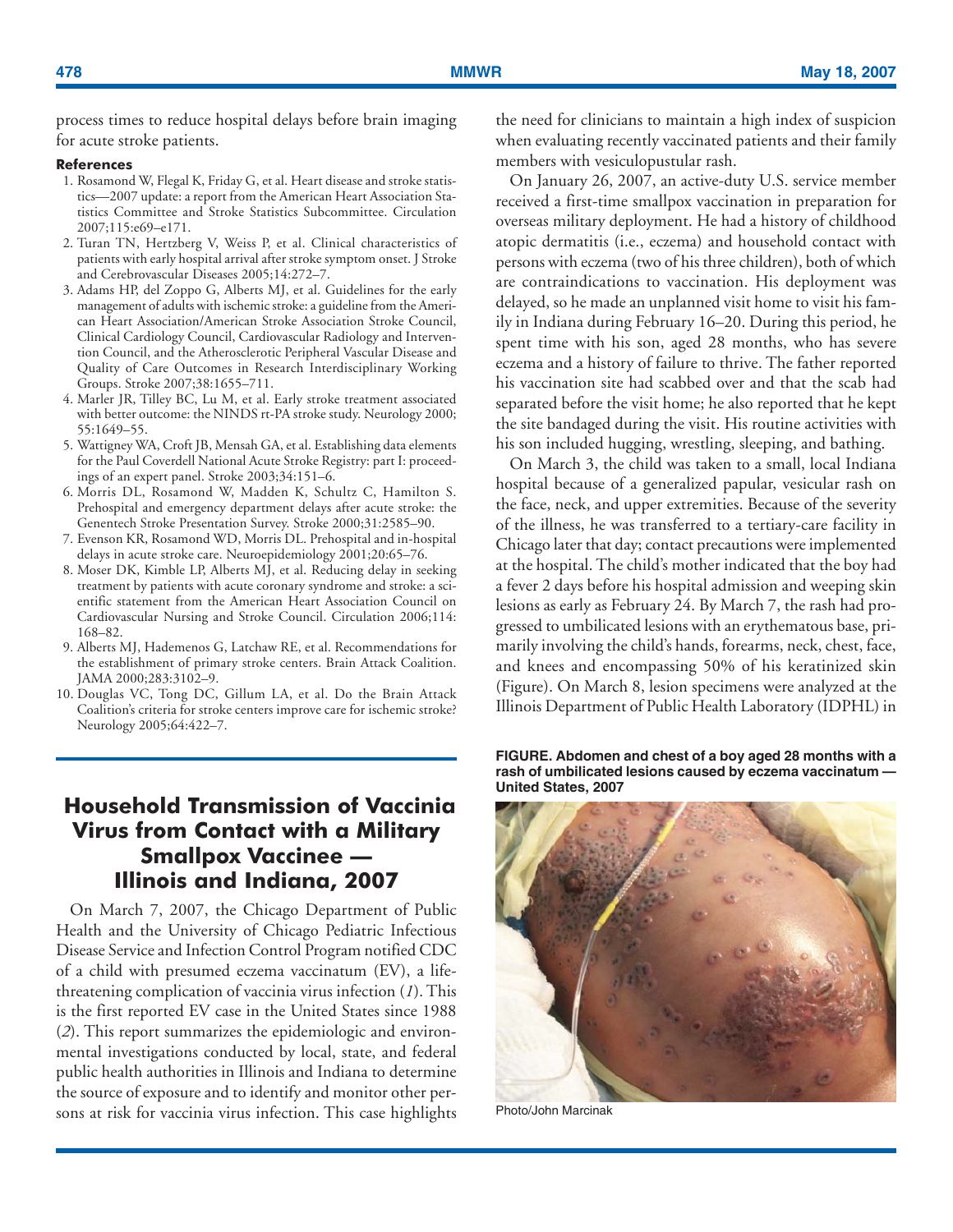Chicago by real-time polymerase chain reaction (PCR) orthopoxvirus generic assay and nonvariola orthopoxvirus assay. The results of the assays were positive for orthopoxvirus DNA, supporting the clinical diagnosis of EV. The diagnosis of vaccinia was confirmed at CDC.

During March 8–28, the child was treated with a combination of immunotherapy and antivirals targeting vaccinia virus. The initial treatment included Vaccinia Immune Globulin Intravenous (Human) (VIGIV); supportive care included sedation, intubation, and mechanical ventilation. Despite these interventions, on March 10, the child's illness had progressed to hypothermia and hemodynamic instability requiring vasopressor support. Antiviral therapies with cidofovir and an investigational drug, ST-246 (SIGA Technologies, Corvallis, Oregon) under an Emergency Investigational Drug application, were initiated sequentially,\* and additional infusions of VIGIV were administered. After approximately 1 week of interventions, the child began to improve. On April 19, the child was discharged home after 48 days of hospitalization; he has no known sequelae other than possible scarring of the skin.

Clinical specimens (e.g., lesion material, blood, and serum) collected during the patient's hospitalization were analyzed in the CDC Poxvirus Laboratory. All specimens collected during the first 10 days of his hospitalization were positive for orthopoxvirus DNA using a real-time PCR assay. Before VIGIV administration, serum was positive for antiorthopoxvirus immunoglobulin M (IgM) and negative for immunoglobulin G (IgG) by enzyme-linked immunosorbent assay.

On March 6, the child's third hospital day, hospital staff members noticed that the patient's mother had approximately six vesicular lesions on her face; additional lesions subsequently developed on her right index finger and near her eyelid. The mother had a history of facial acne flare-ups and reported that she had rested her cheek on the child's abdomen while he was being treated in the hospital. Lesion material was analyzed by IDPHL and found to contain orthopoxvirus DNA signatures. The mother was isolated voluntarily in the same room as her son; on March 10, she received VIGIV treatment. Within 72 hours of the initiation of VIGIV treatment, her lesions began to scab over. Evaluation of serum collected from the mother on March 8 indicated that she had not yet developed an antiorthopoxvirus humoral immune response (IgG and IgM negative).

The couple has two other children, one with a history of eczema. Both children left the family residence at the time of the child's hospitalization and were cared for by their grandparents. Neither child had symptoms of vaccinia infection at the time of this report.

Public health and infection-control professionals interviewed community contacts, family members, and hospital staff members to identify persons who might have had physical contact (i.e., skin-to-skin) with the ill child after February 23 (the day before the child's first possible skin eruption) or the father while he was home on leave during February 16–20. Twentythree family contacts, including the two siblings, and 73 healthcare worker contacts were identified. Persons were monitored daily for the onset of contact vaccinia symptoms for 21 days after their last potential vaccinia exposure. During this period, one person had a rash, and one had fever; neither person had vaccinia virus infection. All other potential contacts remained healthy throughout the follow-up period; no nosocomial transmission occurred. Hospital and public health officials recommended that the mother and child remain isolated until they had no more vaccinia scabs.

Because the child had a rash before being hospitalized, an environmental assessment of the family home was conducted on March 13 to determine whether viable vaccinia virus was still present. Multiple swab samples obtained from the home (e.g., from a bathroom washcloth, a slipper, a toy drum, a night stand, a booster seat, and an ointment container) and from items brought to the child's hospital room (e.g., an infant drinking cup and a car seat) were positive for vaccinia virus DNA by real-time PCR assay. Cell culture of samples collected from three of these items (booster seat, toy drum, and slipper) contained viable virus. Disinfection procedures were completed on March 23 and included steam cleaning of carpeted areas, disinfection of household surfaces with phenolics, and hot washing of clothing and linens after a phenolic presoak.

**Reported by:** *J Marcinak, MD, S Vora, MD, S Weber, MD, K Thomson, PhD, S Garcia-Houchins, Univ of Chicago Comer Children's Hospital; S Gerber, Chicago Dept of Public Health; C Conover, MD, J Nawrocki, PhD, K Hunt, Illinois Dept of Public Health. R Panares, MD, B Suter, K Siegfried, Hammond Health Dept; R Teclaw, DVM, C Graves, MD, W Staggs, MS, D Allen, MS, K Buffin, MS, P Pontones, MA, Indiana State Dept of Health. V Fulginiti, MD, Univ of Arizona and Univ of Colorado. L Collins, MD, Walter Reed Vaccine Healthcare Center. D Scott, MD, Center for Biologics Evaluation and Research, P Patel, RPh, K Chan-Tack, MD, J DiGiacinto, PharmD, Div of Antiviral Products, Food and Drug Admin. I Damon, MD, M Reynolds, PhD, R Regnery, PhD, E Belay, MD, K Karem, PhD, V Olson, PhD, Y Li, PhD, S Smith, MS, Z Braden, C Hughes, MPH, Div of Viral and Rickettsial Diseases, National Center for Zoonotic, Vector-Borne, and Enteric Diseases; A Fleischauer, PhD, P Diaz, MD, L Rotz, MD, N Pesik, MD, J Barson, DO, W Bower, MD, Div of Bioterrorism Preparedness and Response, National Center for Preparedness, Detection, and Control of Infectious Diseases; J Openshaw,*

<sup>\*</sup> Cidofovir is administered as a weekly dose as clinically indicated and reserved as second-line therapy after VIGIV in the treatment of eczema vaccinatum (*3*). ST-246 is a smallpox drug candidate with specific antiorthopoxvirus activity inhibiting virus maturation.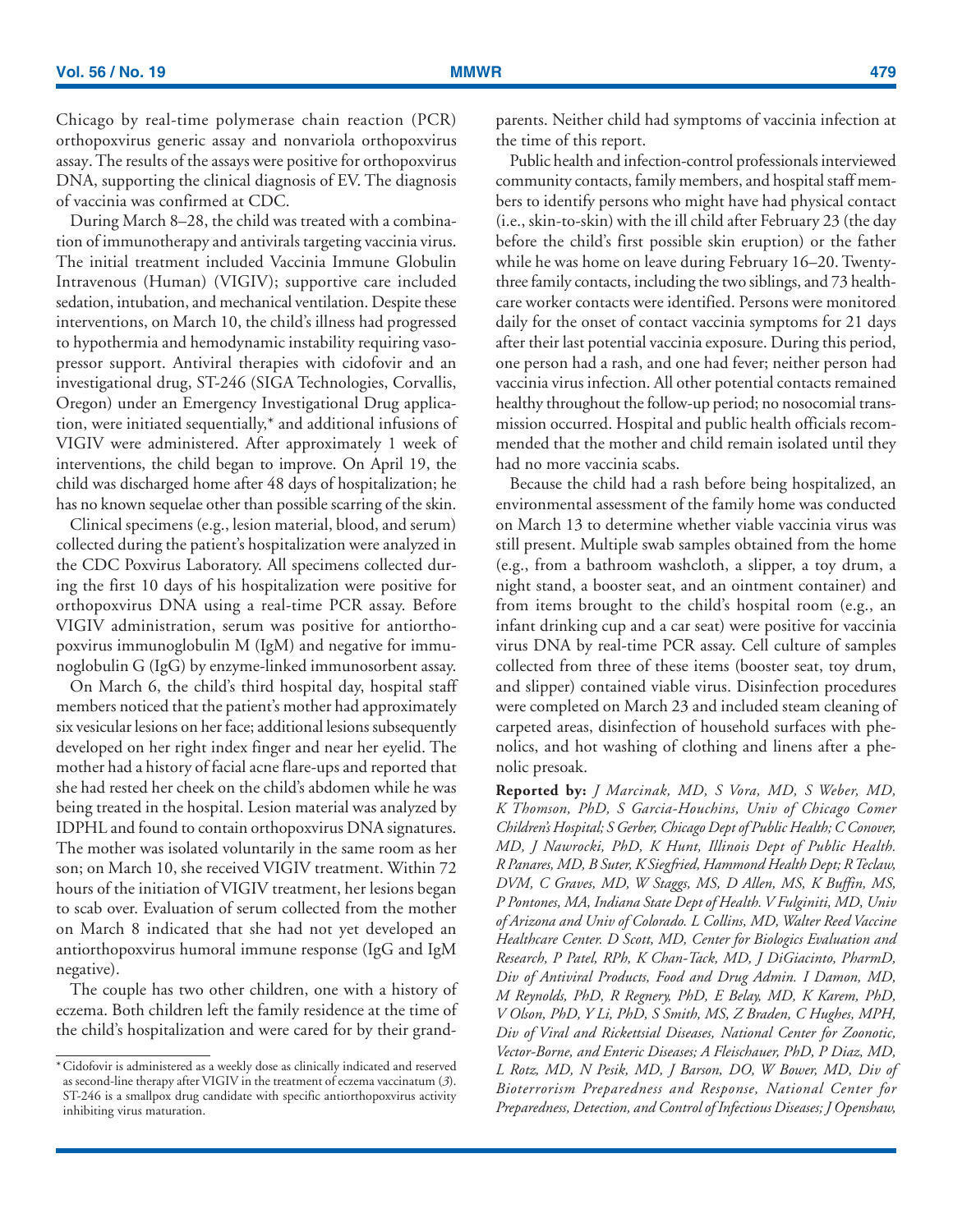# *MS, CDC Experience Fellow; R Miramontes, PA-C, E Lederman, MD, EIS officers, CDC.*

**Editorial Note:** This report describes the first documented case of EV in the United States since 1988 (*2*). The epidemiologic investigation and clinical history indicated that secondary transmission of vaccinia virus occurred between the father and child. The stage of healing of the father's vaccination site during the exposure period was reported by the father and was not clinically confirmed, nor was consistent use of a bandage. Serologic evidence and clinical history further suggests that tertiary transmission might have occurred between the child and mother. In addition, the possibility of transmission by fomites (i.e., contaminated objects such as toys and towels) cannot be excluded; the targeted environmental assessment detected infectious virus more than 1 week after the ill child had left the home.

The World Health Organization declared smallpox eradicated in 1979. However, smallpox vaccination was required for U.S. military personnel until 1990, when it was discontinued. After the September 11, 2001, terrorist attacks and the 2001 anthrax cases, the U.S. government reinstated smallpox vaccination for military personnel and selected healthcare workers. The U.S. Department of Defense had vaccinated approximately 1.2 million persons as of March 2007.†

The smallpox vaccine contains live vaccinia virus, which confers protection against infection from variola virus, the cause of smallpox. Vaccinia virus can be transmitted from a vaccine recipient to other persons through direct (skin-to-skin) contact via material from the unhealed vaccination site or through indirect contact by means of fomites (*4–6*). Vaccinia virus can be cultured from the site of primary vaccination beginning at the time of development of a papule (i.e., 2–5 days after vaccination). Generally, a scab forms at the vaccination site by day 14 and falls off by day 21 (*7*). Until the vaccination scab falls off, a person who has been vaccinated can transmit vaccinia virus to others. Persons who are infected through contact with a person who has received smallpox vaccination are at risk for the same adverse reactions to smallpox vaccination as the vaccine recipient.

EV is a rare but serious reaction to smallpox vaccine. A history of eczema, atopic dermatitis (regardless of disease severity or activity), or Darier's disease is a risk factor for EV, both for vaccine recipients and their close contacts; having household contacts with any of these conditions also is a contraindication Although no data exist to predict the risk for EV among such persons, before 1990, the incidence rate for EV after smallpox vaccination was approximately eight to 80 cases per 1 million vaccinations (*8*). The introduction of intramuscularly administered vaccinia immune globulin treatment was estimated to have reduced EV-associated mortality from 30%– 40% to 7% (*9*). Licensed in 2005, VIGIV is the only product available that is approved by the Food and Drug Administration for treating patients with EV (*8*).

Consistent with current Advisory Committee on Immunization Practices guidelines to prevent transmission of vaccinia from vaccinated persons to close personal contacts, persons who have been vaccinated should wear long-sleeved clothing and cover the vaccination site with gauze or a similar semipermeable dressing until the scab separates from the skin independently (i.e., without assistance from the person) (*3*). Vaccinated persons should not share towels or clothing with others and should wash their hands with warm, soapy water or a hand-rub solution containing  $\geq 60\%$  alcohol immediately after they touch their vaccination site or change their vaccination-site bandages (*3*). Contraindications to smallpox vaccination should be considered before the administration of vaccine; these include pregnancy, immune-compromising conditions (e.g., human immunodeficiency virus infection), or a chronic skin disease such as eczema. Having household contacts with any of these conditions also is a contraindication. Agencies whose health-care providers administer smallpox vaccine should periodically assess the effectiveness of vaccine-related education for these providers and for the vaccine recipients.

The administration of smallpox vaccine to this service member and his subsequent contact with his family are under investigation by the U.S. military, which will determine whether screening and education practices need to be modified (*10*). Health-care workers treating patients with EV, generalized vaccinia infection, or progressive vaccinia infection should follow contact precautions until patients' scabs have separated. Clinicians should maintain a high index of suspicion for vaccinia when evaluating vesiculopapular rashes in patients who have been vaccinated recently and in their close contacts. Suspected cases of vaccinia should be reported to state or local health departments and to the Vaccine Adverse Events Reporting System online [\(http://vaers.hhs.gov\) o](http://vaers.hhs.gov)r by telephone (800-822-7967). Laboratories that are part of the Laboratory Response Network (LRN) ([http://www.bt.cdc.gov/](http://www.bt.cdc.gov/lrn) [lrn\) h](http://www.bt.cdc.gov/lrn)ave the ability to assess clinical specimens for the presence of orthopoxvirus DNA signatures. Specimens from the LRN can be forwarded to the CDC Poxvirus Laboratory for species confirmation.

### **References**

1. Engler RJ, Kenner J, Leung DY. Smallpox vaccination: risk considerations for patients with atopic dermatitis. J Allergy Clin Immunol

<sup>&</sup>lt;sup>†</sup>US Army Center for Health Promotion and Preventive Medicine. Defense manpower data center statistical immunization reporting system; 2007.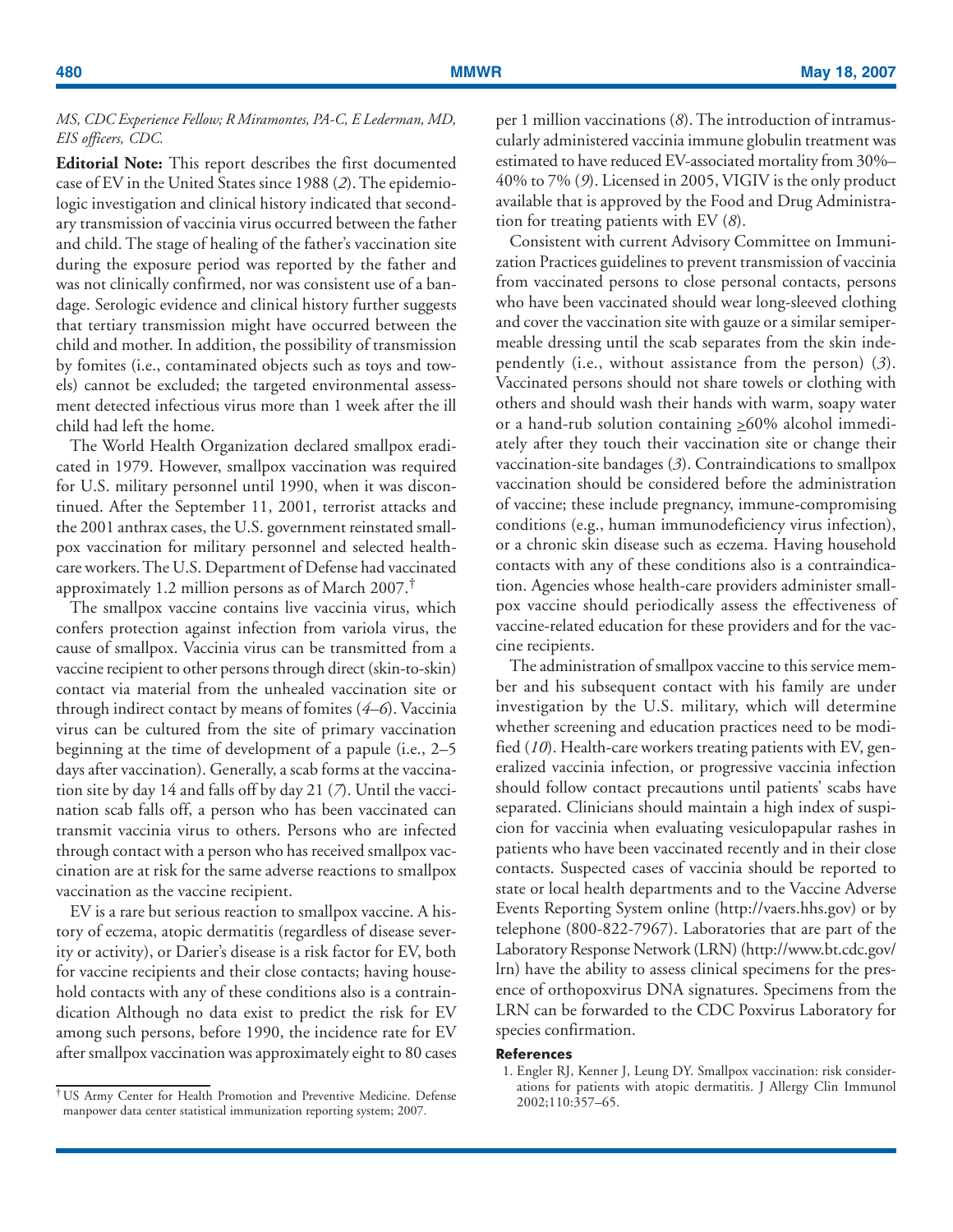- <span id="page-12-0"></span>2. Wien TM, Benton FR, Guill MA. Eczema vaccinatum in an 18-month-old male. Mil Med 1988;153:397–9.
- 3. CDC. Smallpox vaccination and adverse reactions. Guidance for clinicians. MMWR 2003;52(No. RR-4).
- 4. CDC. Secondary and tertiary transfer of vaccinia virus among U.S. military personnel—United States and worldwide, 2002–2004. MMWR 2004;53:103–5.
- 5. Neff JM, Lane JM, Fulginiti VA, Henderson DA. Contact vaccinia transmission of vaccinia from smallpox vaccination. JAMA 2002;288:1901–5.
- 6. Sepkowitz KA. How contagious is vaccinia? N Engl J Med 2003;348: 439–46.
- 7. CDC. Vaccinia (smallpox) vaccine: recommendations of the Advisory Committee on Immunization Practices (ACIP), 2001. MMWR 2001;50(No. RR-10).
- 8. Wittek R. Vaccinia immune globulin: current policies, preparedness, and product safety and efficacy. Int J Infect Dis 2006;10:193–201.
- 9. Kempe CH. Studies smallpox and complications of smallpox vaccination. Pediatrics 1960;26:176–89.
- 10. Grabenstein JD, Winkenwerder W Jr. US military smallpox vaccination program experience. JAMA 2003;289:3278–82.

## *Notice to Readers*

# **Recreational Water Illness Prevention Week — May 21–27, 2007**

The third annual National Recreational Water Illness Prevention Week is scheduled for May 21–27, 2007, at the onset of swimming season, to raise awareness regarding the potential for spread of infectious diseases at swimming venues and the need to improve prevention measures. An estimated 8.1 million swimming pools are available for private or public use in the United States (*1*). Each year, U.S. residents make an estimated 360 million visits to recreational water venues (e.g., swimming pools, spas, lakes, and oceans), making swimming the second most common physical activity (after walking) in the country and the most common among children (*2*). The number of waterparks has increased to approximately 1,000 in North America, with another 600 elsewhere around the world. Approximately 73 million visits were made to North American waterparks in 2004, and the number of visits increased by 3%–5% during the preceding 5 years (*3*). Recreational water illnesses (RWIs) are spread by swallowing, breathing, or having contact with contaminated water from swimming pools, spas, lakes, rivers, or oceans (*4*). The most commonly reported RWI is diarrhea caused by pathogens such as *Cryptosporidium*, *Giardia*, *Shigella*, and *Escherichia coli* O157:H7. Children, pregnant women, and persons with compromised immune systems are at greatest risk. Infection with *Cryptosporidium* can be life threatening to persons with weakened immune systems (*5*). Other RWIs can cause various ailments, including skin, ear, eye, respiratory, wound, and neurologic infections.

During 1978–2004, a steady increase in RWI outbreaks in the United States resulted in approximately 30,000 illnesses (*6*). This increase likely can be attributed to a combination of increased water usage, improved outbreak detection, and increased disease transmission. The spread of RWIs is facilitated by emergence of chlorine-resistant pathogens such as *Cryptosporidium* (*6*), poor pool maintenance (*7*), and low public awareness of the problem (*8*). Recommendations for public swimming pools include improved operation, training, and public education to protect swimmers from infectious-disease transmission.

Public health agencies and officials are encouraged to become involved in Recreational Water Illness Prevention Week by engaging the public, local aquatic operators, and the media in prevention activities. Suggestions for promoting healthy swimming are available at [http://www.cdc.gov/](http://www.cdc.gov/healthyswimming/tools.htm) [healthyswimming/tools.htm.](http://www.cdc.gov/healthyswimming/tools.htm) Additional information for public health professionals, aquatics staff members, and the general public is available at [http://www.cdc.gov/healthy](http://www.cdc.gov/healthyswimming) [swimming](http://www.cdc.gov/healthyswimming) and [http://www.cdc.gov/healthyswimming/](http://www.cdc.gov/healthyswimming/rwi_prevention_week.htm) [rwi\\_prevention\\_week.htm.](http://www.cdc.gov/healthyswimming/rwi_prevention_week.htm)

#### **References**

- 1. Pool and spa marketing. United States swimming pool market. Markham, Ontario: Hubbard Marketing and Publishing Ltd.; 2003:20–1.
- 2. US Bureau of the Census. Statistical abstract of the United States: 1995. 115th ed. Washington, DC: US Bureau of the Census; 1995.
- 3. World Waterpark Association. Waterpark industry general and fun facts. Available at [http://www.waterparks.org/otherarticles/generalfacts.pdf.](http://www.waterparks.org/otherarticles/generalfacts.pdf)
- 4. Castor ML, Beach MJ. Reducing illness transmission from disinfected recreational water venues: swimming, diarrhea, and the emergence of a new public health concern. Pediatr Infect Dis J 2004;23:866–70.
- 5. Chen XM, Keithly JS, Paya CV, LaRusso NF. Cryptosporidiosis. N Engl J Med 2002;346:1723–31.
- 6. CDC. Surveillance for waterborne disease and outbreaks associated with recreational water—United States, 2003–2004. MMWR 2006;55(No. SS-12).
- 7. CDC. Surveillance data from swimming pool inspections: selected states and counties—United States, May–September 2002. MMWR 2003; 52:513–6.
- 8. McClain J, Bernhardt JM, Beach MJ. Assessing parents' perception of children's risk for recreational water illnesses. Emerg Infect Dis 2005;11:670–6.

# *Notice to Readers*

# **Click It or Ticket Campaign — May 21–June 3, 2007**

During 2005, motor-vehicle crashes resulted in 33,041 deaths to vehicle occupants (excluding motorcyclists), and nearly 3 million occupants were treated for injuries in emergency departments in the United States (*1,2*). Safety belts, child safety seats, and booster seats can prevent serious injury and death during a crash.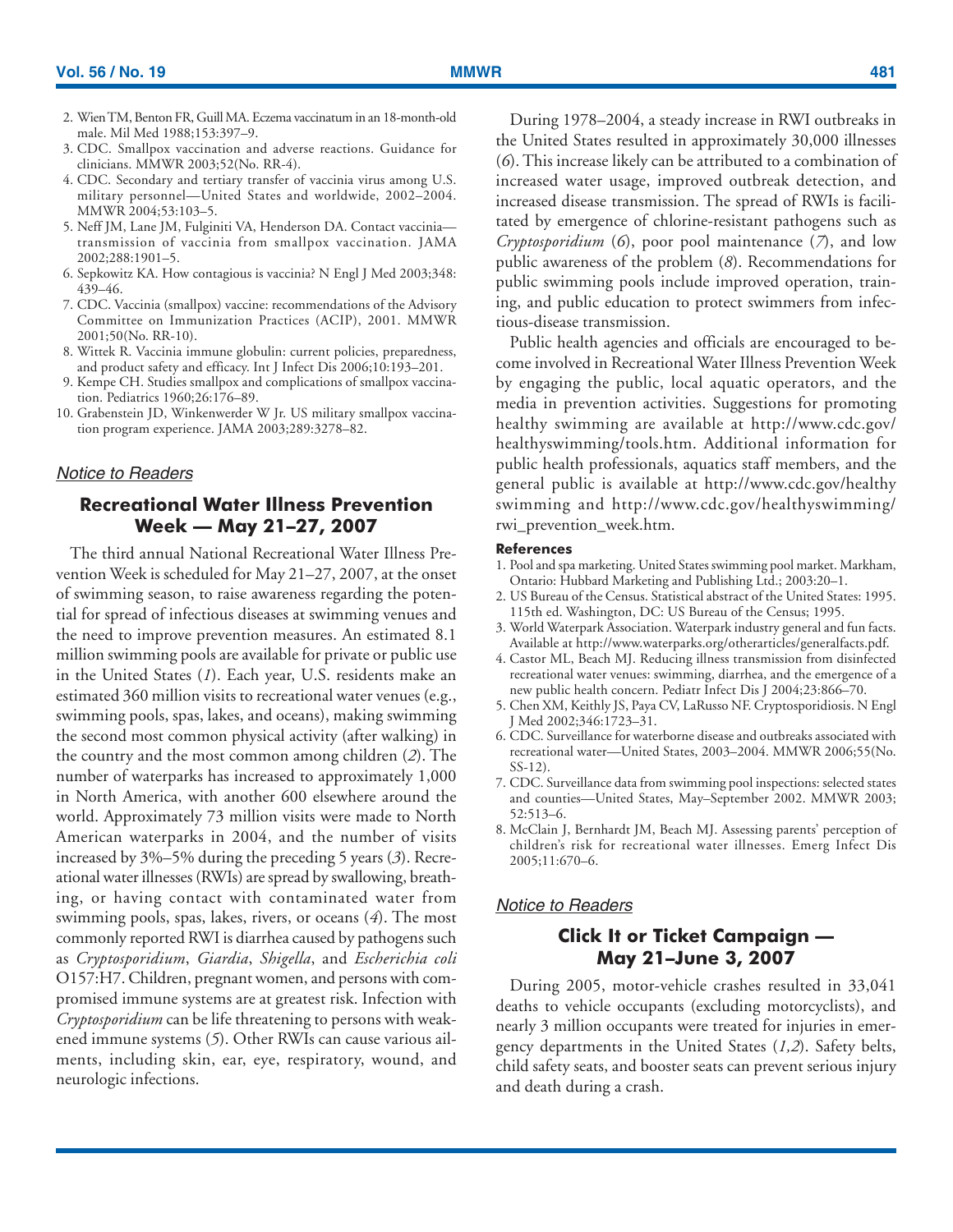Despite the demonstrated effectiveness of occupant restraints in motor vehicles, millions of adults and children travel unrestrained. Certain age groups are less likely to be restrained than others. For example, in the United States, children aged 4–7 years are less likely than younger children to be restrained. In 2006, 22% of children in this age group were unrestrained, compared with 11% of children aged 1–3 years and 2% of infants (*3*). Furthermore, restraint use among children aged 4–7 years decreased from 83% in 2002 to 78% in 2006 (*3,4*). CDC recommends booster seats for children who have outgrown their child safety seats but are less than 4 feet, 9 inches tall (*5*). Children whose drivers are wearing a safety belt are more likely to be restrained than those whose drivers are not wearing a safety belt (*3*). Therefore, increasing adult use of safety belts through enforcement of safety belt laws might also increase the numbers of children who are restrained (*6*).

Click It or Ticket, May 21–June 3, 2007, is a national campaign that is coordinated by the National Highway Traffic Safety Administration to increase the proper use of safety belts and child restraints. Law-enforcement agencies nationwide will participate by conducting intensive, high-visibility enforcement of safety belt and child restraint laws.

Additional information regarding Click It or Ticket activities is available from the National Highway Traffic Safety Administration website at [http://www.nhtsa.gov.](http://www.nhtsa.gov) Additional information on child passenger safety is available at [http://www.](http://www.cdc.gov/ncipc/factsheets/childpas.htm) [cdc.gov/ncipc/factsheets/childpas.htm;](http://www.cdc.gov/ncipc/factsheets/childpas.htm) information on preventing motor-vehicle crash injuries is available at [http://www.](http://www.cdc.gov/ncipc/duip/mvsafety.htm) [cdc.gov/ncipc/duip/mvsafety.htm.](http://www.cdc.gov/ncipc/duip/mvsafety.htm)

### **References**

- 1. National Highway Traffic Safety Administration. Traffic safety facts 2005. Washington, DC: US Department of Transportation; 2006 (publication no. DOT-HS-810-631).
- 2. CDC. WISQARS nonfatal injury reports. Atlanta, GA: US Department of Health and Human Services, CDC. Available at [http://webappa.](http://webapp.cdc.gov/sasweb/ncipc/nfirates2001.html) [cdc.gov/sasweb/ncipc/nfirates2001.html.](http://webapp.cdc.gov/sasweb/ncipc/nfirates2001.html)
- 3. Glassbrenner D, Ye J. Child restraint use in 2006—overall results. Washington, DC: US Department of Transportation; 2007 (publication no. DOT-HS-810-737).
- 4. National Highway Traffic Safety Administration. Traffic safety facts 2002: children. Washington, DC: US Department of Transportation; 2003 (publication no. DOT-HS-809-607).
- 5. CDC. National child passenger safety week—February 14–20, 1999. MMWR 1999;48:83–4.
- 6. Russell J, Kresnow MJ, Brackbill R. The effect of adult belt laws and other factors on restraint use for children under age 11. Accid Anal Prev 1994;26:287–95.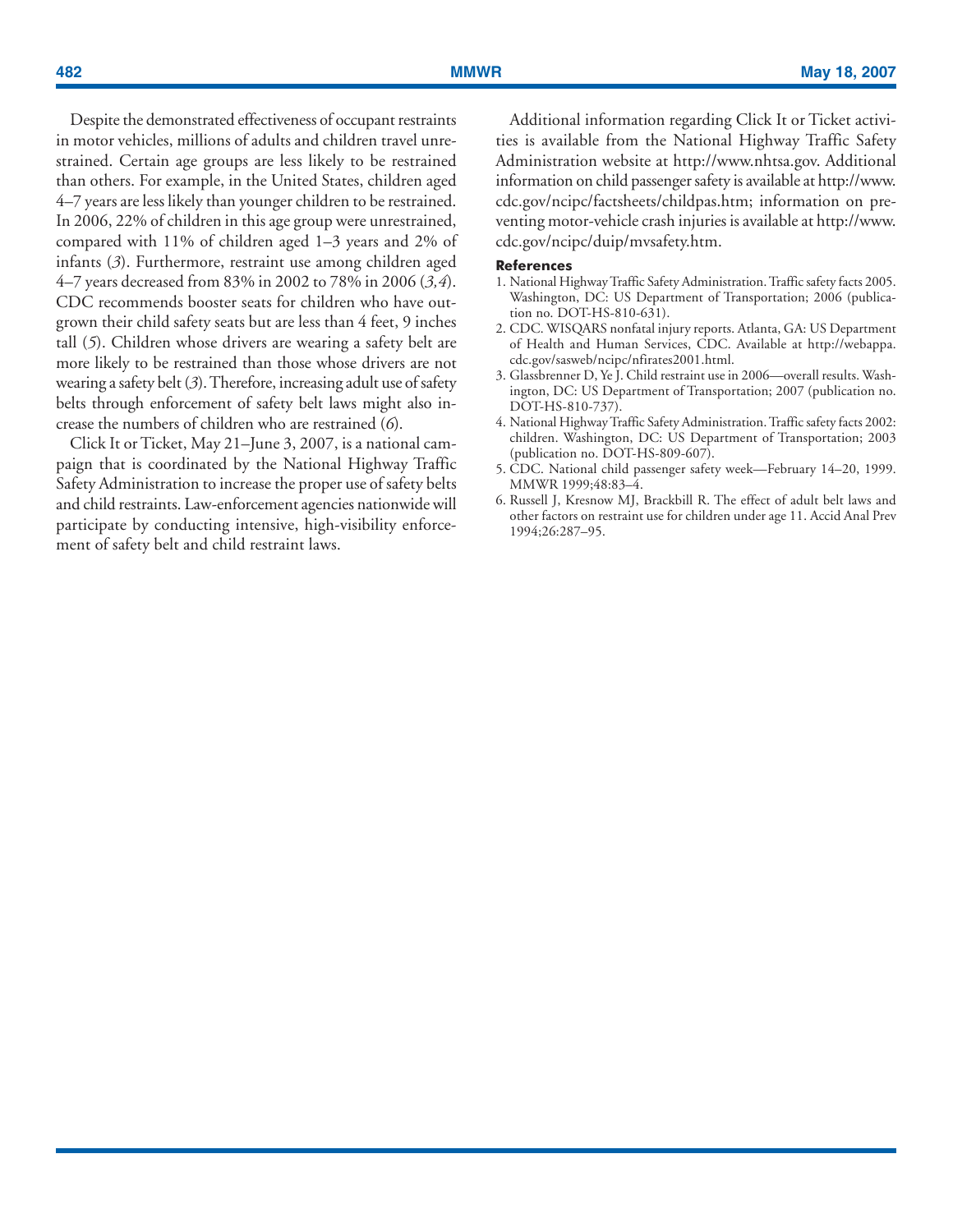**TABLE I. Provisional cases of infrequently reported notifiable diseases (<1,000 cases reported during the preceding year) — United States, week ending May 12, 2007 (19th Week)\***

|                                                                | Current                  | Cum                      | 5-year<br>weekly           |                               | Total cases reported for previous years |                          |                                |                                                      |                                                                                   |
|----------------------------------------------------------------|--------------------------|--------------------------|----------------------------|-------------------------------|-----------------------------------------|--------------------------|--------------------------------|------------------------------------------------------|-----------------------------------------------------------------------------------|
| <b>Disease</b>                                                 | week                     | 2007                     | average <sup>t</sup>       | 2006                          | 2005                                    | 2004                     | 2003                           | 2002                                                 | States reporting cases during current week (No.)                                  |
| Anthrax                                                        |                          |                          |                            | $\mathbf{1}$                  |                                         |                          | $\overline{\phantom{0}}$       | 2                                                    |                                                                                   |
| Botulism:                                                      |                          |                          |                            |                               |                                         |                          |                                |                                                      |                                                                                   |
| foodborne                                                      |                          |                          | $\mathbf 0$                | 19                            | 19                                      | 16                       | 20                             | 28                                                   |                                                                                   |
| infant                                                         | $\mathbf{1}$             | 25                       | $\mathbf{1}$               | 96                            | 85                                      | 87                       | 76                             | 69                                                   | UT(1)                                                                             |
| other (wound & unspecified)                                    | $\mathbf{1}$             | 5                        | $\mathbf{1}$               | 47                            | 31                                      | 30                       | 33                             | 21                                                   | AZ(1)                                                                             |
| <b>Brucellosis</b>                                             | 3                        | 43                       | $\overline{c}$             | 116                           | 120                                     | 114                      | 104                            | 125                                                  | NC (1), CA (2)                                                                    |
| Chancroid                                                      | $\mathbf{1}$             | 10                       | 1                          | 33                            | 17                                      | 30                       | 54                             | 67                                                   | LA (1)                                                                            |
| Cholera                                                        |                          |                          | $\mathbf 0$                | $\overline{7}$                | 8                                       | 5                        | $\overline{2}$                 | $\overline{2}$                                       |                                                                                   |
| Cyclosporiasis <sup>§</sup>                                    | $\mathbf{1}$             | 21                       | 17                         | 135                           | 543                                     | 171                      | 75                             | 156                                                  | FL(1)                                                                             |
| Diphtheria                                                     |                          |                          |                            |                               |                                         |                          | 1                              | 1                                                    |                                                                                   |
| Domestic arboviral diseases <sup>§,1</sup> :                   |                          |                          |                            |                               |                                         |                          |                                |                                                      |                                                                                   |
| California serogroup                                           |                          |                          | 0                          | 63                            | 80                                      | 112                      | 108                            | 164                                                  |                                                                                   |
| eastern equine                                                 |                          |                          |                            | $\overline{7}$                | 21                                      | 6                        | 14                             | 10                                                   |                                                                                   |
| Powassan                                                       |                          |                          | ÷,                         | 1                             | $\mathbf{1}$                            | 1                        |                                | $\mathbf{1}$                                         |                                                                                   |
| St. Louis                                                      |                          |                          | $\pmb{0}$                  | 9<br>$\overline{\phantom{0}}$ | 13                                      | 12                       | 41                             | 28                                                   |                                                                                   |
| western equine<br>Ehrlichiosis <sup>§</sup> :                  |                          |                          |                            |                               |                                         |                          |                                |                                                      |                                                                                   |
| human granulocytic                                             | $\mathbf{1}$             | 17                       | 6                          | 619                           | 786                                     | 537                      | 362                            | 511                                                  | NY(1)                                                                             |
| human monocytic                                                | 5                        | 45                       | 3                          | 504                           | 506                                     | 338                      | 321                            | 216                                                  | MI (1), MO (1), NC (1), TN (1), TX (1)                                            |
| human (other & unspecified)                                    | ÷.                       | 15                       | 1                          | 236                           | 112                                     | 59                       | 44                             | 23                                                   |                                                                                   |
| Haemophilus influenzae,**                                      |                          |                          |                            |                               |                                         |                          |                                |                                                      |                                                                                   |
| invasive disease (age <5 yrs):                                 |                          |                          |                            |                               |                                         |                          |                                |                                                      |                                                                                   |
| serotype b                                                     |                          | $\overline{4}$           | 1                          | 15                            | 9                                       | 19                       | 32                             | 34                                                   |                                                                                   |
| nonserotype b                                                  | ÷.                       | 30                       | 3                          | 131                           | 135                                     | 135                      | 117                            | 144                                                  |                                                                                   |
| unknown serotype                                               | 3                        | 100                      | $\overline{4}$             | 221                           | 217                                     | 177                      | 227                            | 153                                                  | MO (2), AZ (1)                                                                    |
| Hansen disease <sup>§</sup>                                    | $\overline{\phantom{a}}$ | 18                       | $\overline{c}$             | 60                            | 87                                      | 105                      | 95                             | 96                                                   |                                                                                   |
| Hantavirus pulmonary syndrome <sup>§</sup>                     |                          | $\overline{4}$           | $\mathbf{1}$               | 37                            | 26                                      | 24                       | 26                             | 19                                                   |                                                                                   |
| Hemolytic uremic syndrome, postdiarrheal <sup>§</sup>          | $\overline{\phantom{0}}$ | 36                       | 3                          | 276                           | 221                                     | 200                      | 178                            | 216                                                  |                                                                                   |
| Hepatitis C viral, acute                                       | 5                        | 221                      | 21                         | 810                           | 652                                     | 713                      | 1,102                          | 1,835                                                | TN (1), AL (1), TX (1), CA (2)                                                    |
| HIV infection, pediatric (age <13 yrs) <sup>††</sup>           | -                        | $\overline{\phantom{0}}$ | 6                          | 52                            | 380                                     | 436                      | 504                            | 420                                                  |                                                                                   |
| Influenza-associated pediatric mortality <sup>§,§§</sup>       | $\mathbf{2}$             | 57                       | $\mathbf 0$                | 41                            | 45                                      | $\overline{\phantom{0}}$ | N                              | N                                                    | NYC (1), OK (1)                                                                   |
| Listeriosis                                                    | 3                        | 163                      | 10                         | 833                           | 896                                     | 753                      | 696                            | 665                                                  | PA (1), CA (2)                                                                    |
| <b>Measles<sup>11</sup></b>                                    | 1                        | 11                       | 1                          | 54                            | 66                                      | 37                       | 56                             | 44                                                   | FL(1)                                                                             |
| Meningococcal disease, invasive***:                            |                          |                          |                            |                               |                                         |                          |                                |                                                      |                                                                                   |
| A, C, Y, & W-135                                               | $\overline{1}$           | 89                       | 6                          | 260                           | 297                                     |                          |                                |                                                      | NC(1)                                                                             |
| serogroup B                                                    | $\mathbf{1}$             | 36                       | 3<br>$\mathbf 0$           | 163                           | 156                                     |                          |                                | $\overline{\phantom{0}}$                             | NC(1)                                                                             |
| other serogroup                                                | ۰<br>5                   | $\overline{7}$<br>264    | 14                         | 28<br>667                     | 27<br>765                               |                          | $\overline{\phantom{0}}$<br>÷, | $\overline{\phantom{0}}$<br>$\overline{\phantom{0}}$ |                                                                                   |
| unknown serogroup<br>Mumps                                     | 9                        | 352                      | 100                        | 6,566                         | 314                                     | 258                      | 231                            | 270                                                  | NYC (1), CO (1), CA (3)<br>NY (2), PA (1), OH (1), IL (1), MD (1), WA (1), CA (2) |
| Novel influenza A virus infections                             |                          |                          |                            | N                             | N                                       | N                        | N                              | N                                                    |                                                                                   |
| Plague                                                         |                          | —                        | $\mathbf 0$                | 17                            | 8                                       | 3                        | $\mathbf{1}$                   | 2                                                    |                                                                                   |
| Poliomyelitis, paralytic                                       |                          | $\overline{\phantom{0}}$ | -                          | $\overline{\phantom{0}}$      | 1                                       | —                        | $\overline{\phantom{0}}$       | $\overline{\phantom{0}}$                             |                                                                                   |
| Poliovirus infection, nonparalytic <sup>§</sup>                |                          | —                        | $\overline{\phantom{0}}$   | N                             | N                                       | N                        | N                              | N                                                    |                                                                                   |
| <b>Psittacosis</b> <sup>§</sup>                                |                          | 3                        | $\mathbf 0$                | 19                            | 16                                      | 12                       | 12                             | 18                                                   |                                                                                   |
| Q fever <sup>§</sup>                                           | $\mathbf{1}$             | 58                       | $\overline{c}$             | 173                           | 136                                     | 70                       | 71                             | 61                                                   | OH (1)                                                                            |
| Rabies, human                                                  |                          |                          | -                          | 3                             | $\overline{2}$                          | $\overline{7}$           | $\overline{c}$                 | 3                                                    |                                                                                   |
| Rubella <sup>ttt</sup>                                         |                          | $\overline{7}$           | $\mathsf 0$                | 10                            | 11                                      | 10                       | $\overline{7}$                 | 18                                                   |                                                                                   |
| Rubella, congenital syndrome                                   |                          | -                        | —                          | $\mathbf{1}$                  | $\mathbf{1}$                            | -                        | 1                              | 1                                                    |                                                                                   |
| SARS-CoV§,§§§                                                  |                          | $\overline{\phantom{0}}$ | $\mathsf 0$                | $\overline{\phantom{0}}$      | $\overline{\phantom{0}}$                | $\overline{\phantom{0}}$ | 8                              | N                                                    |                                                                                   |
| Smallpox <sup>§</sup>                                          |                          | $\sim$                   |                            | $\overline{\phantom{0}}$      | $\overline{\phantom{0}}$                |                          |                                |                                                      |                                                                                   |
| Streptococcal toxic-shock syndrome <sup>§</sup>                | $\mathbf{1}$             | 27                       | 3                          | 124                           | 129                                     | 132                      | 161                            | 118                                                  | KY (1)                                                                            |
| Syphilis, congenital (age <1 yr)                               |                          | 62                       | $\overline{7}$             | 379                           | 329                                     | 353                      | 413                            | 412                                                  |                                                                                   |
| Tetanus                                                        |                          | 3                        | $\mathbf{1}$               | 37                            | 27                                      | 34                       | 20                             | 25                                                   |                                                                                   |
| Toxic-shock syndrome (staphylococcal) <sup>§</sup>             | $\overline{c}$           | 27                       | $\overline{c}$             | 95                            | 90                                      | 95                       | 133                            | 109                                                  | KY (2)                                                                            |
| Trichinellosis<br>Tularemia                                    | $\overline{\phantom{0}}$ | $\mathbf{1}$<br>3        | $\Omega$<br>$\overline{c}$ | 13<br>90                      | 16<br>154                               | 5<br>134                 | 6<br>129                       | 14<br>90                                             |                                                                                   |
| <b>Typhoid fever</b>                                           |                          | 88                       | 6                          | 322                           | 324                                     | 322                      | 356                            | 321                                                  |                                                                                   |
| Vancomycin-intermediate Staphylococcus aureus <sup>§</sup> -   |                          | 3                        |                            | 6                             | $\overline{2}$                          | $\overline{\phantom{0}}$ | N                              | N                                                    |                                                                                   |
| Vancomycin-resistant Staphylococcus aureus <sup>§</sup>        |                          | a.                       | $\mathsf 0$                | $\mathbf{1}$                  | 3                                       | $\overline{1}$           | N                              | N                                                    |                                                                                   |
| Vibriosis (non-cholera Vibrio species infections) <sup>§</sup> | $\overline{4}$           | 49                       | $\pmb{0}$                  | N                             | N                                       | N                        | N                              | N                                                    | FL(4)                                                                             |
| Yellow fever                                                   |                          |                          |                            |                               | -                                       |                          |                                | 1                                                    |                                                                                   |

—: No reported cases. N: Not notifiable. Cum: Cumulative year-to-date counts.<br>\* " Incidence data for reporting years 2006 and 2007 are provisional, whereas data for 2002, 2003, 2004, and 2005 are finalized.<br><sup>†</sup> Calculate

preceding years. Additional information is available a[t http://www.cdc.gov/epo/dphsi/phs/files/5yearweeklyaverage.pdf.](http://www.cdc.gov/epo/dphsi/phs/files/5yearweeklyaverage.pdf)<br>§ Not notifiable in all states. Data from states where the condition is not notifiable are excluded fr

Borne, and Enteric Diseases (ArboNET Surveillance). Data for West Nile virus are available in Table II.

\*\* Data for H. influenzae (all ages, all serotypes) are available in Table II.<br>The Updated monthly from reports to the Division of HIV/AIDS Prevention, National Center for HIV/AIDS, Viral Hepatitis, STD, and TB Prevention. influences the number of cases reported. Updates of pediatric HIV data have been temporarily suspended until upgrading of the national HIV/AIDS surveillance data<br>management system is completed. Data for HIV/AIDS, when avai

<sup>111</sup> The one measles case reported for the current week was indigenous.<br>\*\*\* Data for meningococcal disease (all serogroups) are available in Table II.<br><sup>†††</sup> No rubella cases were reported for the current week.

††† No rubella cases were reported for the current week. §§§ Updated weekly from reports to the Division of Viral and Rickettsial Diseases, National Center for Zoonotic, Vector-Borne, and Enteric Diseases.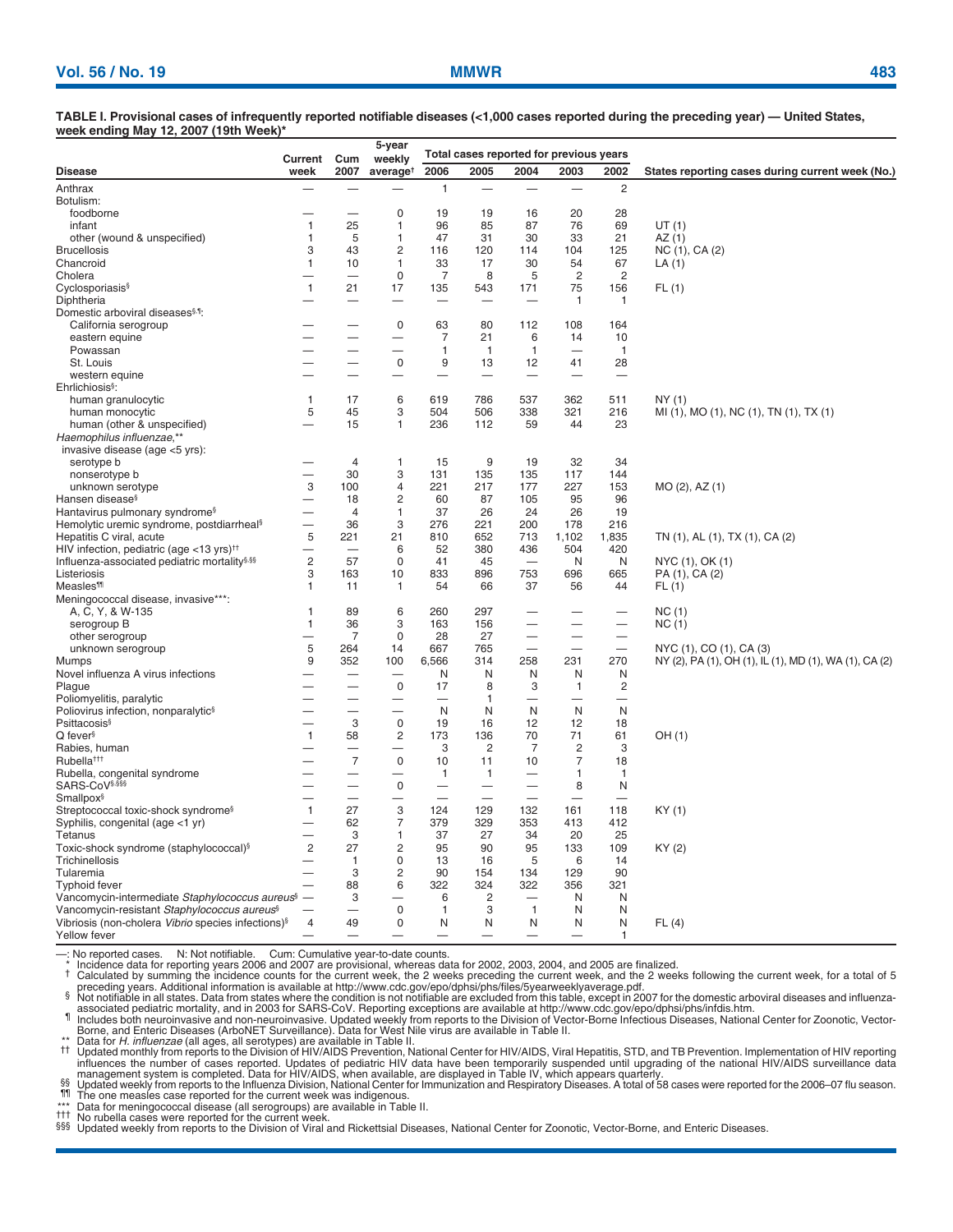|                                                                                                                                                                               | Chlamydia <sup>+</sup>                                        |                                                                   |                                                                             |                                                                                         |                                                                                            | Coccidioidomycosis                                     |                                                |                                                                        |                                                |                                                                                   | <b>Cryptosporidiosis</b>                                                                                                        |                                                                                                 |                                                        |                                                                       |                                                              |
|-------------------------------------------------------------------------------------------------------------------------------------------------------------------------------|---------------------------------------------------------------|-------------------------------------------------------------------|-----------------------------------------------------------------------------|-----------------------------------------------------------------------------------------|--------------------------------------------------------------------------------------------|--------------------------------------------------------|------------------------------------------------|------------------------------------------------------------------------|------------------------------------------------|-----------------------------------------------------------------------------------|---------------------------------------------------------------------------------------------------------------------------------|-------------------------------------------------------------------------------------------------|--------------------------------------------------------|-----------------------------------------------------------------------|--------------------------------------------------------------|
| Reporting area                                                                                                                                                                | Current<br>week                                               | Med                                                               | <b>Previous</b><br>52 weeks<br>Max                                          | Cum<br>2007                                                                             | Cum<br>2006                                                                                | Current<br>week                                        | Med                                            | <b>Previous</b><br>52 weeks<br>Max                                     | Cum<br>2007                                    | Cum<br>2006                                                                       | <b>Current</b><br>week                                                                                                          | Med                                                                                             | <b>Previous</b><br>52 weeks<br>Max                     | Cum<br>2007                                                           | Cum<br>2006                                                  |
| <b>United States</b>                                                                                                                                                          | 11,098                                                        | 19,916                                                            | 25,550                                                                      | 341,530                                                                                 | 366,652                                                                                    | 127                                                    | 151                                            | 661                                                                    | 2,884                                          | 3,095                                                                             | 26                                                                                                                              | 68                                                                                              | 302                                                    | 839                                                                   | 937                                                          |
| New England<br>Connecticut<br>Maine <sup>§</sup><br>Massachusetts<br>New Hampshire<br>Rhode Island <sup>§</sup><br>Vermont§                                                   | 569<br>266<br>49<br>153<br>33<br>68                           | 673<br>201<br>46<br>303<br>38<br>63<br>20                         | 1,360<br>829<br>74<br>604<br>69<br>108<br>45                                | 11,798<br>2,989<br>919<br>5,650<br>713<br>1,237<br>290                                  | 11,356<br>2,835<br>766<br>5,414<br>667<br>1,225<br>449                                     | N<br>–<br>$\overline{\phantom{0}}$<br>N                | $\mathbf 0$<br>0<br>0<br>0<br>0<br>0<br>0      | 0<br>$\Omega$<br>0<br>$\Omega$<br>0<br>0<br>0                          | N<br>-<br>$\overline{\phantom{0}}$<br>N        | N<br>-<br>-<br>$\overline{\phantom{0}}$<br>-<br>N                                 | —<br>-<br>$\overline{\phantom{0}}$<br>$\overline{\phantom{0}}$<br>—                                                             | 3<br>$\mathbf 0$<br>0<br>0<br>1<br>0<br>$\mathbf{1}$                                            | 22<br>10<br>6<br>14<br>5<br>5<br>4                     | 39<br>10<br>9<br>$\overline{\phantom{0}}$<br>8<br>5<br>$\overline{7}$ | 75<br>38<br>9<br>22<br>4<br>$\overline{c}$                   |
| Mid. Atlantic<br>New Jersey<br>New York (Upstate)<br>New York City<br>Pennsylvania                                                                                            | 2,312<br>466<br>381<br>1,465                                  | 2,570<br>377<br>509<br>768<br>819                                 | 4,281<br>541<br>2,745<br>1,523<br>1,331                                     | 50,747<br>5,132<br>9,009<br>15,633<br>20,973                                            | 44,790<br>7,022<br>8,139<br>15,268<br>14,361                                               | N<br>N<br>N<br>N                                       | 0<br>0<br>0<br>0<br>0                          | 0<br>0<br>0<br>0<br>0                                                  | -<br>N<br>N<br>N<br>N                          | -<br>N<br>N<br>N<br>N                                                             | 3<br>—<br>3<br>$\overline{\phantom{0}}$<br>—                                                                                    | 10<br>$\mathbf 0$<br>3<br>2<br>3                                                                | 33<br>$\mathbf{1}$<br>13<br>10<br>18                   | 101<br>-<br>37<br>19<br>45                                            | 154<br>9<br>31<br>43<br>71                                   |
| E.N. Central<br>Illinois<br>Indiana<br>Michigan<br>Ohio<br>Wisconsin                                                                                                          | 1,521<br>468<br>327<br>352<br>274<br>100                      | 3,186<br>987<br>376<br>765<br>649<br>376                          | 6,184<br>1,270<br>644<br>1,225<br>3,648<br>528                              | 60,160<br>16,266<br>7,652<br>13,203<br>16,439<br>6,600                                  | 62,777<br>20,281<br>7,559<br>10,989<br>16,006<br>7,942                                     | —<br>—<br>N                                            | 1<br>0<br>0<br>0<br>0<br>0                     | 3<br>0<br>0<br>3<br>2<br>0                                             | 10<br>—<br>8<br>2<br>N                         | 15<br>—<br>$\overline{\phantom{0}}$<br>11<br>$\overline{4}$<br>N                  | 2<br>—<br>—<br>—<br>2<br>—                                                                                                      | 15<br>2<br>$\mathbf{1}$<br>3<br>5<br>4                                                          | 110<br>22<br>18<br>10<br>33<br>53                      | 189<br>17<br>15<br>45<br>66<br>46                                     | 212<br>27<br>15<br>34<br>74<br>62                            |
| W.N. Central<br>lowa<br>Kansas<br>Minnesota<br>Missouri<br>Nebraska <sup>§</sup><br>North Dakota<br>South Dakota                                                              | 322<br>122<br>64<br>$\overline{c}$<br>74<br>8<br>52           | 1,192<br>165<br>152<br>243<br>440<br>105<br>28<br>49              | 1,445<br>238<br>266<br>314<br>628<br>185<br>64<br>84                        | 17,831<br>3,106<br>2,886<br>3,379<br>5,220<br>1,890<br>446<br>904                       | 22,597<br>3,143<br>3,002<br>4,822<br>8,098<br>1,867<br>709<br>956                          | N<br>N<br>—<br>N<br>N<br>N                             | 0<br>0<br>0<br>0<br>0<br>0<br>0<br>0           | 54<br>$\Omega$<br>$\Omega$<br>54<br>$\mathbf{1}$<br>$\Omega$<br>0<br>0 | 3<br>N<br>N<br>-<br>3<br>N<br>N<br>N           | N<br>N<br>-<br>÷.<br>N<br>N<br>N                                                  | 2<br>$\mathbf{1}$<br>$\overline{\phantom{0}}$<br>—<br>$\mathbf{1}$<br>$\overline{\phantom{0}}$<br>-<br>$\overline{\phantom{0}}$ | 11<br>$\overline{c}$<br>$\mathbf{1}$<br>$\overline{c}$<br>$\overline{c}$<br>1<br>$\pmb{0}$<br>1 | 77<br>28<br>8<br>25<br>21<br>16<br>1<br>$\overline{7}$ | 127<br>22<br>18<br>31<br>25<br>6<br>$\mathbf{1}$<br>24                | 140<br>12<br>19<br>55<br>29<br>10<br>-1<br>14                |
| S. Atlantic<br>Delaware<br>District of Columbia<br>Florida<br>Georgia<br>Maryland <sup>§</sup><br>North Carolina<br>South Carolina <sup>§</sup><br>Virginia§<br>West Virginia | 1,802<br>58<br>97<br>$\equiv$<br>323<br>769<br>-<br>497<br>58 | 3,588<br>69<br>75<br>928<br>700<br>390<br>624<br>410<br>479<br>56 | 7,061<br>111<br>161<br>1,187<br>3,811<br>669<br>1,207<br>2,105<br>685<br>80 | 51,287<br>1,287<br>1,967<br>3,300<br>7,608<br>5,616<br>11,205<br>10,184<br>9,149<br>971 | 70,136<br>1,310<br>1,087<br>17,086<br>12,294<br>7,396<br>13,334<br>8,042<br>8,499<br>1,088 | N<br>N<br>N<br>$\overline{\phantom{0}}$<br>N<br>N<br>N | 0<br>0<br>0<br>0<br>0<br>0<br>0<br>0<br>0<br>0 | 1<br>0<br>0<br>0<br>0<br>1<br>0<br>0<br>0<br>0                         | 1<br>N<br>N<br>N<br>1<br>-<br>N<br>N<br>N      | $\overline{c}$<br>N<br>-<br>N<br>N<br>$\overline{\mathbf{c}}$<br>-<br>N<br>N<br>N | 16<br>-<br>9<br>$\overline{\phantom{0}}$<br>—<br>$\overline{7}$<br>—<br>—<br>$\overline{\phantom{0}}$                           | 17<br>0<br>0<br>7<br>5<br>0<br>1<br>$\mathbf{1}$<br>$\mathbf{1}$<br>0                           | 68<br>3<br>2<br>32<br>12<br>2<br>11<br>14<br>5<br>3    | 228<br>2<br>3<br>111<br>52<br>10<br>20<br>13<br>15<br>$\overline{c}$  | 215<br>6<br>90<br>59<br>6<br>29<br>8<br>15<br>$\overline{c}$ |
| E.S. Central<br>Alabama§<br>Kentucky<br>Mississippi<br>Tennessee§                                                                                                             | 1,095<br>134<br>415<br>546                                    | 1,489<br>419<br>126<br>414<br>530                                 | 2,095<br>539<br>691<br>959<br>701                                           | 28,218<br>6,366<br>2,752<br>8,477<br>10,623                                             | 27,914<br>9,032<br>3,561<br>6,107<br>9,214                                                 | N<br>N<br>N<br>N                                       | 0<br>0<br>0<br>0<br>0                          | 0<br>0<br>0<br>0<br>0                                                  | N<br>N<br>N<br>N                               | N<br>N<br>N<br>N                                                                  | -<br>—<br>—<br>—                                                                                                                | 3<br>0<br>1<br>0<br>$\mathbf{1}$                                                                | 14<br>11<br>3<br>8<br>5                                | 47<br>17<br>16<br>8<br>6                                              | 36<br>13<br>10<br>3<br>10                                    |
| W.S. Central<br>Arkansas§<br>Louisiana<br>Oklahoma<br>Texas <sup>§</sup>                                                                                                      | 1,364<br>93<br>85<br>170<br>1,016                             | 2,182<br>168<br>315<br>263<br>1,459                               | 3,028<br>337<br>610<br>472<br>1,911                                         | 40,048<br>3,143<br>5,210<br>4,641<br>27,054                                             | 40,974<br>3,003<br>6,244<br>4,014<br>27,713                                                | N<br>—<br>N<br>N                                       | 0<br>0<br>0<br>0<br>0                          | $\overline{1}$<br>0<br>1<br>0<br>0                                     | N<br>N<br>N                                    | N<br>-<br>N<br>N                                                                  | —<br>—<br>—                                                                                                                     | 5<br>0<br>1<br>0<br>$\overline{c}$                                                              | 45<br>$\overline{c}$<br>9<br>4<br>36                   | 32<br>$\overline{\mathbf{c}}$<br>14<br>11<br>5                        | 43<br>5<br>-<br>11<br>27                                     |
| Mountain<br>Arizona<br>Colorado<br>ldaho <sup>§</sup><br>Montana§<br>Nevada <sup>§</sup><br>New Mexico <sup>§</sup><br>Utah<br>Wyoming <sup>§</sup>                           | 360<br>45<br>64<br>$\mathbf{1}$<br>135<br>115                 | 1,331<br>479<br>312<br>44<br>52<br>167<br>171<br>96<br>28         | 2,025<br>993<br>416<br>253<br>144<br>397<br>324<br>200<br>46                | 19,945<br>6,455<br>3,229<br>1,263<br>895<br>3,327<br>2,591<br>1,750<br>435              | 23,877<br>7,187<br>5,748<br>1,169<br>861<br>2,816<br>3,713<br>1,836<br>547                 | 97<br>97<br>N<br>N<br>N<br>$\overline{\phantom{0}}$    | 100<br>97<br>0<br>0<br>0<br>1<br>0<br>1<br>0   | 296<br>296<br>0<br>0<br>0<br>3<br>3<br>4<br>0                          | 2,007<br>1,965<br>N<br>N<br>N<br>15<br>7<br>20 | 2,216<br>2,152<br>N<br>N<br>N<br>30<br>6<br>26<br>$\overline{c}$                  | 3<br>1<br>2<br>—<br>$\overline{\phantom{0}}$<br>—<br>$\overline{\phantom{0}}$                                                   | 4<br>0<br>1<br>0<br>0<br>0<br>0<br>0<br>0                                                       | 40<br>4<br>7<br>5<br>26<br>3<br>5<br>3<br>11           | 54<br>13<br>13<br>4<br>4<br>3<br>9<br>$\mathbf{1}$<br>7               | 35<br>4<br>9<br>4<br>5<br>3<br>5<br>5                        |
| Pacific<br>Alaska<br>California<br>Hawaii<br>Oregon <sup>§</sup><br>Washington                                                                                                | 1,753<br>79<br>1,194<br>2<br>138<br>340                       | 3,362<br>87<br>2,651<br>107<br>161<br>348                         | 4,360<br>157<br>3,627<br>130<br>394<br>621                                  | 61,496<br>1,558<br>48,166<br>1,772<br>3,386<br>6,614                                    | 62,231<br>1,520<br>48,425<br>2,119<br>3,522<br>6,645                                       | 30<br>N<br>30<br>N<br>N<br>N                           | 53<br>0<br>53<br>0<br>0<br>0                   | 311<br>0<br>311<br>0<br>0<br>0                                         | 863<br>N<br>863<br>N<br>N<br>N                 | 862<br>N<br>862<br>N<br>N<br>N                                                    | —<br>—                                                                                                                          | $\mathbf{1}$<br>0<br>0<br>0<br>1<br>0                                                           | 5<br>$\mathbf 1$<br>0<br>1<br>4<br>0                   | 22<br>$\overline{\phantom{0}}$<br>22<br>$\overline{\phantom{m}}$      | 27<br>$\mathbf{1}$<br>26<br>-                                |
| American Samoa<br>C.N.M.I.<br>Guam<br>Puerto Rico<br>U.S. Virgin Islands                                                                                                      | U<br>U<br>$\overline{\phantom{0}}$<br>150<br>U                | 0<br>$\overline{\phantom{0}}$<br>114<br>4                         | 0<br>$\overline{\phantom{0}}$<br>235<br>9                                   | U<br>U<br>2,654<br>U                                                                    | U<br>U<br>1,826<br>U                                                                       | U<br>U<br>—<br>N<br>U                                  | $\mathbf 0$<br>$\mathbf 0$<br>0                | $\mathbf 0$<br>-<br>—<br>$\mathsf 0$<br>0                              | U<br>U<br>$\overline{\phantom{0}}$<br>N<br>U   | U<br>U<br>$\overline{\phantom{0}}$<br>N<br>U                                      | U<br>U<br>$\overline{\phantom{0}}$<br>N<br>U                                                                                    | 0<br>-<br>$\mathbf 0$<br>0                                                                      | 0<br>—<br>$\pmb{0}$<br>0                               | U<br>U<br>$\mathsf{N}$<br>U                                           | U<br>U<br>N<br>U                                             |

C.N.M.I.: Commonwealth of Northern Mariana Islands.

U: Unavailable. —: No reported cases. N: Not notifiable. Cum: Cumulative year-to-date counts. Med: Median. Max: Maximum.<br>\* Incidence data for reporting years 2006 and 2007 are provisional. Data for HIV/A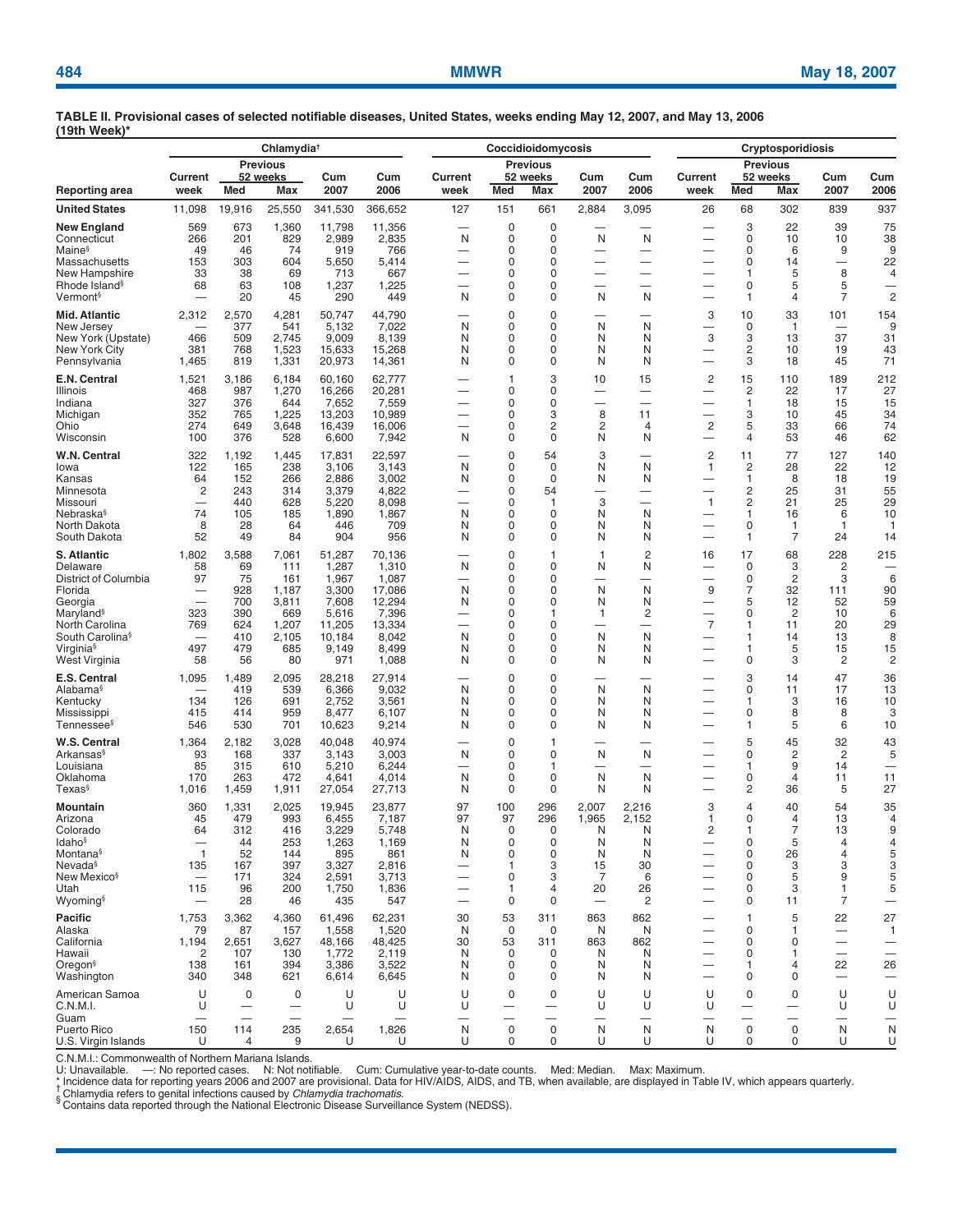|                                                |                                |                     | Giardiasis                    |                               |                                |                                       | Gonorrhea                     |                               |                               | Haemophilus influenzae, invasive<br>All ages, all serotypes <sup>t</sup> |                                                      |                               |                               |                                            |                |
|------------------------------------------------|--------------------------------|---------------------|-------------------------------|-------------------------------|--------------------------------|---------------------------------------|-------------------------------|-------------------------------|-------------------------------|--------------------------------------------------------------------------|------------------------------------------------------|-------------------------------|-------------------------------|--------------------------------------------|----------------|
|                                                | Current                        |                     | <b>Previous</b><br>52 weeks   | Cum                           | Cum                            | Current                               |                               | <b>Previous</b><br>52 weeks   | Cum                           | Cum                                                                      | Current                                              |                               | <b>Previous</b><br>52 weeks   | Cum                                        | Cum            |
| Reporting area                                 | week                           | Med                 | Max                           | 2007                          | 2006                           | week                                  | Med                           | Max                           | 2007                          | 2006                                                                     | week                                                 | Med                           | Max                           | 2007                                       | 2006           |
| <b>United States</b>                           | 143                            | 312                 | 1,058                         | 4,509                         | 5,331                          | 3,465                                 | 6,863                         | 8,970                         | 108,394                       | 123,856                                                                  | 25                                                   | 44                            | 148                           | 852                                        | 839            |
| New England                                    | 2<br>$\overline{\phantom{0}}$  | 18                  | 45                            | 183                           | 387                            | 88                                    | 110                           | 260                           | 1,899                         | 1,943                                                                    | 3                                                    | $\overline{c}$                | 12                            | 31                                         | 52             |
| Connecticut<br>Maine§                          | 1                              | 5<br>4              | 25<br>14                      | 70<br>49                      | 94<br>30                       | 34<br>$\overline{4}$                  | 43<br>$\overline{2}$          | 204<br>8                      | 644<br>35                     | 713<br>44                                                                | 3<br>-                                               | 0<br>0                        | 6<br>4                        | 20<br>6                                    | 11<br>5        |
| Massachusetts                                  |                                | 0                   | 18                            | 3                             | 182                            | 41                                    | 47                            | 96                            | 966                           | 900                                                                      | —                                                    | 0                             | 7                             | $\overline{\phantom{0}}$<br>$\overline{4}$ | 27             |
| New Hampshire<br>Rhode Island <sup>§</sup>     | $\mathbf{1}$                   | 0<br>0              | 9<br>17                       | 22                            | 2<br>27                        | 4<br>5                                | $\overline{c}$<br>10          | 8<br>19                       | 57<br>179                     | 88<br>177                                                                | —                                                    | 0<br>0                        | 3<br>3                        | 1                                          | 2<br>2         |
| Vermont§                                       | —                              | 3                   | 12                            | 39                            | 52                             |                                       | $\mathbf{1}$                  | 5                             | 18                            | 21                                                                       | —                                                    | 0                             | 2                             |                                            | 5              |
| Mid. Atlantic                                  | 27                             | 63                  | 122                           | 811                           | 1,078                          | 710                                   | 682                           | 1,546                         | 13,533                        | 11,905                                                                   | 4                                                    | 10                            | 26                            | 193                                        | 178            |
| New Jersey<br>New York (Upstate)               | 15                             | 7<br>25             | 17<br>101                     | 36<br>306                     | 168<br>319                     | $\overline{\phantom{0}}$<br>108       | 102<br>122                    | 155<br>1,035                  | 1,483<br>2,196                | 1,950<br>2,150                                                           | —<br>3                                               | $\mathbf{1}$<br>3             | 5<br>14                       | 17<br>56                                   | 32<br>45       |
| New York City                                  | 2                              | 16                  | 32                            | 263                           | 349                            | 71                                    | 176                           | 376                           | 3,429                         | 3,735                                                                    |                                                      | 2                             | 6                             | 38                                         | 36             |
| Pennsylvania                                   | 10                             | 14                  | 35                            | 206                           | 242                            | 531                                   | 244                           | 435                           | 6,425                         | 4,070                                                                    | $\mathbf{1}$                                         | 3                             | 10                            | 82                                         | 65             |
| E.N. Central<br>Illinois                       | 21                             | 43<br>9             | 97<br>27                      | 643<br>103                    | 891<br>198                     | 573<br>146                            | 1,298<br>356                  | 2,530<br>485                  | 23,879<br>5,705               | 24,670<br>7,437                                                          | 1                                                    | 6<br>$\mathbf 1$              | 14<br>5                       | 90<br>11                                   | 137<br>38      |
| Indiana                                        | N                              | $\mathbf 0$         | 0                             | N                             | N                              | 141                                   | 154                           | 292                           | 3,104                         | 3,262                                                                    | —                                                    | 1                             | 10                            | 17                                         | 22             |
| Michigan<br>Ohio                               | 7<br>14                        | 13<br>15            | 38<br>32                      | 217<br>238                    | 244<br>273                     | 128<br>101                            | 307<br>327                    | 880<br>1,557                  | 5,587<br>7,154                | 4,057<br>7,303                                                           | -<br>$\mathbf{1}$                                    | 0<br>2                        | 5<br>6                        | 12<br>49                                   | 18<br>32       |
| Wisconsin                                      | _                              | 9                   | 27                            | 85                            | 176                            | 57                                    | 133                           | 181                           | 2,329                         | 2,611                                                                    | —                                                    | 1                             | $\overline{4}$                | $\mathbf{1}$                               | 27             |
| W.N. Central                                   | 9                              | 22                  | 539                           | 302                           | 524                            | 50                                    | 385                           | 516                           | 5,363                         | 6,782                                                                    | 5                                                    | 3                             | 23                            | 53                                         | 40             |
| lowa<br>Kansas                                 | 1                              | 5<br>3              | 16<br>11                      | 63<br>40                      | 83<br>58                       | 13<br>16                              | 40<br>43                      | 63<br>87                      | 695<br>820                    | 647<br>839                                                               | —                                                    | 0<br>0                        | $\mathbf{1}$<br>2             | -<br>$\overline{4}$                        | 8              |
| Minnesota                                      | —                              | 0                   | 514                           | 12                            | 165                            |                                       | 66                            | 87                            | 900                           | 1,109                                                                    | $\mathbf{1}$                                         | $\mathbf 1$                   | 17                            | 19                                         | 16             |
| Missouri<br>Nebraska§                          | 2<br>6                         | 9<br>2              | 28<br>9                       | 131<br>32                     | 149<br>33                      | 14                                    | 195<br>27                     | 269<br>57                     | 2,354<br>467                  | 3,575<br>452                                                             | 3<br>1                                               | $\mathbf 1$<br>0              | 5<br>2                        | 23<br>6                                    | 13<br>3        |
| North Dakota                                   | —                              | 0                   | 4                             | $\overline{4}$                | 6                              | 1                                     | $\overline{c}$                | 6                             | 24                            | 40                                                                       | —                                                    | 0                             | 2                             | 1                                          | -              |
| South Dakota                                   |                                | 1                   | 6                             | 20                            | 30                             | 6                                     | 6                             | 15                            | 103                           | 120                                                                      |                                                      | 0                             | 0                             | $\overline{\phantom{0}}$                   |                |
| S. Atlantic<br>Delaware                        | 33<br>$\overline{\phantom{0}}$ | 53<br>1             | 98<br>4                       | 847<br>9                      | 779<br>8                       | 673<br>24                             | 1,598<br>28                   | 3,277<br>44                   | 20,151<br>513                 | 29,738<br>534                                                            | 6<br>—                                               | 11<br>0                       | 28<br>3                       | 236<br>5                                   | 209<br>1       |
| District of Columbia                           | 5                              | 1                   | $\overline{7}$                | 28                            | 21                             | 28                                    | 37                            | 63                            | 823                           | 665                                                                      |                                                      | 0                             | 2                             | $\overline{c}$                             | 1              |
| Florida<br>Georgia                             | 20                             | 24<br>12            | 44<br>26                      | 401<br>162                    | 317<br>187                     | -                                     | 431<br>348                    | 549<br>2,063                  | 1,564<br>3,159                | 7,937<br>5,615                                                           | 3                                                    | 3<br>$\overline{c}$           | 8<br>6                        | 75<br>53                                   | 71<br>47       |
| Maryland <sup>§</sup>                          | 5                              | 4                   | 12                            | 80                            | 49                             | 67                                    | 129                           | 180                           | 1,848                         | 2,604                                                                    | $\mathbf{1}$                                         | 2                             | 5                             | 42                                         | 30             |
| North Carolina<br>South Carolina <sup>§</sup>  | 1                              | 0<br>2              | 0<br>8                        | 24                            | $\overline{\phantom{0}}$<br>38 | 423<br>$\overline{\phantom{0}}$       | 321<br>171                    | 676<br>1,026                  | 5,650<br>4,163                | 6,171<br>3,679                                                           | 2<br>—                                               | 0<br>1                        | 9<br>4                        | 29<br>22                                   | 15<br>18       |
| Virginia <sup>§</sup>                          | 2                              | 9                   | 28                            | 133                           | 151                            | 123                                   | 123                           | 238                           | 2,182                         | 2,251                                                                    | -                                                    | 0                             | 7                             | 1                                          | 17             |
| West Virginia                                  |                                | 0                   | 21                            | 10                            | 8                              | 8                                     | 18                            | 44                            | 249                           | 282                                                                      | —                                                    | 0                             | 6                             | $\overline{7}$                             | 9              |
| E.S. Central<br>Alabama§                       | 6<br>1                         | 9<br>4              | 34<br>22                      | 160<br>82                     | 127<br>62                      | 392                                   | 582<br>189                    | 879<br>271                    | 10,139<br>2,559               | 10,989<br>4,118                                                          | $\mathbf{1}$<br>_                                    | 2<br>0                        | 9<br>3                        | 46<br>10                                   | 53<br>11       |
| Kentucky                                       | N                              | 0                   | 0                             | N                             | N                              | 51                                    | 48                            | 268                           | 957                           | 1,218                                                                    | —                                                    | 0                             | 1                             | 2                                          | 4              |
| Mississippi<br>Tennessee§                      | N<br>5                         | 0<br>5              | 0<br>12                       | N<br>78                       | N<br>65                        | 159<br>182                            | 158<br>195                    | 434<br>240                    | 3,027<br>3,596                | 2,271<br>3,382                                                           | $\mathbf{1}$                                         | 0<br>1                        | 1<br>6                        | $\overline{\phantom{0}}$<br>34             | 4<br>34        |
| W.S. Central                                   | 5                              | 7                   | 26                            | 102                           | 51                             | 492                                   | 950                           | 1,490                         | 16,194                        | 17,423                                                                   | 1                                                    | 2                             | 27                            | 44                                         | 31             |
| Arkansas§                                      | 1                              | 3                   | 13                            | 45                            | 23                             | 64                                    | 80                            | 142                           | 1,510                         | 1,659                                                                    |                                                      | 0                             | 2                             | 3                                          | 2              |
| Louisiana<br>Oklahoma                          | 4                              | 1<br>2              | 6<br>13                       | 22<br>35                      | $\mathbf{1}$<br>27             | 39<br>50                              | 193<br>103                    | 366<br>237                    | 3,126<br>1,853                | 3,678<br>1,416                                                           | $\mathbf{1}$                                         | 0<br>$\mathbf 1$              | 3<br>25                       | $\overline{4}$<br>34                       | 1<br>26        |
| Texas§                                         | N                              | 0                   | 0                             | N                             | N                              | 339                                   | 566                           | 938                           | 9,705                         | 10,670                                                                   |                                                      | 0                             | 2                             | 3                                          | 2              |
| Mountain                                       | 17                             | 30                  | 69                            | 437                           | 473                            | 113                                   | 281                           | 456                           | 3,760                         | 5,195                                                                    | 4                                                    | 4                             | 14                            | 115                                        | 99             |
| Arizona                                        | 4                              | 3                   | 11                            | 63                            | 42                             | 10                                    | 104                           | 220                           | 1,328                         | 1,771                                                                    | 2                                                    | 2                             | 9                             | 53                                         | 37             |
| Colorado<br>ldaho <sup>§</sup>                 | 8                              | 9<br>3              | 26<br>12                      | 136<br>37                     | 166<br>50                      | 46<br>$\hspace{0.1mm}-\hspace{0.1mm}$ | 69<br>$\overline{c}$          | 93<br>20                      | 792<br>84                     | 1,323<br>71                                                              | 1<br>—                                               | 0                             | 4<br>$\mathbf{1}$             | 22<br>4                                    | 30<br>3        |
| Montana§                                       |                                | $\overline{c}$      | 11                            | 29                            | 23                             |                                       | 3                             | 20                            | 34                            | 54                                                                       | $\overline{\phantom{0}}$                             | 0                             | 0                             |                                            |                |
| Nevada <sup>§</sup><br>New Mexico <sup>s</sup> | —<br>—                         | $\overline{c}$<br>1 | 9<br>6                        | 33<br>31                      | 36<br>20                       | 32<br>$\overline{\phantom{0}}$        | 48<br>30                      | 135<br>64                     | 789<br>443                    | 982<br>611                                                               | -<br>-                                               | 0<br>0                        | 2<br>3                        | $\mathbf 5$<br>13                          | 6<br>14        |
| Utah                                           | 5                              | 7                   | 27                            | 96                            | 130                            | 25                                    | 16                            | 28                            | 268                           | 325                                                                      | $\mathbf{1}$                                         | 0                             | 3                             | 17                                         | 9              |
| Wyoming <sup>§</sup>                           | $\overline{\phantom{0}}$       | 1                   | 4                             | 12                            | 6                              | $\overline{\phantom{0}}$              | 2                             | 5                             | 22                            | 58                                                                       |                                                      | 0                             | $\mathbf{1}$                  | $\mathbf{1}$                               | -              |
| Pacific<br>Alaska                              | 23                             | 60<br>$\mathbf{1}$  | 177<br>17                     | 1,024<br>20                   | 1,021<br>14                    | 374<br>5                              | 770<br>10                     | 935<br>27                     | 13,476<br>154                 | 15,211<br>199                                                            |                                                      | $\overline{2}$<br>0           | 12<br>$\overline{2}$          | 44<br>4                                    | 40<br>3        |
| California                                     | 13                             | 43                  | 93                            | 719                           | 762                            | 287                                   | 637                           | 804                           | 11,399                        | 12,589                                                                   | —                                                    | 0                             | 10                            | $\overline{\phantom{m}}$                   | 10             |
| Hawaii<br>Oregon§                              | —                              | $\mathbf{1}$<br>9   | $\overline{4}$<br>14          | 25<br>139                     | 21<br>141                      | 3<br>13                               | 14<br>26                      | 26<br>46                      | 220<br>392                    | 391<br>503                                                               | $\overline{\phantom{0}}$<br>$\overline{\phantom{0}}$ | 0<br>1                        | 1<br>6                        | $\overline{c}$<br>38                       | 7<br>19        |
| Washington                                     | 10                             | 8                   | 68                            | 121                           | 83                             | 66                                    | 74                            | 142                           | 1,311                         | 1,529                                                                    | —                                                    | 0                             | 2                             | $\overline{\phantom{0}}$                   | $\mathbf{1}$   |
| American Samoa                                 | U                              | 0                   | 0                             | U                             | U                              | U                                     | $\mathbf{1}$                  | 4                             | U                             | U                                                                        | U                                                    | 0                             | 0                             | U                                          | U              |
| C.N.M.I.<br>Guam                               | U                              | —                   | —<br>$\overline{\phantom{m}}$ | U<br>$\overline{\phantom{0}}$ | U<br>—                         | U                                     | —<br>$\overline{\phantom{0}}$ | -<br>$\overline{\phantom{0}}$ | U<br>$\overline{\phantom{0}}$ | U<br>$\overline{\phantom{0}}$                                            | U                                                    | —<br>$\overline{\phantom{0}}$ | —<br>$\overline{\phantom{0}}$ | U                                          | U              |
| Puerto Rico                                    | —                              | 5                   | 19                            | 52                            | 42                             | 4                                     | 5                             | 16                            | 125                           | 124                                                                      | U                                                    | 0                             | $\overline{c}$                | $\mathbf{1}$                               | $\overline{1}$ |
| U.S. Virgin Islands                            | U                              | 0                   | 0                             | U                             | U                              | U                                     | 0                             | 3                             | U                             | U                                                                        |                                                      | 0                             | 0                             | U                                          | U              |

C.N.M.I.: Commonwealth of Northern Mariana Islands.<br>U: Unavailable. —: No reported cases. N: Not noti U: Unavailable. —: No reported cases. N: Not notifiable. Cum: Cumulative year-to-date counts. Med: Median. Max: Maximum.

Contains data for reporting years 2006 and 2007 are provisional.<br>
Thickence data for reporting years 2006 and 2007 are provisional.<br>
Thickence data for *H. influenzae* (age <5 yrs for serotype b, nonserotype b, and unknown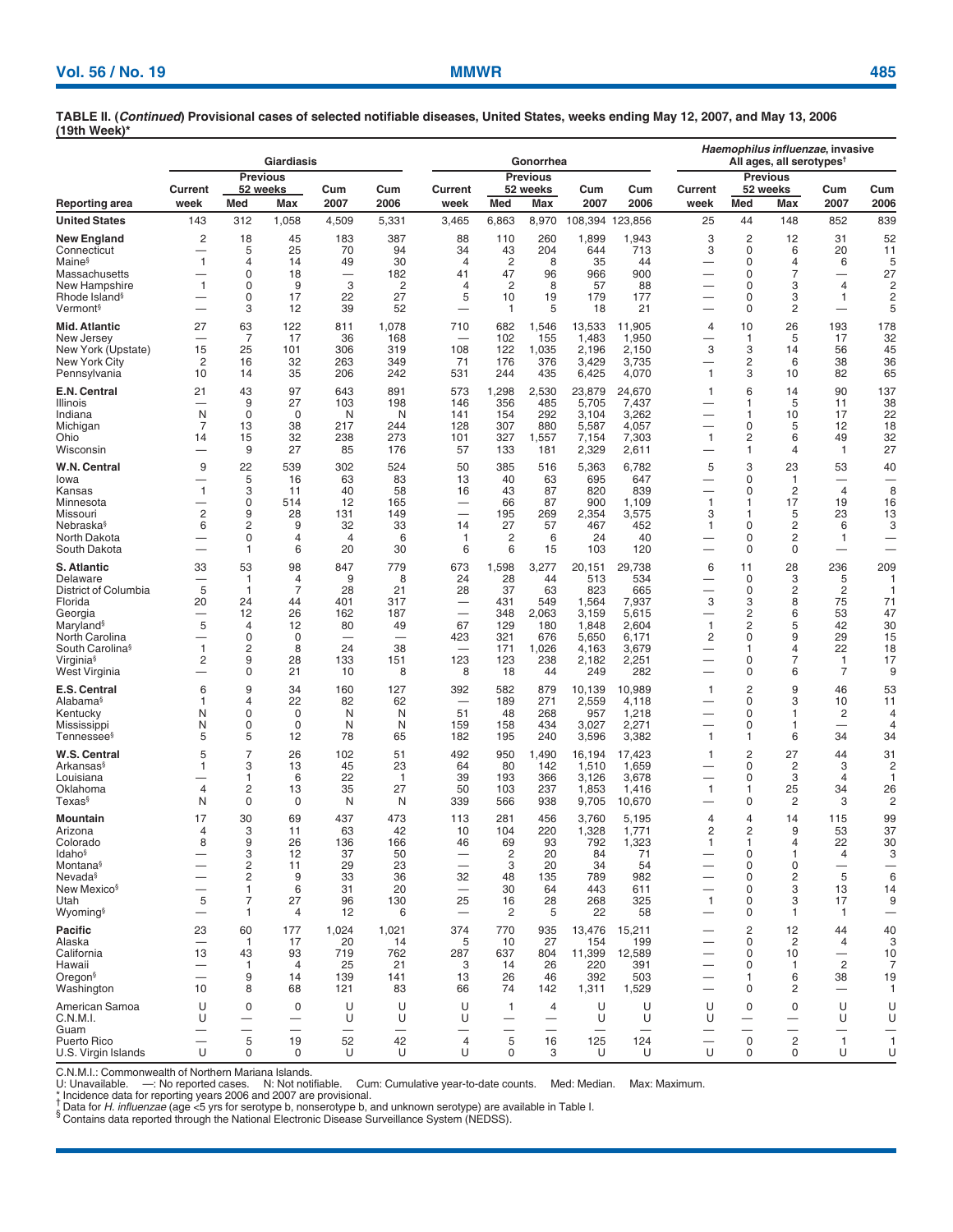|                                               |                               |                         | А                            |                                                      | Hepatitis (viral, acute), by type <sup><math>\dagger</math></sup> |                               |                               |                                |                                            | Legionellosis                            |                                |                                |                                                 |                                               |                                          |
|-----------------------------------------------|-------------------------------|-------------------------|------------------------------|------------------------------------------------------|-------------------------------------------------------------------|-------------------------------|-------------------------------|--------------------------------|--------------------------------------------|------------------------------------------|--------------------------------|--------------------------------|-------------------------------------------------|-----------------------------------------------|------------------------------------------|
|                                               |                               |                         |                              | в<br><b>Previous</b>                                 |                                                                   |                               |                               |                                | <b>Previous</b>                            |                                          |                                |                                |                                                 |                                               |                                          |
|                                               | Current                       |                         | <b>Previous</b><br>52 weeks  | Cum                                                  | Cum                                                               | <b>Current</b>                |                               | 52 weeks                       | Cum                                        | Cum                                      | Current                        |                                | 52 weeks                                        | Cum                                           | Cum                                      |
| <b>Reporting area</b><br><b>United States</b> | week<br>23                    | Med<br>54               | Max<br>124                   | 2007<br>876                                          | 2006<br>1,377                                                     | week<br>46                    | Med<br>80                     | Max<br>319                     | 2007<br>1,340                              | 2006<br>1,475                            | week<br>10                     | Med<br>49                      | Max<br>109                                      | 2007<br>456                                   | 2006<br>462                              |
| <b>New England</b>                            |                               | 1                       | 19                           | 10                                                   | 72                                                                | —                             | $\overline{c}$                | 5                              | 21                                         | 47                                       | —                              | $\overline{c}$                 | 13                                              | 9                                             | 21                                       |
| Connecticut                                   |                               | 0                       | 3                            | 4                                                    | 13                                                                | $\qquad \qquad -$             | $\pmb{0}$                     | 5                              | 10                                         | 21                                       | —                              | $\pmb{0}$                      | 9                                               | 3                                             | 5                                        |
| Maine <sup>§</sup>                            |                               | 0<br>0                  | 2                            | $\overline{\phantom{0}}$<br>$\overline{\phantom{0}}$ | 4                                                                 | —<br>—                        | $\mathbf 0$<br>$\pmb{0}$      | $\overline{c}$<br>$\mathbf 0$  | $\overline{1}$                             | 8                                        | —                              | $\mathbf 0$<br>0               | $\overline{\mathbf{c}}$<br>$\overline{4}$       | $\overline{\phantom{0}}$                      | 3                                        |
| Massachusetts<br>New Hampshire                |                               | 0                       | $\mathbf{1}$<br>15           | 3                                                    | 47<br>2                                                           |                               | 0                             | $\overline{c}$                 | $\overline{\phantom{0}}$<br>$\overline{4}$ | 14                                       | —<br>—                         | 0                              | $\overline{c}$                                  | $\overline{\phantom{0}}$                      | 10<br>$\overline{c}$                     |
| Rhode Island <sup>§</sup>                     | $\overline{\phantom{0}}$      | 0                       | 2                            | 3                                                    | 2                                                                 |                               | 0                             | $\overline{4}$                 | 5                                          | 3                                        | $\overline{\phantom{0}}$       | 0                              | 6                                               | 5                                             | $\overline{\phantom{0}}$                 |
| Vermont <sup>§</sup>                          |                               | 0                       | $\overline{c}$               | $\overline{\phantom{0}}$                             | $\overline{4}$                                                    |                               | 0                             | $\mathbf{1}$                   | 1                                          | 1                                        | —                              | 0                              | 2                                               | 1                                             | $\mathbf{1}$                             |
| Mid. Atlantic<br>New Jersey                   | 1                             | $\overline{7}$<br>1     | 18<br>$\overline{4}$         | 112<br>21                                            | 115<br>37                                                         | 3<br>$\overline{\phantom{0}}$ | 9<br>2                        | 20<br>6                        | 154<br>30                                  | 187<br>55                                | 2                              | 15<br>2                        | 57<br>11                                        | 121<br>12                                     | 133<br>16                                |
| New York (Upstate)                            |                               | $\overline{\mathbf{c}}$ | 12                           | 29                                                   | 21                                                                | $\overline{c}$                | 1                             | 14                             | 31                                         | 25                                       | —                              | 5                              | 30                                              | 38                                            | 45                                       |
| <b>New York City</b><br>Pennsylvania          | $\mathbf{1}$                  | $\overline{c}$<br>1     | 10<br>$\overline{4}$         | 44<br>18                                             | 39<br>18                                                          | $\mathbf{1}$                  | 2<br>3                        | 6<br>7                         | 29<br>64                                   | 41<br>66                                 | —<br>$\overline{2}$            | 3<br>5                         | 24<br>19                                        | 17<br>54                                      | 18<br>54                                 |
| E.N. Central                                  | $\overline{c}$                | 6                       | 13                           | 82                                                   | 113                                                               | 3                             | 9                             | 19                             | 152                                        | 166                                      | $\overline{\mathbf{c}}$        | 10                             | 30                                              | 89                                            | 91                                       |
| <b>Illinois</b>                               |                               | 1                       | $\overline{4}$               | 18                                                   | 25                                                                |                               | $\overline{c}$                | 5                              | 30                                         | 60                                       | —                              | $\mathbf{1}$                   | 11                                              | —                                             | 16                                       |
| Indiana                                       |                               | 0                       | $\overline{7}$               | 5                                                    | 10                                                                |                               | 0                             | 17                             | 13                                         | 10                                       | —                              | $\mathbf{1}$                   | 5                                               | 5                                             | 3                                        |
| Michigan<br>Ohio                              | $\mathbf{1}$<br>1             | $\overline{2}$<br>1     | 8<br>4                       | 28<br>25                                             | 37<br>29                                                          | —<br>3                        | $\overline{c}$<br>3           | 8<br>10                        | 44<br>60                                   | 51<br>42                                 | —<br>$\overline{c}$            | 3<br>$\overline{4}$            | 10<br>19                                        | 33<br>47                                      | 19<br>39                                 |
| Wisconsin                                     |                               | 0                       | 4                            | 6                                                    | 12                                                                | $\overline{\phantom{0}}$      | 0                             | 3                              | 5                                          | 3                                        | $\overline{\phantom{0}}$       | $\mathbf 0$                    | 3                                               | 4                                             | 14                                       |
| W.N. Central                                  | 6                             | 2                       | 17                           | 55                                                   | 49                                                                | 3                             | $\overline{c}$                | 14                             | 49                                         | 50                                       | —                              | $\mathbf{1}$                   | 16                                              | 14                                            | 14                                       |
| lowa                                          |                               | 0                       | 2                            | 9                                                    | 4                                                                 |                               | 0                             | 3                              | 9                                          | 8                                        |                                | 0                              | 3                                               | 2                                             | $\overline{2}$                           |
| Kansas<br>Minnesota                           | $\overline{\phantom{0}}$<br>5 | $\mathbf 0$<br>0        | $\mathbf{1}$<br>17           | $\mathbf{1}$<br>29                                   | 17<br>$\overline{2}$                                              | —<br>—                        | 0<br>0                        | $\overline{c}$<br>13           | $\overline{4}$<br>4                        | 6<br>3                                   | $\overline{\phantom{0}}$<br>—  | 0<br>0                         | 3<br>11                                         | —<br>$\overline{c}$                           | 1                                        |
| Missouri                                      | 1                             | 1                       | 3                            | 10                                                   | 15                                                                | 3                             | 1                             | 5                              | 27                                         | 30                                       |                                | 0                              | $\overline{2}$                                  | 8                                             | 8                                        |
| Nebraska <sup>§</sup>                         |                               | 0                       | 2                            | $\overline{4}$                                       | 6                                                                 |                               | 0                             | 3                              | 3                                          | $\overline{c}$                           | —                              | 0                              | $\overline{2}$                                  | 1                                             | $\overline{2}$                           |
| North Dakota<br>South Dakota                  | $\overline{\phantom{0}}$      | 0<br>0                  | 0<br>$\overline{c}$          | -<br>$\overline{2}$                                  | -<br>5                                                            | $\overline{\phantom{0}}$      | 0<br>0                        | 0<br>$\mathbf{1}$              | $\overline{2}$                             | $\overline{\phantom{0}}$<br>$\mathbf{1}$ | —                              | 0<br>0                         | 0<br>$\mathbf{1}$                               | -<br>$\mathbf{1}$                             | $\mathbf{1}$                             |
| <b>S. Atlantic</b>                            | 2                             | 9                       | 27                           | 160                                                  | 192                                                               | 8                             | 23                            | 53                             | 353                                        | 426                                      | 3                              | 9                              | 24                                              | 115                                           | 111                                      |
| Delaware                                      | —                             | 0                       | $\mathbf{1}$                 | $\mathbf{1}$                                         | 7                                                                 |                               | 0                             | $\overline{4}$                 | 6                                          | 19                                       | —                              | 0                              | $\overline{c}$                                  | 1                                             | -1                                       |
| District of Columbia<br>Florida               | —                             | 0<br>3                  | 5<br>13                      | 14<br>57                                             | 2<br>67                                                           | $\overline{\phantom{0}}$<br>4 | 0<br>7                        | $\overline{2}$<br>14           | 1<br>123                                   | $\overline{4}$<br>149                    | $\mathbf{1}$                   | 0<br>3                         | 5<br>9                                          | $\mathbf{1}$<br>53                            | $\overline{4}$<br>54                     |
| Georgia                                       | $\overline{\phantom{0}}$      | 1                       | 5                            | 16                                                   | 16                                                                | $\overline{\phantom{0}}$      | 3                             | 8                              | 39                                         | 62                                       | —                              | $\mathbf{1}$                   | 5                                               | 11                                            | 2                                        |
| Maryland <sup>§</sup>                         | 1                             | 1                       | $\overline{7}$               | 26                                                   | 29                                                                | 2                             | 2                             | 8                              | 33                                         | 67                                       | $\overline{\phantom{0}}$       | 2                              | 8                                               | 23                                            | 18                                       |
| North Carolina<br>South Carolina <sup>§</sup> | $\overline{\phantom{0}}$      | 0<br>0                  | 11<br>3                      | 7<br>$\overline{4}$                                  | 40<br>8                                                           | $\mathbf{1}$                  | 0<br>2                        | 16<br>5                        | 52<br>29                                   | 67<br>26                                 | $\overline{c}$<br>—            | $\mathsf 0$<br>0               | 5<br>$\overline{c}$                             | 11<br>5                                       | 14<br>3                                  |
| Virginia <sup>§</sup>                         | $\mathbf{1}$                  | 1                       | 5                            | 33                                                   | 22                                                                | 1                             | 2                             | 5                              | 51                                         | 15                                       | —                              | $\mathbf{1}$                   | 5                                               | 7                                             | 14                                       |
| West Virginia                                 |                               | 0                       | 3                            | 2                                                    | 1                                                                 |                               | 0                             | 23                             | 19                                         | 17                                       |                                | 0                              | $\overline{4}$                                  | 3                                             | 1                                        |
| E.S. Central<br>Alabama§                      | $\mathbf{1}$                  | $\overline{c}$<br>0     | $\overline{7}$<br>2          | 27<br>6                                              | 47<br>$\overline{2}$                                              |                               | 6<br>2                        | 20<br>10                       | 89<br>34                                   | 128<br>33                                | $\overline{c}$<br>$\mathbf{1}$ | $\overline{c}$<br>$\mathbf 0$  | 9<br>$\overline{c}$                             | 25<br>3                                       | 16<br>4                                  |
| Kentucky                                      |                               | 0                       | 2                            | $\overline{4}$                                       | 22                                                                |                               | 1                             | 3                              | $\overline{2}$                             | 33                                       |                                | $\mathbf{1}$                   | 6                                               | 10                                            | 3                                        |
| Mississippi                                   | $\overline{\phantom{0}}$      | 0                       | 4                            | $\overline{4}$                                       | 3                                                                 | —                             | $\mathbf 0$                   | $\overline{7}$                 | $\overline{7}$                             | 15                                       | $\overline{\phantom{0}}$       | 0                              | $\overline{c}$                                  |                                               | -1                                       |
| Tennessee <sup>§</sup>                        | $\mathbf{1}$                  | 1                       | 5                            | 13                                                   | 20                                                                |                               | 3                             | $\overline{7}$                 | 46                                         | 47                                       | $\mathbf{1}$                   | $\mathbf{1}$                   | $\overline{7}$                                  | 12                                            | 8                                        |
| W.S. Central<br>Arkansas§                     |                               | 6<br>0                  | 18<br>$\overline{c}$         | 63<br>$\overline{4}$                                 | 118<br>28                                                         | 17                            | 19<br>$\mathbf{1}$            | 155<br>7                       | 252<br>7                                   | 232<br>23                                | $\mathbf{1}$                   | $\mathbf{1}$<br>$\mathbf 0$    | 12<br>$\mathbf{1}$                              | 26<br>1                                       | 8<br>1                                   |
| Louisiana                                     |                               | 0                       | $\overline{4}$               | 8                                                    | 3                                                                 |                               | $\mathbf{1}$                  | 5                              | 17                                         | 8                                        |                                | 0                              | $\overline{2}$                                  | 1                                             |                                          |
| Oklahoma                                      | -                             | 0                       | 3                            | 3                                                    | 3                                                                 | —                             | $\mathbf{1}$                  | 37                             | 11                                         | 1                                        | —                              | 0                              | 6                                               | —                                             | 1                                        |
| Texas§                                        | $\overline{\phantom{0}}$      | 5                       | 15                           | 48                                                   | 84                                                                | 17                            | 15                            | 108                            | 217                                        | 200                                      | $\mathbf{1}$                   | $\mathbf{1}$                   | 12                                              | 24                                            | 6                                        |
| Mountain<br>Arizona                           | 6<br>3                        | 5<br>$\overline{4}$     | 16<br>15                     | 113<br>93                                            | 120<br>68                                                         | 4<br>3                        | 3<br>0                        | 9<br>5                         | 81<br>37                                   | 54<br>2                                  | $\overline{\phantom{0}}$       | $\overline{c}$<br>$\mathbf{1}$ | 8<br>4                                          | 28<br>10                                      | 31<br>10                                 |
| Colorado                                      | 2                             | 1                       | 3                            | 9                                                    | 20                                                                | 1                             | 0                             | 2                              | 11                                         | 15                                       |                                | 0                              | $\overline{c}$                                  | 5                                             | 5                                        |
| Idaho <sup>§</sup>                            | 1                             | $\mathbf 0$             | $\overline{c}$               | $\sqrt{2}$                                           | 6                                                                 |                               | $\mathsf 0$                   | $\overline{c}$                 | 4                                          | 6<br>$\overline{\phantom{0}}$            |                                | $\mathbf 0$                    | 3                                               | 1                                             | 4                                        |
| Montana <sup>§</sup><br>Nevada <sup>§</sup>   |                               | 0<br>0                  | 3<br>$\overline{\mathbf{c}}$ | $\mathbf{1}$<br>5                                    | 2<br>6                                                            |                               | 0<br>$\mathbf{1}$             | 0<br>5                         | 16                                         | 14                                       | —                              | 0<br>0                         | $\mathbf{1}$<br>2                               | 1<br>2                                        | —<br>$\overline{4}$                      |
| New Mexico <sup>§</sup>                       |                               | 0                       | $\overline{\mathbf{c}}$      | $\mathbf{1}$                                         | 9                                                                 |                               | 0                             | 2                              | 4                                          | 8                                        | —                              | 0                              | $\overline{c}$                                  | 2                                             | $\mathbf{1}$                             |
| Utah<br>Wyoming§                              | $\overline{\phantom{0}}$      | 0<br>0                  | $\overline{\mathbf{c}}$<br>1 | 2                                                    | 8<br>1                                                            | —                             | 0<br>0                        | $\overline{4}$<br>$\mathbf{1}$ | 9<br>$\overline{\phantom{0}}$              | 9<br>$\overline{\phantom{0}}$            | —                              | 0<br>0                         | 2<br>$\mathbf{1}$                               | 5<br>2                                        | 7<br>—                                   |
| Pacific                                       | 5                             | 15                      | 42                           | 254                                                  | 551                                                               | 8                             | 11                            | 43                             | 189                                        | 185                                      |                                | $\mathbf{1}$                   | 11                                              | 29                                            | 37                                       |
| Alaska                                        |                               | $\mathbf 0$             | $\mathbf{1}$                 | 1                                                    | 1                                                                 |                               | $\mathbf 0$                   | 3                              | 3                                          | 1                                        |                                | 0                              | $\mathbf{1}$                                    | $\overline{\phantom{0}}$                      | —                                        |
| California                                    | 5                             | 13                      | 40                           | 231                                                  | 510                                                               | 6                             | 8                             | 31                             | 143                                        | 141                                      |                                | $\mathbf{1}$                   | 11                                              | 23                                            | 37                                       |
| Hawaii<br>Oregon <sup>§</sup>                 | -<br>—                        | $\mathbf 0$<br>1        | $\overline{c}$<br>3          | $\overline{2}$<br>10                                 | 6<br>17                                                           | $\overline{\phantom{0}}$      | $\mathbf 0$<br>$\overline{c}$ | $\mathbf{1}$<br>5              | 29                                         | $\overline{c}$<br>27                     | $\overline{\phantom{0}}$       | $\mathbf 0$<br>0               | 0<br>$\mathbf{1}$                               | $\overline{1}$                                | —<br>-                                   |
| Washington                                    |                               | 0                       | 4                            | 10                                                   | 17                                                                | $\overline{\mathbf{c}}$       | 1                             | 12                             | 14                                         | 14                                       | —                              | 0                              | $\overline{2}$                                  | 5                                             | -                                        |
| American Samoa                                | U                             | 0                       | 0                            | U                                                    | U                                                                 | U                             | 0                             | 0                              | U                                          | U                                        | U                              | 0                              | 0                                               | U                                             | U                                        |
| C.N.M.I.                                      | U                             |                         | $\overline{\phantom{0}}$     | U                                                    | U                                                                 | U                             |                               |                                | U                                          | U                                        | U                              | $\overline{\phantom{m}}$       | $\overline{\phantom{m}}$                        | U                                             | U                                        |
| Guam<br>Puerto Rico                           | $\overline{\phantom{0}}$      | $\mathbf{1}$            | 10                           | 16                                                   | 18                                                                |                               | $\mathbf{1}$                  | $\overline{\phantom{0}}$<br>9  | 14                                         | 13                                       | $\overline{\phantom{0}}$       | —<br>0                         | $\overline{\phantom{0}}$<br>$\mathsf{O}\xspace$ | $\qquad \qquad -$<br>$\overline{\phantom{m}}$ | $\overline{\phantom{0}}$<br>$\mathbf{1}$ |
| U.S. Virgin Islands                           | U                             | 0                       | 0                            | U                                                    | U                                                                 | U                             | $\mathbf 0$                   | $\mathbf 0$                    | U                                          | U                                        | U                              | 0                              | 0                                               | U                                             | U                                        |

C.N.M.I.: Commonwealth of Northern Mariana Islands.<br>U: Unavailable. —: No reported cases. N: Not notifiable. Cum: Cumulative year-to-date counts. Med: Median. Max: Maximum.<br>\* | broidence data for report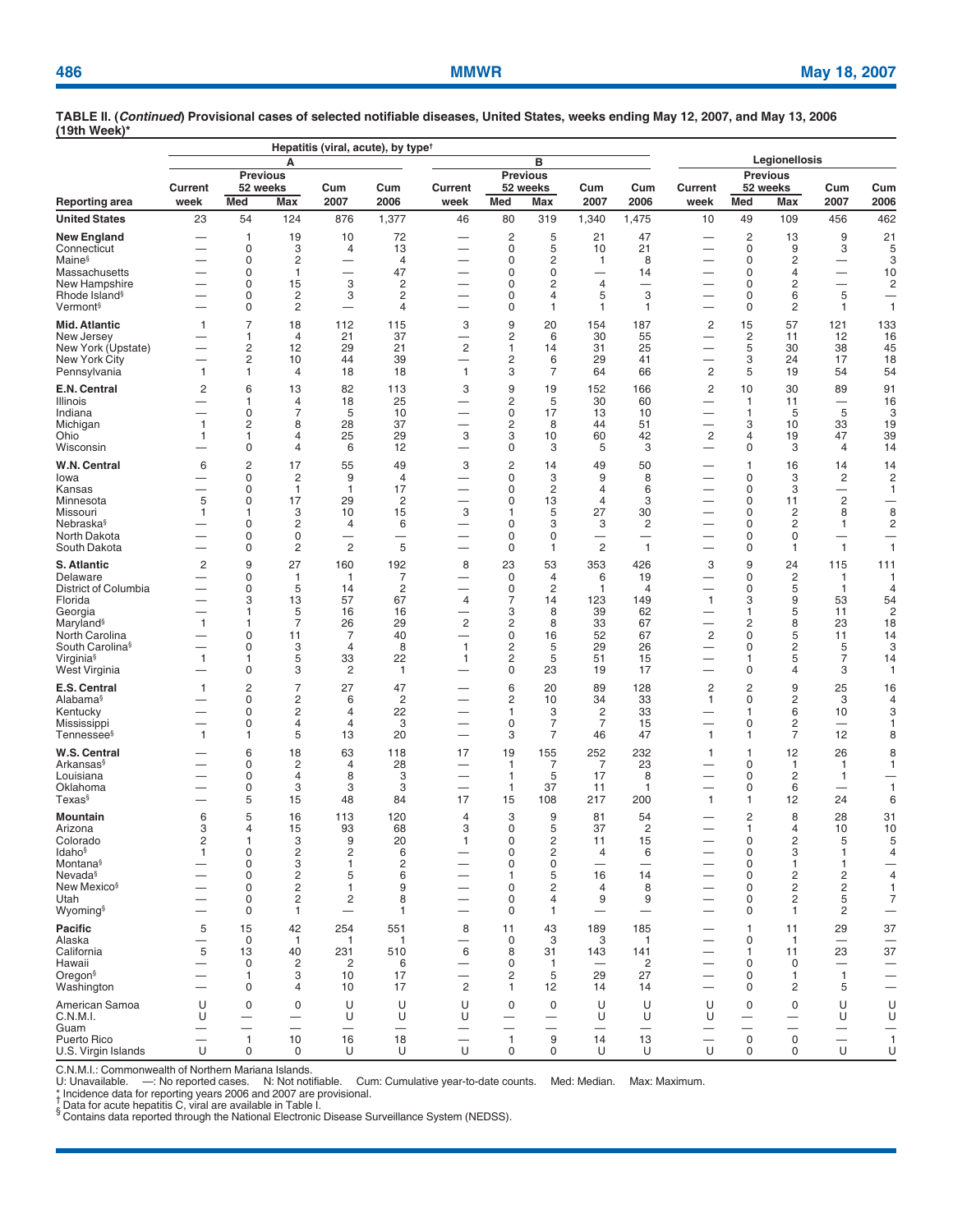|                                                                                                                                                                   |                                                                                                    |                                                   | Lyme disease                                            |                                                                                         |                                                                                        |                                                                                                                                          |                                                                        | <b>Malaria</b>                                                                                 |                                                                                                   | Meningococcal disease, invasive <sup>t</sup><br>All serogroups                     |                                                                                                                                              |                                                             |                                                                                |                                                                          |                                                                                               |
|-------------------------------------------------------------------------------------------------------------------------------------------------------------------|----------------------------------------------------------------------------------------------------|---------------------------------------------------|---------------------------------------------------------|-----------------------------------------------------------------------------------------|----------------------------------------------------------------------------------------|------------------------------------------------------------------------------------------------------------------------------------------|------------------------------------------------------------------------|------------------------------------------------------------------------------------------------|---------------------------------------------------------------------------------------------------|------------------------------------------------------------------------------------|----------------------------------------------------------------------------------------------------------------------------------------------|-------------------------------------------------------------|--------------------------------------------------------------------------------|--------------------------------------------------------------------------|-----------------------------------------------------------------------------------------------|
|                                                                                                                                                                   |                                                                                                    |                                                   | <b>Previous</b>                                         |                                                                                         |                                                                                        |                                                                                                                                          |                                                                        | <b>Previous</b>                                                                                |                                                                                                   |                                                                                    | Current                                                                                                                                      |                                                             | <b>Previous</b><br>52 weeks                                                    |                                                                          |                                                                                               |
| Reporting area                                                                                                                                                    | Current<br>week                                                                                    | Med                                               | 52 weeks<br>Max                                         | Cum<br>2007                                                                             | Cum<br>2006                                                                            | Current<br>week                                                                                                                          | Med                                                                    | 52 weeks<br><b>Max</b>                                                                         | Cum<br>2007                                                                                       | Cum<br>2006                                                                        | week                                                                                                                                         | <b>Med</b>                                                  | <b>Max</b>                                                                     | Cum<br>2007                                                              | Cum<br>2006                                                                                   |
| <b>United States</b>                                                                                                                                              | 77                                                                                                 | 251                                               | 1,029                                                   | 1,990                                                                                   | 2,195                                                                                  | $\overline{7}$                                                                                                                           | 24                                                                     | 49                                                                                             | 252                                                                                               | 400                                                                                | $\overline{7}$                                                                                                                               | 19                                                          | 39                                                                             | 396                                                                      | 518                                                                                           |
| New England<br>Connecticut<br>Maine§<br>Massachusetts<br>New Hampshire<br>Rhode Island <sup>§</sup>                                                               | 22<br>19<br>—                                                                                      | 22<br>9<br>2<br>0<br>6<br>0                       | 255<br>227<br>39<br>3<br>97<br>93                       | 113<br>44<br>18<br>40<br>$\overline{\phantom{0}}$                                       | 130<br>56<br>31<br>26<br>9<br>$\mathbf{1}$                                             | $\overline{\phantom{0}}$<br>$\overline{\phantom{0}}$<br>$\overline{\phantom{0}}$                                                         | $\pmb{0}$<br>0<br>0<br>0<br>0<br>0                                     | 6<br>3<br>$\mathbf{1}$<br>3<br>3<br>1                                                          | 4<br>3<br>$\mathbf{1}$                                                                            | 12<br>$\mathbf{1}$<br>2<br>7<br>$\mathbf{1}$                                       | —<br>$\overline{\phantom{0}}$<br>$\overline{\phantom{0}}$                                                                                    | 1<br>0<br>0<br>0<br>0<br>0                                  | 3<br>2<br>3<br>1<br>2<br>1                                                     | 9<br>3<br>3<br>$\overline{\phantom{0}}$<br>$\mathbf{1}$                  | 15<br>$\overline{4}$<br>$\overline{2}$<br>9                                                   |
| Vermont§                                                                                                                                                          | 3                                                                                                  | 1                                                 | 15                                                      | 11                                                                                      | 7                                                                                      |                                                                                                                                          | 0                                                                      | 0                                                                                              | $\overline{\phantom{0}}$                                                                          | $\overline{1}$                                                                     |                                                                                                                                              | 0                                                           | 1                                                                              | 2                                                                        | $\overline{\phantom{0}}$                                                                      |
| Mid. Atlantic<br>New Jersey<br>New York (Upstate)<br>New York City<br>Pennsylvania                                                                                | 31<br>-<br>26<br>—<br>5                                                                            | 147<br>26<br>52<br>3<br>45                        | 570<br>190<br>392<br>23<br>237                          | 991<br>102<br>317<br>6<br>566                                                           | 1,491<br>380<br>599<br>19<br>493                                                       | -<br>-                                                                                                                                   | 5<br>$\mathbf{1}$<br>1<br>3<br>1                                       | 18<br>7<br>$\overline{7}$<br>9<br>$\overline{4}$                                               | 59<br>15<br>37<br>7                                                                               | 103<br>30<br>8<br>54<br>11                                                         | $\mathbf{1}$<br>—<br>$\mathbf{1}$                                                                                                            | 2<br>0<br>1<br>1<br>0                                       | 8<br>2<br>$\overline{4}$<br>4<br>5                                             | 47<br>$\mathbf{1}$<br>13<br>13<br>20                                     | 87<br>9<br>18<br>30<br>30                                                                     |
| E.N. Central<br>Illinois<br>Indiana<br>Michigan<br>Ohio<br>Wisconsin                                                                                              |                                                                                                    | $\overline{7}$<br>0<br>0<br>1<br>0<br>6           | 158<br>1<br>3<br>5<br>5<br>154                          | 20<br>2<br>1<br>6<br>2<br>9                                                             | 157<br>—<br>3<br>3<br>12<br>139                                                        | $\overline{\phantom{0}}$<br>-<br>$\overline{\phantom{0}}$<br>-                                                                           | 3<br>1<br>0<br>0<br>0<br>0                                             | 10<br>6<br>$\overline{c}$<br>$\overline{c}$<br>2<br>3                                          | 33<br>10<br>$\mathbf{1}$<br>7<br>9<br>6                                                           | 46<br>17<br>5<br>6<br>12<br>6                                                      | -<br>-<br>-<br>$\overline{\phantom{0}}$<br>$\overline{\phantom{0}}$                                                                          | 2<br>0<br>0<br>0<br>1<br>0                                  | 8<br>2<br>4<br>3<br>4<br>$\overline{c}$                                        | 57<br>13<br>14<br>13<br>14<br>3                                          | 70<br>18<br>8<br>13<br>19<br>12                                                               |
| W.N. Central<br>lowa<br>Kansas<br>Minnesota<br>Missouri<br>Nebraska§<br>North Dakota<br>South Dakota                                                              | —                                                                                                  | 5<br>1<br>0<br>2<br>0<br>0<br>0<br>0              | 188<br>8<br>2<br>188<br>3<br>2<br>0<br>1                | 49<br>7<br>3<br>32<br>7<br>$\overline{\phantom{0}}$<br>$\overline{\phantom{0}}$         | 60<br>16<br>$\mathbf{1}$<br>41<br>—<br>$\overline{c}$<br>—<br>$\overline{\phantom{0}}$ | $\overline{\phantom{0}}$<br>$\overline{\phantom{0}}$<br>$\overline{\phantom{0}}$<br>$\overline{\phantom{0}}$<br>$\overline{\phantom{0}}$ | $\mathbf{1}$<br>0<br>0<br>0<br>0<br>0<br>0<br>0                        | 12<br>$\mathbf{1}$<br>$\overline{c}$<br>12<br>1<br>$\mathbf{1}$<br>$\mathbf 0$<br>$\mathbf{1}$ | 18<br>2<br>11<br>2<br>2<br>$\mathbf{1}$                                                           | 20<br>$\mathbf{1}$<br>14<br>3<br>$\overline{\phantom{0}}$<br>$\mathbf{1}$<br>1     | $\overline{\phantom{0}}$<br>—<br>$\overline{\phantom{0}}$<br>$\overline{\phantom{0}}$                                                        | 1<br>0<br>0<br>0<br>0<br>0<br>0<br>0                        | 5<br>3<br>1<br>3<br>3<br>1<br>1<br>1                                           | 27<br>7<br>1<br>8<br>8<br>1<br>1<br>1                                    | 29<br>8<br>$\mathbf{1}$<br>$\overline{4}$<br>10<br>5<br>1<br>$\overbrace{\phantom{12322111}}$ |
| S. Atlantic<br>Delaware<br>District of Columbia<br>Florida<br>Georgia<br>Maryland§<br>North Carolina<br>South Carolina <sup>§</sup><br>Virginia§<br>West Virginia | 20<br>6<br>1<br>1<br>6<br>$\mathbf{1}$<br>5                                                        | 44<br>9<br>0<br>0<br>0<br>22<br>0<br>0<br>7<br>0  | 135<br>28<br>7<br>3<br>1<br>106<br>4<br>2<br>36<br>14   | 744<br>160<br>6<br>12<br>451<br>6<br>5<br>100<br>4                                      | 330<br>121<br>7<br>7<br>$\mathbf{1}$<br>174<br>8<br>2<br>10<br>-                       | 3<br>-<br>-<br>$\overline{c}$<br>-<br>$\mathbf{1}$<br>-                                                                                  | 5<br>0<br>0<br>1<br>1<br>1<br>0<br>0<br>$\mathbf{1}$<br>0              | 15<br>1<br>2<br>4<br>6<br>4<br>4<br>2<br>$\overline{4}$<br>1                                   | 60<br>2<br>3<br>16<br>$\overline{4}$<br>18<br>5<br>$\overline{\phantom{0}}$<br>11<br>$\mathbf{1}$ | 105<br>3<br>18<br>36<br>17<br>10<br>4<br>16<br>1                                   | 2<br>—<br>—<br>—<br>$\overline{\phantom{0}}$<br>$\overline{2}$<br>—                                                                          | 3<br>0<br>0<br>1<br>0<br>0<br>0<br>0<br>0<br>0              | 9<br>1<br>1<br>7<br>3<br>2<br>6<br>2<br>2<br>2                                 | 56<br>-<br>$\overline{\phantom{0}}$<br>23<br>6<br>13<br>6<br>6<br>2<br>— | 87<br>$\overline{c}$<br>—<br>37<br>9<br>5<br>14<br>9<br>10<br>1                               |
| E.S. Central<br>Alabama§<br>Kentucky<br>Mississippi<br>Tennessee§                                                                                                 | 1<br>1                                                                                             | 1<br>0<br>0<br>0<br>0                             | 4<br>3<br>2<br>1<br>3                                   | 11<br>2<br>$\overline{\phantom{0}}$<br>9                                                | $\overline{c}$<br>$\mathbf{1}$<br>$\overline{\phantom{0}}$<br>-<br>$\mathbf{1}$        | -<br>$\overline{\phantom{0}}$<br>$\overline{\phantom{0}}$                                                                                | $\pmb{0}$<br>0<br>0<br>0<br>0                                          | 3<br>$\overline{c}$<br>1<br>$\mathbf{1}$<br>$\overline{c}$                                     | 10<br>1<br>$\mathbf{1}$<br>$\mathbf{1}$<br>$\overline{7}$                                         | 8<br>3<br>1<br>$\overline{c}$<br>$\overline{c}$                                    | —<br>$\overline{\phantom{0}}$<br>$\overline{\phantom{0}}$<br>—<br>$\overline{\phantom{0}}$                                                   | 1<br>0<br>0<br>0<br>0                                       | 4<br>2<br>1<br>4<br>$\overline{c}$                                             | 21<br>5<br>1<br>4<br>11                                                  | 20<br>4<br>5<br>3<br>8                                                                        |
| W.S. Central<br>Arkansas§<br>Louisiana<br>Oklahoma<br>Texas§                                                                                                      |                                                                                                    | $\mathbf{1}$<br>0<br>0<br>0<br>1                  | 6<br>0<br>1<br>0<br>6                                   | 12<br>$\overline{c}$<br>10                                                              | 3<br>-<br>▃<br>3                                                                       |                                                                                                                                          | $\overline{c}$<br>0<br>0<br>0<br>$\mathbf{1}$                          | $\overline{7}$<br>$\overline{c}$<br>$\overline{c}$<br>3<br>6                                   | 13<br>$\overline{\phantom{0}}$<br>11<br>$\mathbf{1}$<br>$\mathbf{1}$                              | 22<br>1<br>$\mathbf{1}$<br>2<br>18                                                 | $\overline{\phantom{0}}$<br>—                                                                                                                | 1<br>0<br>0<br>0<br>0                                       | 13<br>2<br>4<br>4<br>9                                                         | 39<br>5<br>11<br>10<br>13                                                | 32<br>5<br>5<br>6<br>16                                                                       |
| Mountain<br>Arizona<br>Colorado<br>ldaho§<br>Montana§<br>Nevada§<br>New Mexico <sup>§</sup><br>Utah<br>Wyoming§                                                   | 1<br>$\mathbf{1}$<br>—<br>-                                                                        | 0<br>0<br>0<br>0<br>0<br>0<br>0<br>0<br>0         | 4<br>2<br>0<br>2<br>1<br>1<br>1<br>1<br>1               | $\overline{7}$<br>$\overline{2}$<br>$\mathbf{1}$<br>4<br>—<br>$\overline{\phantom{0}}$  | $\overline{4}$<br>3<br>$\overline{\phantom{0}}$<br>$\mathbf{1}$<br>—<br>—              | 1<br>$\overline{\phantom{0}}$<br>$\mathbf{1}$<br>-                                                                                       | 1<br>0<br>0<br>0<br>0<br>0<br>0<br>0<br>0                              | 6<br>3<br>2<br>$\mathbf{1}$<br>1<br>1<br>1<br>2<br>0                                           | 13<br>4<br>4<br>$\mathbf{1}$<br>$\mathbf{1}$<br>—<br>3<br>$\overline{\phantom{0}}$                | 22<br>6<br>7<br>—<br>$\mathbf{1}$<br>$\mathbf{1}$<br>7<br>$\overline{\phantom{0}}$ | $\mathbf{1}$<br>$\mathbf{1}$<br>$\overline{\phantom{0}}$<br>$\overline{\phantom{m}}$<br>$\overline{\phantom{0}}$<br>$\overline{\phantom{m}}$ | 1<br>$\Omega$<br>0<br>0<br>0<br>0<br>0<br>0<br>0            | 4<br>3<br>2<br>1<br>1<br>1<br>1<br>2<br>2                                      | 33<br>10<br>9<br>2<br>1<br>3<br>1<br>6<br>1                              | 35<br>10<br>12<br>$\mathbf{1}$<br>$\overline{c}$<br>3<br>1<br>4<br>2                          |
| Pacific<br>Alaska<br>California<br>Hawaii<br>Oregon§<br>Washington                                                                                                | $\overline{c}$<br>$\overline{\phantom{0}}$<br>$\overline{c}$<br>N<br>—<br>$\overline{\phantom{0}}$ | $\overline{c}$<br>0<br>2<br>$\mathbf 0$<br>0<br>0 | 11<br>1<br>8<br>0<br>1<br>3                             | 43<br>$\overline{c}$<br>41<br>N<br>$\overline{\phantom{0}}$<br>$\overline{\phantom{0}}$ | 18<br>18<br>N<br>—<br>$\overline{\phantom{0}}$                                         | 3<br>$\mathbf{1}$<br>—<br>$\overline{c}$                                                                                                 | $\overline{4}$<br>0<br>$\overline{c}$<br>0<br>0<br>0                   | 14<br>4<br>6<br>2<br>3<br>11                                                                   | 42<br>$\overline{c}$<br>30<br>$\overline{7}$<br>3                                                 | 62<br>6<br>49<br>$\overline{\phantom{0}}$<br>$\overline{4}$<br>3                   | 3<br>$\ensuremath{\mathsf{3}}$<br>$\overline{\phantom{0}}$<br>$\overline{\phantom{0}}$                                                       | 4<br>0<br>3<br>$\pmb{0}$<br>0<br>0                          | 12<br>$\mathbf{1}$<br>10<br>2<br>3<br>5                                        | 107<br>$\mathbf{1}$<br>77<br>2<br>13<br>14                               | 143<br>$\overline{c}$<br>95<br>4<br>23<br>19                                                  |
| American Samoa<br>C.N.M.I.<br>Guam<br>Puerto Rico<br>U.S. Virgin Islands                                                                                          | U<br>U<br>—<br>N<br>U                                                                              | 0<br>—<br>—<br>$\mathbf 0$<br>0                   | 0<br>$\overbrace{\phantom{123331}}$<br>$\mathbf 0$<br>0 | U<br>U<br>$\overline{\phantom{0}}$<br>N<br>U                                            | U<br>U<br>$\overline{\phantom{0}}$<br>N<br>U                                           | U<br>U<br>$\overline{\phantom{m}}$<br>$\overline{\phantom{0}}$<br>U                                                                      | 0<br>$\qquad \qquad -$<br>$\overline{\phantom{0}}$<br>$\mathbf 0$<br>0 | 0<br>$\overline{\phantom{m}}$<br>$\mathbf{1}$<br>0                                             | U<br>U<br>$\overline{\phantom{0}}$<br>$\mathbf{1}$<br>U                                           | U<br>U<br>$\overline{\phantom{m}}$<br>$\overline{\phantom{m}}$<br>U                | U<br>U<br>$\overline{\phantom{m}}$<br>U                                                                                                      | 0<br>—<br>$\overbrace{\phantom{12332}}$<br>$\mathbf 0$<br>0 | 0<br>$\overline{\phantom{m}}$<br>$\overline{\phantom{0}}$<br>$\mathbf{1}$<br>0 | $\overline{\phantom{0}}$<br>4<br>$\qquad \qquad -$                       | $\overline{\phantom{0}}$<br>3                                                                 |

C.N.M.I.: Commonwealth of Northern Mariana Islands.<br>U: Unavailable. —: No reported cases. N: Not notifiable. Cum: Cumulative year-to-date counts. Med: Median. Max: Maximum.<br>\* | Dridence data for reporti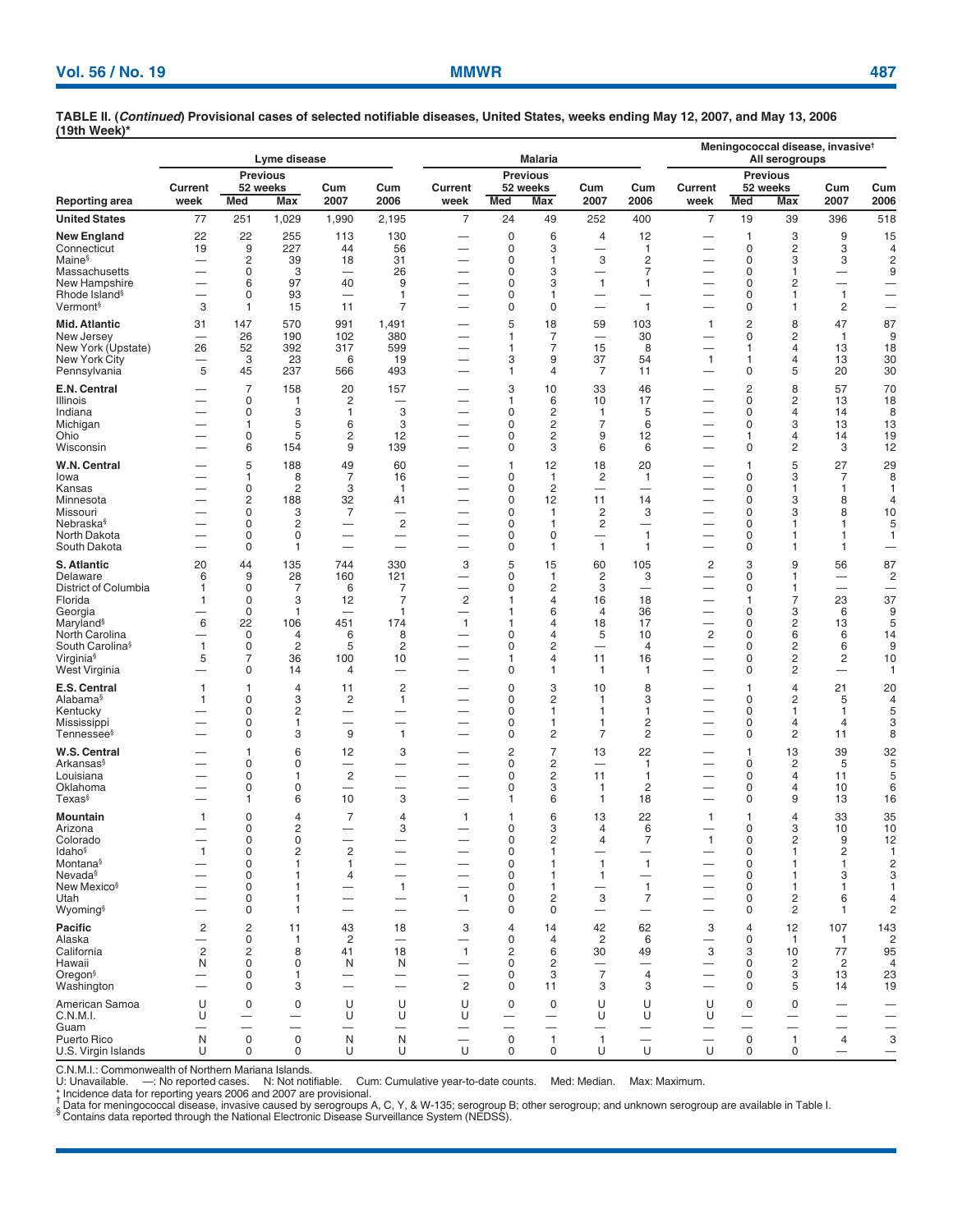|                                                                                                                                                                                           | <b>Pertussis</b>                                                                      |                                                                                                         |                                                                                             |                                                                                  |                                                                     | Rabies, animal                                 |                                                                                   |                                                                                                     |                                                                                                            |                                                                                                                           | Rocky Mountain spotted fever                                                                   |                                                                                                                |                                                                                     |                                                                                                          |                                                                                      |
|-------------------------------------------------------------------------------------------------------------------------------------------------------------------------------------------|---------------------------------------------------------------------------------------|---------------------------------------------------------------------------------------------------------|---------------------------------------------------------------------------------------------|----------------------------------------------------------------------------------|---------------------------------------------------------------------|------------------------------------------------|-----------------------------------------------------------------------------------|-----------------------------------------------------------------------------------------------------|------------------------------------------------------------------------------------------------------------|---------------------------------------------------------------------------------------------------------------------------|------------------------------------------------------------------------------------------------|----------------------------------------------------------------------------------------------------------------|-------------------------------------------------------------------------------------|----------------------------------------------------------------------------------------------------------|--------------------------------------------------------------------------------------|
|                                                                                                                                                                                           | Current                                                                               | Med                                                                                                     | <b>Previous</b><br>52 weeks<br>Max                                                          | Cum<br>2007                                                                      | Cum<br>2006                                                         | Current                                        | Med                                                                               | <b>Previous</b><br>52 weeks                                                                         | Cum<br>2007                                                                                                | Cum<br>2006                                                                                                               | Current<br>week                                                                                | <b>Med</b>                                                                                                     | <b>Previous</b><br>52 weeks                                                         | Cum<br>2007                                                                                              | Cum<br>2006                                                                          |
| Reporting area<br><b>United States</b>                                                                                                                                                    | week<br>73                                                                            | 235                                                                                                     | 1,015                                                                                       | 2,297                                                                            | 4,983                                                               | week<br>43                                     | 91                                                                                | Max<br>174                                                                                          | 1,200                                                                                                      | 1,897                                                                                                                     | 10                                                                                             | 29                                                                                                             | Max<br>114                                                                          | 202                                                                                                      | 366                                                                                  |
| <b>New England</b><br>Connecticut<br>Maine <sup>+</sup><br>Massachusetts<br>New Hampshire<br>Rhode Island <sup>†</sup><br>Vermont <sup>t</sup>                                            | $\overline{\phantom{0}}$<br>$\overline{\phantom{0}}$                                  | 15<br>$\overline{c}$<br>$\overline{c}$<br>$\mathbf 0$<br>$\overline{c}$<br>$\mathbf 0$<br>1             | 49<br>10<br>15<br>22<br>21<br>30<br>9                                                       | 80<br>17<br>32<br>15<br>$\overline{\phantom{0}}$<br>16                           | 553<br>25<br>23<br>363<br>65<br>21<br>56                            | $\overline{7}$<br>5<br>1<br>1<br>—             | 11<br>4<br>2<br>0<br>1<br>0<br>$\overline{c}$                                     | 25<br>14<br>8<br>$\overline{7}$<br>5<br>3<br>10                                                     | 168<br>57<br>28<br>13<br>15<br>55                                                                          | 208<br>47<br>29<br>105<br>$\overline{\phantom{0}}$<br>6<br>21                                                             | -<br>N<br>$\overline{\phantom{0}}$<br>—<br>$\overline{\phantom{0}}$<br>-                       | $\pmb{0}$<br>$\pmb{0}$<br>$\mathbf 0$<br>$\pmb{0}$<br>0<br>$\mathbf 0$<br>0                                    | 8<br>0<br>$\mathbf 0$<br>0<br>1<br>8<br>$\mathbf 0$                                 | $\overline{\phantom{0}}$<br>N<br>$\overline{\phantom{0}}$<br>$\qquad \qquad$<br>$\overline{\phantom{0}}$ | 1<br>N<br>$\mathbf{1}$<br>-<br>$\overline{\phantom{0}}$<br>-                         |
| <b>Mid. Atlantic</b><br>New Jersey<br>New York (Upstate)<br>New York City<br>Pennsylvania                                                                                                 | 8<br>$\overline{\phantom{0}}$<br>6<br>$\overline{c}$                                  | 34<br>3<br>19<br>$\mathbf{1}$<br>9                                                                      | 160<br>12<br>150<br>6<br>22                                                                 | 412<br>46<br>249<br>$\overline{\phantom{0}}$<br>117                              | 630<br>132<br>214<br>27<br>257                                      | —<br>—                                         | 14<br>$\mathbf 0$<br>$\mathbf 0$<br>$\mathbf{1}$<br>13                            | 57<br>$\mathbf 0$<br>$\mathbf 0$<br>5<br>56                                                         | 121<br>$\overline{\phantom{0}}$<br>$\overline{\phantom{0}}$<br>24<br>97                                    | 257<br>$\overline{\phantom{0}}$<br>$\overline{2}$<br>255                                                                  | $\mathbf{1}$<br>$\overline{\phantom{0}}$<br>—<br>$\mathbf{1}$                                  | $\mathbf{1}$<br>$\mathbf 0$<br>$\mathbf 0$<br>$\mathbf 0$<br>$\mathbf{1}$                                      | 6<br>2<br>2<br>3<br>4                                                               | 15<br>$\overline{\phantom{0}}$<br>$\overline{4}$<br>11                                                   | 22<br>6<br>$\overline{\phantom{0}}$<br>3<br>13                                       |
| E.N. Central<br>Illinois<br>Indiana<br>Michigan<br>Ohio<br>Wisconsin                                                                                                                      | 13<br>-<br>$\overline{\phantom{0}}$<br>$\mathbf{1}$<br>12<br>$\overline{\phantom{0}}$ | 41<br>9<br>$\overline{c}$<br>10<br>12<br>3                                                              | 79<br>23<br>37<br>39<br>56<br>16                                                            | 533<br>61<br>11<br>106<br>288<br>67                                              | 734<br>185<br>60<br>143<br>248<br>98                                | 1<br>$\mathbf{1}$                              | $\overline{c}$<br>0<br>0<br>0<br>0<br>0                                           | 18<br>7<br>$\overline{c}$<br>5<br>12<br>0                                                           | 22<br>3<br>2<br>$\overline{4}$<br>13<br>$\overline{\phantom{0}}$                                           | 18<br>3<br>2<br>13<br>$\overline{\phantom{0}}$<br>$\overline{\phantom{0}}$                                                | -<br>$\overline{\phantom{0}}$<br>$\overline{\phantom{0}}$<br>-                                 | 1<br>0<br>0<br>0<br>0<br>0                                                                                     | 6<br>4<br>$\mathbf{1}$<br>1<br>4<br>1                                               | 6<br>1<br>1<br>1<br>3                                                                                    | 5<br>2<br>1<br>-<br>$\overline{c}$<br>-                                              |
| W.N. Central<br>lowa<br>Kansas<br>Minnesota<br>Missouri<br>Nebraska <sup>+</sup><br>North Dakota<br>South Dakota                                                                          | $\mathbf{1}$<br>$\mathbf{1}$                                                          | 17<br>4<br>3<br>$\mathbf 0$<br>4<br>1<br>$\mathbf 0$<br>$\mathbf 0$                                     | 140<br>16<br>14<br>120<br>10<br>4<br>9<br>4                                                 | 160<br>48<br>59<br>$\overline{\phantom{0}}$<br>27<br>8<br>$\overline{4}$<br>14   | 572<br>147<br>125<br>72<br>155<br>60<br>4<br>9                      | $\overline{\mathbf{c}}$<br>1<br>—<br>1<br>—    | 6<br>0<br>$\overline{\mathbf{c}}$<br>0<br>1<br>0<br>$\mathbf 0$<br>$\mathsf 0$    | 20<br>$\overline{7}$<br>6<br>6<br>6<br>0<br>$\overline{7}$<br>3                                     | 69<br>8<br>41<br>$\overline{4}$<br>5<br>6<br>5                                                             | 77<br>10<br>29<br>10<br>$\overline{7}$<br>$\overline{\phantom{0}}$<br>$\overline{c}$<br>19                                | $\mathbf{1}$<br>-<br>$\overline{\phantom{0}}$<br>$\mathbf{1}$<br>$\overline{\phantom{0}}$<br>- | $\overline{c}$<br>$\pmb{0}$<br>0<br>$\pmb{0}$<br>$\overline{c}$<br>$\pmb{0}$<br>0<br>$\mathbf 0$               | 13<br>$\mathbf{1}$<br>$\mathbf{1}$<br>$\overline{c}$<br>12<br>5<br>$\mathbf 0$<br>0 | 27<br>$\overline{\phantom{0}}$<br>$\overline{\phantom{0}}$<br>27<br>—<br>$\overline{\phantom{0}}$        | 19<br>-<br>$\overline{1}$<br>17<br>$\mathbf{1}$<br>-                                 |
| S. Atlantic<br>Delaware<br>District of Columbia<br>Florida<br>Georgia<br>Maryland <sup>+</sup><br>North Carolina<br>South Carolina <sup>t</sup><br>Virginia <sup>†</sup><br>West Virginia | 9<br>$\overline{\mathbf{c}}$<br>-<br>$\mathbf{1}$<br>3<br>$\overline{c}$<br>1         | 17<br>0<br>$\mathbf 0$<br>$\overline{4}$<br>$\mathbf 0$<br>$\overline{c}$<br>$\mathbf 0$<br>3<br>2<br>0 | 163<br>$\mathbf{1}$<br>$\overline{2}$<br>18<br>3<br>$\overline{7}$<br>112<br>11<br>17<br>19 | 331<br>$\overline{c}$<br>$\overline{2}$<br>96<br>-<br>46<br>112<br>31<br>36<br>6 | 360<br>2<br>3<br>80<br>8<br>66<br>71<br>52<br>74<br>4               | 25<br>—<br>12<br>11<br>$\overline{\mathbf{c}}$ | 38<br>$\mathbf 0$<br>$\mathbf 0$<br>0<br>4<br>5<br>11<br>3<br>11<br>$\mathbf{1}$  | 62<br>0<br>$\mathbf 0$<br>24<br>16<br>12<br>21<br>11<br>31<br>8                                     | 652<br>-<br>47<br>36<br>93<br>169<br>46<br>235<br>26                                                       | 841<br>-<br>$\overline{\phantom{0}}$<br>176<br>87<br>146<br>127<br>47<br>221<br>37                                        | 3<br>-<br>$\mathbf{1}$<br>-<br>$\overline{c}$<br>—<br>—<br>—                                   | 12<br>$\mathbf 0$<br>$\pmb{0}$<br>0<br>$\mathbf 0$<br>$\mathbf{1}$<br>6<br>$\mathbf{1}$<br>$\overline{c}$<br>0 | 67<br>3<br>1<br>4<br>5<br>6<br>61<br>5<br>12<br>$\overline{2}$                      | 104<br>$\overline{4}$<br>1<br>6<br>$\overline{c}$<br>16<br>58<br>6<br>10<br>1                            | 268<br>4<br>6<br>$\overline{7}$<br>9<br>228<br>5<br>9<br>—                           |
| E.S. Central<br>Alabama <sup>t</sup><br>Kentucky<br>Mississippi<br>Tennessee <sup>t</sup>                                                                                                 | $\overline{\phantom{0}}$<br>-                                                         | 6<br>1<br>0<br>$\mathbf 0$<br>3                                                                         | 24<br>17<br>5<br>8<br>11                                                                    | 75<br>23<br>$\mathbf{1}$<br>8<br>43                                              | 96<br>24<br>15<br>14<br>43                                          | _                                              | $\overline{4}$<br>1<br>0<br>0<br>2                                                | 13<br>8<br>4<br>$\mathbf{1}$<br>8                                                                   | 44<br>-<br>$\overline{7}$<br>$\overline{\phantom{0}}$<br>37                                                | 83<br>25<br>5<br>3<br>50                                                                                                  | 5<br>$\mathbf{1}$<br>-<br>4                                                                    | 5<br>1<br>0<br>0<br>4                                                                                          | 27<br>9<br>$\mathbf{1}$<br>$\mathbf{1}$<br>22                                       | 49<br>11<br>1<br>37                                                                                      | 37<br>11<br>26                                                                       |
| W.S. Central<br>Arkansas <sup>t</sup><br>Louisiana<br>Oklahoma<br>$T$ exas <sup>†</sup>                                                                                                   | 17<br>17                                                                              | 16<br>$\mathbf{1}$<br>$\mathbf 0$<br>$\Omega$<br>14                                                     | 150<br>16<br>$\overline{c}$<br>9<br>134                                                     | 145<br>36<br>6<br>$\mathbf{1}$<br>102                                            | 234<br>22<br>6<br>2<br>204                                          | $\overline{\mathbf{c}}$<br>1<br>1              | $\overline{c}$<br>0<br>0<br>0<br>0                                                | 30<br>5<br>0<br>$\overline{7}$<br>29                                                                | 29<br>10<br>$\overline{\phantom{0}}$<br>19<br>$\overline{\phantom{0}}$                                     | 300<br>14<br>$\overline{\phantom{0}}$<br>22<br>264                                                                        | -<br>$\overline{\phantom{0}}$                                                                  | 1<br>$\mathbf 0$<br>0<br>0<br>0                                                                                | 55<br>47<br>$\mathbf{1}$<br>18<br>6                                                 | $\overline{\phantom{0}}$<br>-<br>$\overline{\phantom{0}}$                                                | $\overline{7}$<br>$\overline{4}$<br>$\mathbf{1}$<br>$\overline{c}$                   |
| Mountain<br>Arizona<br>Colorado<br>Idaho <sup>t</sup><br>Montana <sup>†</sup><br>Nevada <sup>†</sup><br>New Mexico <sup>t</sup><br>Utah<br>Wyoming <sup>†</sup>                           | 20<br>8<br>6<br>2<br>-<br>4<br>-                                                      | 34<br>6<br>$\overline{7}$<br>1<br>$\mathbf{1}$<br>$\pmb{0}$<br>$\overline{2}$<br>10<br>$\mathbf{1}$     | 75<br>31<br>20<br>7<br>8<br>9<br>8<br>48<br>8                                               | 458<br>117<br>114<br>18<br>21<br>3<br>13<br>160<br>12                            | 1,187<br>241<br>444<br>27<br>43<br>29<br>32<br>342<br>29            |                                                | 2<br>1<br>0<br>$\mathsf 0$<br>0<br>$\mathbf 0$<br>$\mathbf 0$<br>0<br>$\mathbf 0$ | 28<br>10<br>$\Omega$<br>24<br>$\overline{c}$<br>1<br>$\mathbf{1}$<br>$\mathbf{1}$<br>$\overline{2}$ | 26<br>24<br>-<br>$\overline{\phantom{0}}$<br>-<br>$\overline{\phantom{0}}$<br>$\mathbf{1}$<br>$\mathbf{1}$ | 53<br>44<br>$\overline{\phantom{0}}$<br>$\overline{4}$<br>-<br>$\overline{4}$<br>$\mathbf{1}$<br>$\overline{\phantom{m}}$ | $\overline{\phantom{0}}$<br>—                                                                  | 0<br>$\mathbf 0$<br>$\mathbf 0$<br>$\pmb{0}$<br>$\pmb{0}$<br>$\mathbf 0$<br>$\mathbf 0$<br>0<br>$\mathbf 0$    | 4<br>2<br>$\mathbf{1}$<br>3<br>$\overline{c}$<br>$\mathbf 0$<br>2<br>0<br>1         | 1<br>$\overline{\phantom{0}}$<br>$\overline{\phantom{0}}$<br>1<br>-<br>$\overline{\phantom{0}}$          | 6<br>$\overline{c}$<br>1<br>$\equiv$<br>$\overline{\mathbf{c}}$<br>-<br>$\mathbf{1}$ |
| Pacific<br>Alaska<br>California<br>Hawaii<br>Oregon <sup>+</sup><br>Washington                                                                                                            | 5<br>1<br>1<br>3                                                                      | 29<br>$\mathbf{1}$<br>22<br>0<br>$\overline{c}$<br>$\overline{4}$                                       | 228<br>8<br>225<br>5<br>10<br>46                                                            | 103<br>10<br>$\overline{7}$<br>38<br>48                                          | 617<br>29<br>346<br>50<br>56<br>136                                 | 6<br>1<br>5<br>N                               | $\overline{4}$<br>0<br>3<br>0<br>0<br>0                                           | 13<br>6<br>12<br>0<br>$\overline{4}$<br>0                                                           | 69<br>27<br>42<br>N<br>$\overline{\phantom{0}}$                                                            | 60<br>12<br>47<br>N<br>$\mathbf{1}$<br>$\qquad \qquad$                                                                    | —<br>N<br>—<br>N<br>N                                                                          | 0<br>0<br>0<br>0<br>0<br>0                                                                                     | $\mathbf 1$<br>0<br>0<br>0<br>1<br>0                                                | N<br>-<br>N<br>$\overline{\phantom{0}}$<br>N                                                             | $\mathbf{1}$<br>N<br>—<br>N<br>$\mathbf{1}$<br>N                                     |
| American Samoa<br>C.N.M.I.<br>Guam<br>Puerto Rico<br>U.S. Virgin Islands                                                                                                                  | U<br>U<br>U                                                                           | $\mathbf 0$<br>$\overline{\phantom{0}}$<br>$\overline{\phantom{0}}$<br>$\mathsf 0$<br>0                 | 0<br>$\overline{\phantom{0}}$<br>$\overline{\phantom{0}}$<br>$\mathbf{1}$<br>$\mathbf 0$    | U<br>U<br>$\overline{\phantom{m}}$<br>$\cup$                                     | U<br>U<br>$\overline{\phantom{0}}$<br>$\overline{\phantom{0}}$<br>U | U<br>U<br>—<br>$\mathbf{1}$<br>U               | $\mathbf 0$<br>$\overline{\phantom{0}}$<br>-<br>$\mathbf{1}$<br>$\mathbf 0$       | $\mathbf 0$<br>—<br>$\overline{\phantom{0}}$<br>6<br>$\mathbf 0$                                    | U<br>U<br>$\overline{\phantom{0}}$<br>19<br>U                                                              | U<br>U<br>39<br>U                                                                                                         | U<br>U<br>N<br>N<br>U                                                                          | 0<br>$\overline{\phantom{0}}$<br>$\overline{\phantom{0}}$<br>$\mathsf 0$<br>0                                  | 0<br>—<br>$\overline{\phantom{0}}$<br>$\mathsf 0$<br>0                              | U<br>U<br>N<br>N<br>U                                                                                    | U<br>U<br>N<br>N<br>U                                                                |

C.N.M.I.: Commonwealth of Northern Mariana Islands.<br>U: Unavailable. —: No reported cases. N: Not notifiable. Cum: Cumulative year-to-date counts. Med: Median. Max: Maximum.<br>‡ 'ncidence data for reportin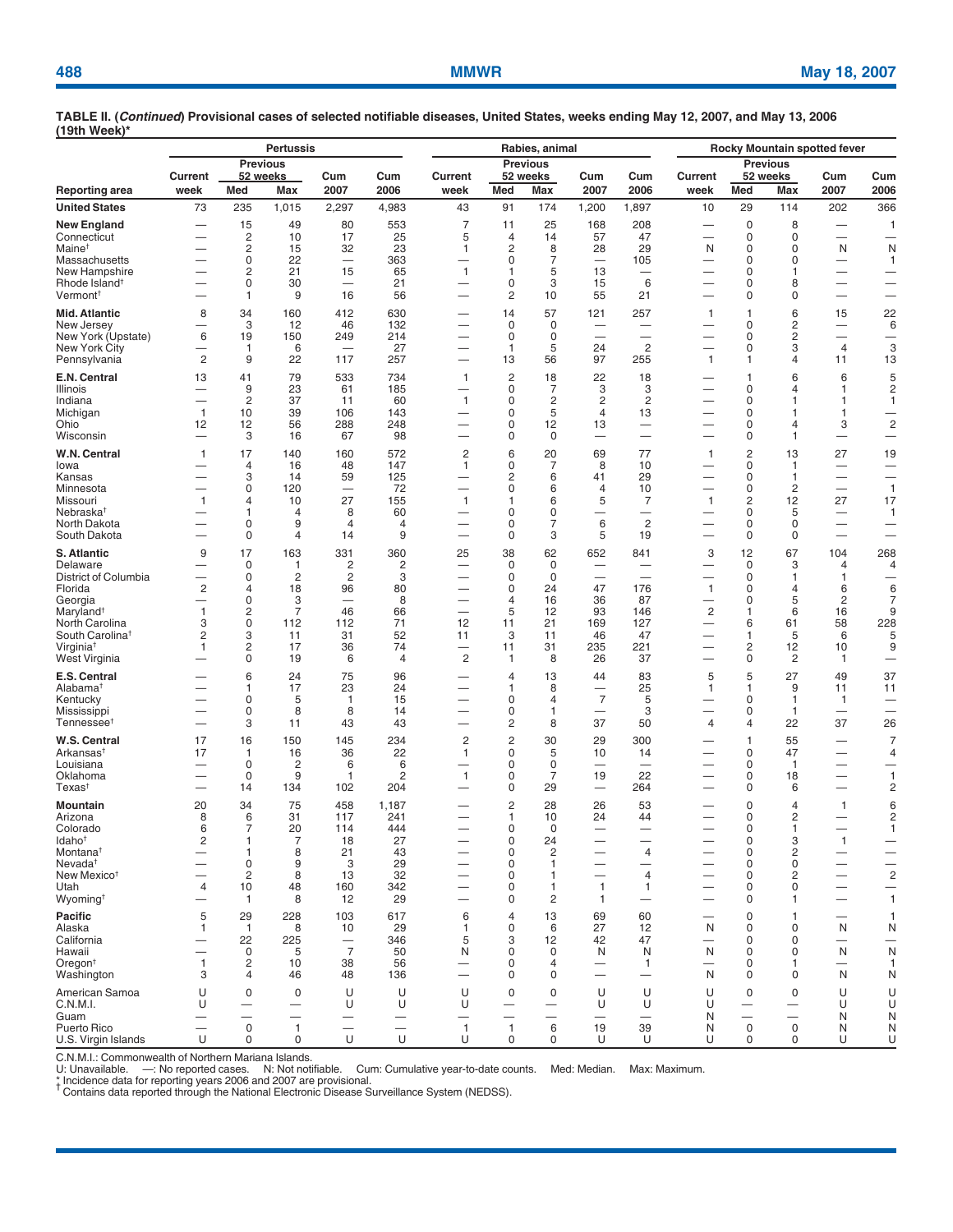|                                       |                                |                     | <b>Salmonellosis</b>                                         |              |                               |                               |                               | Shiga toxin-producing E. coli (STEC) <sup>+</sup> | <b>Shigellosis</b>             |                                |                          |                                             |                               |                                |              |
|---------------------------------------|--------------------------------|---------------------|--------------------------------------------------------------|--------------|-------------------------------|-------------------------------|-------------------------------|---------------------------------------------------|--------------------------------|--------------------------------|--------------------------|---------------------------------------------|-------------------------------|--------------------------------|--------------|
| Reporting area                        | <b>Previous</b>                |                     |                                                              |              |                               |                               |                               | <b>Previous</b>                                   |                                |                                |                          | <b>Previous</b>                             |                               |                                |              |
|                                       | Current<br>week                | <b>Med</b>          | 52 weeks<br>Max                                              | Cum<br>2007  | Cum<br>2006                   | Current<br>week               | Med                           | 52 weeks<br>Max                                   | Cum<br>2007                    | Cum<br>2006                    | Current<br>week          | Med                                         | 52 weeks<br>Max               | Cum<br>2007                    | Cum<br>2006  |
| <b>United States</b>                  | 286                            | 831                 | 1,340                                                        | 9,246        | 10,317                        | 38                            | 75                            | 177                                               | 694                            | 706                            | 186                      | 259                                         | 535                           | 3,788                          | 3,367        |
| New England                           | 3                              | 17                  | 84                                                           | 197          | 862                           | 1                             | $\overline{c}$                | 16                                                | 27                             | 101                            |                          | $\overline{c}$                              | 14                            | 26                             | 137          |
| Connecticut                           | -                              | 0                   | 83                                                           | 83           | 503                           |                               | 0                             | $\overline{7}$                                    | $\overline{7}$                 | 75                             | —                        | 0                                           | 9                             | 9                              | 67           |
| Maine§<br>Massachusetts               | 3<br>—                         | 2<br>0              | 14<br>53                                                     | 35<br>-      | 24<br>294                     | $\mathbf{1}$                  | $\mathbf 0$<br>0              | 8<br>9                                            | 12<br>$\overline{\phantom{0}}$ | 3<br>18                        |                          | 0<br>0                                      | 5<br>11                       | 12<br>$\overline{\phantom{0}}$ | 65           |
| New Hampshire                         | -                              | 4                   | 26                                                           | 35           | 12                            |                               | 0                             | 4                                                 | $\overline{4}$                 | $\overline{c}$                 |                          | 0                                           | 2                             | 3                              |              |
| Rhode Island <sup>§</sup>             |                                | 2                   | 15                                                           | 28           | 19                            |                               | 0                             | $\overline{c}$                                    | 1                              | 1                              |                          | 0                                           | 3                             | 1                              | 4            |
| Vermont§                              |                                | 1                   | 6                                                            | 16           | 10                            |                               | $\mathbf 0$                   | 4                                                 | 3                              | $\overline{c}$                 | —                        | 0                                           | 2                             | $\mathbf{1}$                   | 1            |
| Mid. Atlantic                         | 41                             | 96                  | 189                                                          | 1,253        | 1,257                         | $\mathbf{1}$                  | 8                             | 61                                                | 77                             | 87                             | 3                        | 13                                          | 49                            | 155                            | 291          |
| New Jersey<br>New York (Upstate)      | 29                             | 19<br>28            | 50<br>93                                                     | 54<br>410    | 243<br>262                    | $\mathbf{1}$                  | 1<br>3                        | 16<br>14                                          | $\overline{1}$<br>34           | 25<br>30                       | $\mathbf{1}$             | 3<br>3                                      | 34<br>43                      | 13<br>35                       | 88<br>82     |
| New York City                         | $\overline{c}$                 | 24                  | 45                                                           | 329          | 348                           |                               | 0                             | $\overline{4}$                                    | 7                              | 9                              | 1                        | 5                                           | 12                            | 83                             | 89           |
| Pennsylvania                          | 10                             | 30                  | 67                                                           | 460          | 404                           |                               | 3                             | 47                                                | 35                             | 23                             | $\mathbf{1}$             | $\mathbf{1}$                                | 6                             | 24                             | 32           |
| E.N. Central                          | 34                             | 104                 | 199                                                          | 1,227        | 1,476                         | 2                             | 9                             | 61                                                | 87                             | 111                            | 19                       | 24                                          | 72                            | 227                            | 349          |
| Illinois<br>Indiana                   | $\overline{\phantom{0}}$<br>3  | 27<br>15            | 61<br>55                                                     | 286<br>171   | 421<br>164                    | —                             | 1<br>$\mathbf{1}$             | 7<br>8                                            | 9<br>9                         | 20<br>13                       | —<br>$\mathbf{1}$        | 10<br>$\overline{2}$                        | 50<br>17                      | 33<br>23                       | 116<br>50    |
| Michigan                              | 4                              | 18                  | 35                                                           | 219          | 258                           |                               | 1                             | 6                                                 | 15                             | 22                             | -                        | 2                                           | 5                             | 13                             | 74           |
| Ohio                                  | 27                             | 23                  | 56                                                           | 344          | 359                           | 2                             | 3                             | 18                                                | 39                             | 28                             | 18                       | $\overline{4}$                              | 14                            | 105                            | 52           |
| Wisconsin                             |                                | 17                  | 32                                                           | 207          | 274                           |                               | 2                             | 41                                                | 15                             | 28                             | -                        | 4                                           | 14                            | 53                             | 57           |
| W.N. Central                          | 23                             | 47                  | 109                                                          | 731          | 676                           | 6                             | 11                            | 45                                                | 102                            | 99                             | 35                       | 47                                          | 85                            | 807                            | 346          |
| lowa<br>Kansas                        | 2<br>7                         | 8<br>$\overline{7}$ | 26<br>16                                                     | 109<br>114   | 118<br>98                     | 1<br>-1                       | $\overline{c}$<br>$\mathbf 0$ | 38<br>$\overline{4}$                              | 17<br>$\overline{7}$           | 20<br>$\overline{4}$           | $\mathbf{1}$             | $\overline{c}$<br>$\mathbf{1}$              | 14<br>11                      | 20<br>13                       | 12<br>29     |
| Minnesota                             | -                              | 12                  | 60                                                           | 176          | 160                           | 4                             | 3                             | 26                                                | 44                             | 35                             | —                        | 5                                           | 24                            | 91                             | 27           |
| Missouri                              | 8                              | 15                  | 35                                                           | 230          | 188                           |                               | 3                             | 13                                                | 20                             | 28                             | 34                       | 14                                          | 74                            | 659                            | 219          |
| Nebraska§                             | 6                              | 3                   | 9                                                            | 47           | 66                            |                               | 1                             | 11                                                | 14                             | 9                              | —                        | $\mathbf{1}$                                | 14                            | 7                              | 26           |
| North Dakota<br>South Dakota          | —                              | 0<br>3              | 5<br>11                                                      | 9<br>46      | 6<br>40                       |                               | $\mathbf 0$<br>0              | 0<br>5                                            | -<br>$\overline{\phantom{0}}$  | -<br>3                         |                          | 0<br>6                                      | 18<br>24                      | $\overline{4}$<br>13           | 4<br>29      |
| S. Atlantic                           | 75                             | 226                 | 395                                                          | 2,671        | 2,446                         | 7                             | 13                            | 32                                                | 170                            | 122                            | 78                       | 71                                          | 143                           | 1,306                          | 802          |
| Delaware                              | -                              | 2                   | 10                                                           | 28           | 25                            | -                             | 0                             | 3                                                 | 6                              | 1                              | -                        | 0                                           | $\overline{2}$                | $\overline{4}$                 |              |
| District of Columbia                  | $\overline{c}$                 | 1                   | 4                                                            | 14           | 19                            |                               | 0                             | 1                                                 | -                              |                                |                          | 0                                           | 5                             | $\overline{4}$                 | 3            |
| Florida<br>Georgia                    | 53<br>—                        | 95<br>34            | 176<br>66                                                    | 1,158<br>408 | 1,084<br>350                  | 2                             | 2<br>1                        | 8<br>7                                            | 48<br>16                       | 25<br>21                       | 73                       | 36<br>25                                    | 76<br>54                      | 884<br>318                     | 352<br>284   |
| Maryland§                             | 5                              | 14                  | 32                                                           | 188          | 106                           | 4                             | 3                             | 9                                                 | 32                             | 11                             | $\mathbf{1}$             | $\mathbf{1}$                                | 10                            | 24                             | 17           |
| North Carolina                        |                                | 29                  | 130                                                          | 395          | 409                           |                               | 2                             | 11                                                | 25                             | 27                             | 3                        | 1                                           | 14                            | 22                             | 65           |
| South Carolina <sup>§</sup>           | 10                             | 18                  | 55                                                           | 227          | 218                           |                               | 0                             | 3                                                 | $\overline{4}$                 | 3                              | $\mathbf{1}$             | 0                                           | 10                            | 23                             | 62           |
| Virginia§<br>West Virginia            | 5<br>$\overline{\phantom{0}}$  | 20<br>$\mathbf{1}$  | 58<br>31                                                     | 217<br>36    | 208<br>27                     | $\mathbf{1}$                  | 3<br>0                        | 11<br>5                                           | 38<br>$\overline{1}$           | 34<br>$\overline{\phantom{0}}$ |                          | 2<br>0                                      | 9<br>2                        | 26<br>$\mathbf{1}$             | 19<br>-      |
| E.S. Central                          | 17                             | 54                  | 139                                                          | 626          | 565                           | 2                             | 4                             | 21                                                | 33                             | 49                             | 14                       | 13                                          | 84                            | 305                            | 221          |
| Alabama§                              | 6                              | 11                  | 70                                                           | 180          | 175                           | —                             | 0                             | 5                                                 | 8                              | 5                              | 9                        | 6                                           | 66                            | 129                            | 47           |
| Kentucky                              | 3                              | 9                   | 23                                                           | 136          | 107                           |                               | 1                             | 12                                                | 9                              | 12                             | 4                        | 2                                           | 15                            | 34                             | 117          |
| Mississippi<br>Tennessee <sup>§</sup> | $\overline{\phantom{0}}$<br>8  | 12<br>17            | 85<br>32                                                     | 85<br>225    | 120<br>163                    | 2                             | 0<br>2                        | 0<br>9                                            | 16                             | 32                             | $\overline{1}$           | 1<br>$\overline{4}$                         | 71<br>14                      | 71<br>71                       | 27<br>30     |
| W.S. Central                          | 20                             | 84                  | 186                                                          | 379          | 861                           | 4                             | 3                             | 52                                                | 39                             | 32                             | 18                       | 38                                          | 192                           | 377                            | 429          |
| Arkansas§                             | 9                              | 14                  | 45                                                           | 115          | 247                           |                               | 0                             | 7                                                 | 7                              | $\overline{\mathbf{c}}$        |                          | $\overline{c}$                              | 10                            | 38                             | 28           |
| Louisiana                             | —                              | 17                  | 42                                                           | 120          | 96                            |                               | 0                             | $\mathbf{1}$                                      | -                              | —                              |                          | 3                                           | 24                            | 68                             | 8            |
| Oklahoma<br>Texas§                    | 11                             | 9                   | 40                                                           | 108<br>36    | 72                            |                               | 0                             | 17<br>48                                          | 8                              | 3<br>27                        | $\overline{2}$           | $\overline{2}$<br>31                        | 9                             | 21                             | 28           |
|                                       |                                | 46                  | 107                                                          |              | 446                           | 4                             | $\overline{c}$                |                                                   | 24                             |                                | 16                       |                                             | 174                           | 250                            | 365          |
| Mountain<br>Arizona                   | 20<br>5                        | 53<br>18            | 88<br>45                                                     | 718<br>267   | 695<br>200                    | 7<br>2                        | 8<br>1                        | 36<br>12                                          | 81<br>32                       | 75<br>19                       | 10<br>7                  | 25<br>11                                    | 86<br>34                      | 229<br>117                     | 260<br>133   |
| Colorado                              | 10                             | 11                  | 30                                                           | 169          | 198                           | 2                             | 1                             | 8                                                 | 11                             | 20                             | 3                        | 3                                           | 15                            | 34                             | 43           |
| ldaho§                                | $\mathbf{1}$                   | 3                   | 9                                                            | 38           | 44                            | $\overline{\phantom{0}}$      | $\mathbf{1}$                  | 8                                                 | 5                              | 11                             |                          | 0                                           | 3                             | $\overline{4}$                 | 6            |
| Montana§                              |                                | $\overline{c}$<br>4 | 10                                                           | 31           | 34                            |                               | 0                             | 0<br>5                                            | $\overline{\phantom{0}}$       | $\overline{\phantom{0}}$       |                          | 0                                           | 13                            | 9                              | $\mathbf{1}$ |
| Nevada§<br>New Mexico§                | —                              | 5                   | 20<br>15                                                     | 57<br>52     | 47<br>65                      | $\overline{\phantom{0}}$      | 0<br>1                        | 5                                                 | 6<br>11                        | 10<br>7                        | —                        | $\mathbf{1}$<br>2                           | 20<br>15                      | 11<br>31                       | 25<br>34     |
| Utah                                  | 4                              | 4                   | 14                                                           | 81           | 83                            | 3                             | 2                             | 14                                                | 16                             | 7                              | —                        | $\mathbf{1}$                                | $\overline{4}$                | 6                              | 15           |
| Wyoming§                              |                                | 1                   | 4                                                            | 23           | 24                            |                               | 0                             | 3                                                 |                                | $\mathbf{1}$                   |                          | 0                                           | 19                            | 17                             | 3            |
| Pacific                               | 53                             | 116                 | 348                                                          | 1,444        | 1,479                         | 8                             | 5                             | 24                                                | 78                             | 30                             | 9                        | 33                                          | 98                            | 356                            | 532          |
| Alaska<br>California                  | $\overline{\phantom{0}}$<br>45 | $\mathbf{1}$<br>89  | 5<br>260                                                     | 24<br>1,108  | 31<br>1,108                   | N<br>7                        | 0<br>0                        | 0<br>6                                            | N<br>49                        | N<br>N                         | $\overline{7}$           | 0<br>28                                     | $\overline{2}$<br>84          | 6<br>283                       | 4<br>405     |
| Hawaii                                | -                              | 4                   | 16                                                           | 66           | 79                            |                               | 0                             | 3                                                 | 3                              | $\overline{4}$                 |                          | $\mathbf{1}$                                | 3                             | 12                             | 15           |
| Oregon <sup>§</sup>                   | $\overline{\phantom{0}}$       | $\overline{7}$      | 17                                                           | 85           | 136                           | $\mathbf{1}$                  | $\mathbf{1}$                  | 9                                                 | 11                             | 18                             | $\overline{\phantom{0}}$ | $\mathbf{1}$                                | 6                             | 15                             | 58           |
| Washington                            | 8                              | 11                  | 83                                                           | 161          | 125                           | -                             | 3                             | 22                                                | 15                             | 8                              | 2                        | 2                                           | 13                            | 40                             | 50           |
| American Samoa                        | U                              | 0                   | 0                                                            | U            | U                             | U                             | $\mathbf 0$                   | $\mathbf 0$                                       | U                              | U                              | U                        | 0                                           | 0                             | U                              | U            |
| C.N.M.I.<br>Guam                      | U<br>—                         |                     | $\overline{\phantom{0}}$<br>$\overbrace{\phantom{12322111}}$ | U            | U<br>$\overline{\phantom{0}}$ | U<br>N                        | —                             | —<br>$\overline{\phantom{0}}$                     | U<br>N                         | U<br>N                         | U                        | $\qquad \qquad$<br>$\overline{\phantom{0}}$ | —<br>$\overline{\phantom{0}}$ | U<br>$\overline{\phantom{m}}$  | U            |
| Puerto Rico                           | $\overline{7}$                 | 14                  | 65                                                           | 169          | 97                            | $\overbrace{\phantom{13333}}$ | $\mathbf 0$                   | $\mathbf 0$                                       |                                | $\overline{\phantom{0}}$       |                          | $\mathbf 0$                                 | 6                             | 5                              | 3            |
| U.S. Virgin Islands                   | U                              | 0                   | 0                                                            | U            | U                             | U                             | 0                             | 0                                                 | U                              | U                              | U                        | 0                                           | 0                             | U                              | U            |

C.N.M.I.: Commonwealth of Northern Mariana Islands.

U: Unavailable. —: No reported cases. N: Not notifiable. Cum: Cumulative year-to-date counts. Med: Median. Max: Maximum.<br>\* Incidence data for reporting years 2006 and 2007 are provisional.<br><sup>†</sup> Includes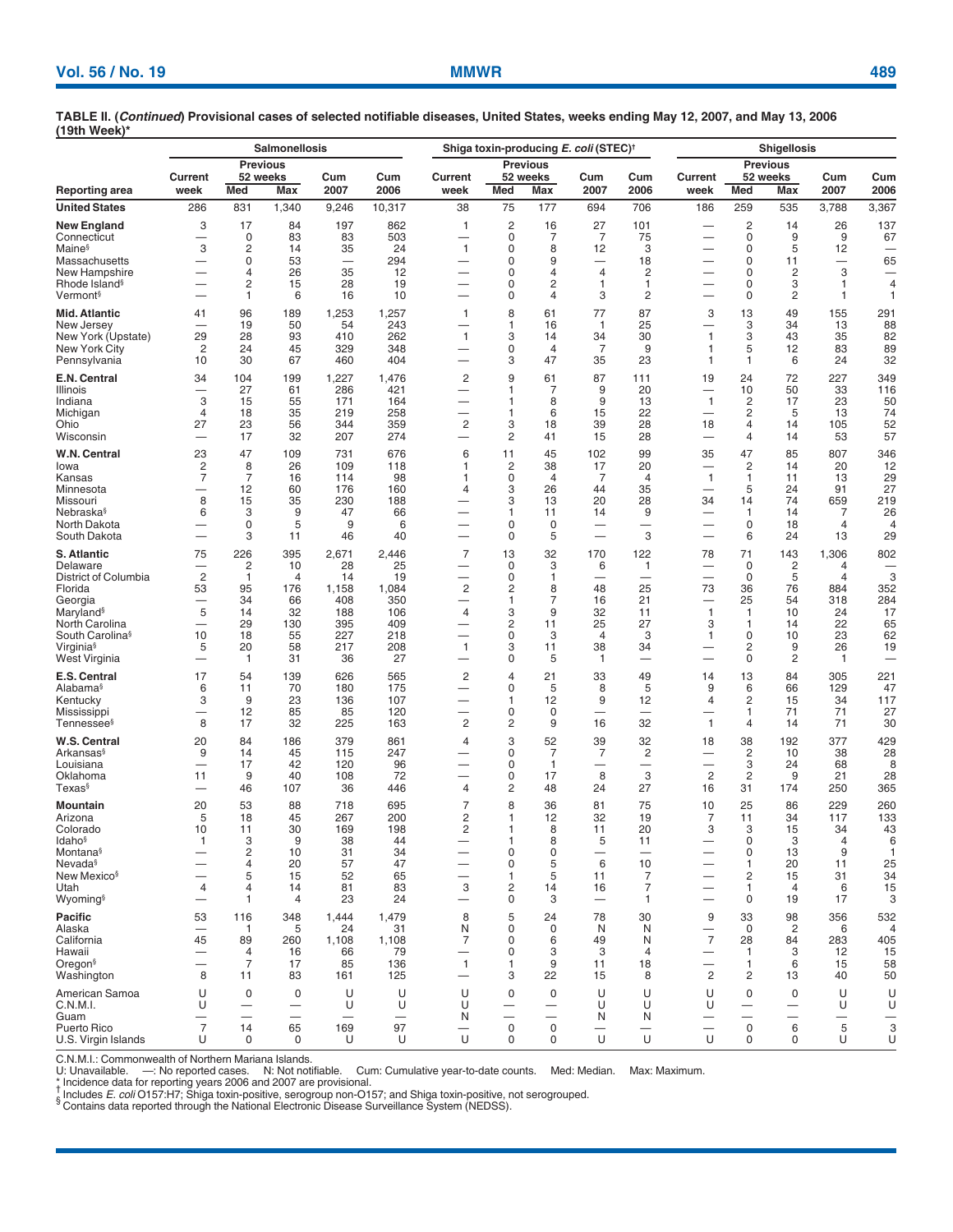|                                            |                                            |                                    |                                                      | Streptococcal disease, invasive, group A |                               | Streptococcus pneumoniae, invasive disease <sup>t</sup> |                                  |                             |                                            |                               |  |
|--------------------------------------------|--------------------------------------------|------------------------------------|------------------------------------------------------|------------------------------------------|-------------------------------|---------------------------------------------------------|----------------------------------|-----------------------------|--------------------------------------------|-------------------------------|--|
|                                            | Current                                    | <b>Previous</b><br>52 weeks        |                                                      | Cum                                      | Cum                           | Current                                                 |                                  | <b>Previous</b><br>52 weeks | Cum                                        | Cum                           |  |
| <b>Reporting area</b>                      | week                                       | Med                                | Max                                                  | 2007                                     | 2006                          | week                                                    | Med                              | Max                         | 2007                                       | 2006                          |  |
| <b>United States</b>                       | 91                                         | 88                                 | 220                                                  | 1,969                                    | 2,464                         | 30                                                      | 26                               | 98                          | 575                                        | 531                           |  |
| <b>New England</b><br>Connecticut          | 13<br>13                                   | 3<br>$\mathbf 0$                   | 21<br>17                                             | 72<br>35                                 | 134<br>50                     | $\mathbf{1}$                                            | 1<br>0                           | $\overline{7}$<br>6         | 12<br>$\overbrace{\phantom{12322111}}$     | 43<br>18                      |  |
| Maine <sup>§</sup>                         | —                                          | 0                                  | 2                                                    | 8                                        | 8                             | -                                                       | 0                                | 2                           | $\mathbf{1}$                               | $\overline{\phantom{0}}$      |  |
| <b>Massachusetts</b>                       | —<br>$\overline{\phantom{0}}$              | 0                                  | 5                                                    | $\overline{\phantom{0}}$                 | 65                            | —                                                       | 0                                | 3                           | $\overline{\phantom{0}}$<br>6              | 25                            |  |
| New Hampshire<br>Rhode Island <sup>§</sup> | —                                          | $\mathbf{1}$<br>0                  | 9<br>6                                               | 18                                       | 3<br>$\overline{4}$           | -                                                       | 0<br>0                           | 4<br>3                      | 3                                          | -                             |  |
| Vermont <sup>§</sup>                       | —                                          | 0                                  | 2                                                    | 11                                       | 4                             | $\mathbf{1}$                                            | 0                                | 1                           | 2                                          |                               |  |
| <b>Mid. Atlantic</b>                       | 13                                         | 17                                 | 39                                                   | 392                                      | 484                           | $\overline{c}$                                          | 3                                | 19                          | 51                                         | 81                            |  |
| New Jersey                                 | $\overline{\phantom{0}}$<br>$\overline{7}$ | $\overline{2}$<br>5                | 6                                                    | 28<br>146                                | 87                            | $\overline{\phantom{0}}$<br>$\sqrt{2}$                  | 0                                | $\overline{4}$              | 51                                         | 28                            |  |
| New York (Upstate)<br>New York City        | -                                          | 3                                  | 26<br>10                                             | 87                                       | 147<br>89                     | -                                                       | $\overline{\mathbf{c}}$<br>0     | 14<br>3                     |                                            | 49<br>$\overline{4}$          |  |
| Pennsylvania                               | 6                                          | 6                                  | 11                                                   | 131                                      | 161                           | N                                                       | $\mathbf 0$                      | $\mathbf 0$                 | N                                          | N                             |  |
| E.N. Central<br>Illinois                   | 15<br>—                                    | 14<br>$\overline{4}$               | 31<br>10                                             | 329<br>71                                | 538<br>173                    | 4<br>—                                                  | 6<br>1                           | 14<br>6                     | 93<br>9                                    | 149<br>36                     |  |
| Indiana                                    | $\overline{2}$                             | $\overline{2}$                     | 12                                                   | 48                                       | 54                            | -                                                       | 0                                | 10                          | 10                                         | 20                            |  |
| Michigan                                   | 5                                          | 3                                  | 10                                                   | 86                                       | 112                           | —                                                       | 1                                | 4                           | 37                                         | 38                            |  |
| Ohio<br>Wisconsin                          | 8                                          | $\overline{4}$<br>$\mathbf{1}$     | 14<br>6                                              | 122<br>2                                 | 136<br>63                     | 4                                                       | $\mathbf 1$<br>0                 | 7<br>2                      | 35<br>$\overline{c}$                       | 31<br>24                      |  |
| W.N. Central<br>lowa                       | 11<br>$\overline{\phantom{0}}$             | 5<br>0                             | 32<br>0                                              | 174<br>$\overbrace{\phantom{12322111}}$  | 172                           | 3<br>$\overline{\phantom{0}}$                           | 2<br>0                           | 10<br>0                     | 50<br>$\overline{\phantom{0}}$             | 41                            |  |
| Kansas                                     | $\sim$                                     | $\mathbf{1}$                       | 3                                                    | 22                                       | 35                            | -                                                       | 0                                | 3                           | $\overline{1}$                             | 9                             |  |
| Minnesota                                  | 6                                          | $\mathbf 0$                        | 29                                                   | 82                                       | 78                            | 3                                                       | $\mathbf 1$                      | 6                           | 32                                         | 18                            |  |
| Missouri<br>Nebraska§                      | 3<br>$\overline{2}$                        | $\overline{2}$<br>0                | 6<br>2                                               | 47<br>10                                 | 31<br>17                      | —<br>-                                                  | 0<br>0                           | 3<br>2                      | 13<br>3                                    | 8<br>$\overline{4}$           |  |
| North Dakota                               | —                                          | 0                                  | 2                                                    | 9                                        | 6                             | —                                                       | 0                                | 1                           | 1                                          | 2                             |  |
| South Dakota                               | —                                          | 0                                  | $\overline{c}$                                       | $\overline{4}$                           | 5                             |                                                         | 0                                | 0                           | $\overline{\phantom{0}}$                   | -                             |  |
| S. Atlantic                                | 18                                         | 19<br>$\mathbf 0$                  | 42                                                   | 472                                      | 476<br>5                      | 5                                                       | $\overline{c}$<br>0              | 11<br>$\mathbf 0$           | 111                                        | 25                            |  |
| Delaware<br>District of Columbia           | $\mathbf{1}$<br>—                          | $\mathbf 0$                        | $\overline{\mathbf{c}}$<br>3                         | 3<br>$\overline{7}$                      | 5                             | -<br>$\overline{\phantom{0}}$                           | $\mathbf 0$                      | 1                           | $\overline{\phantom{0}}$                   | $\overline{\phantom{0}}$<br>- |  |
| Florida                                    | 5                                          | 5                                  | 16                                                   | 112                                      | 114                           | $\overline{c}$                                          | $\mathbf 0$                      | 5                           | 30                                         | $\overline{\phantom{0}}$      |  |
| Georgia<br>Maryland <sup>§</sup>           | 3                                          | $\overline{4}$<br>$\overline{4}$   | 11<br>8                                              | 94<br>85                                 | 123<br>64                     | —<br>$\mathbf{1}$                                       | $\mathbf 0$<br>1                 | 5<br>6                      | 31<br>34                                   | 20                            |  |
| North Carolina                             | 5                                          | $\mathbf 0$                        | 26                                                   | 56                                       | 61                            | —                                                       | 0                                | $\mathbf 0$                 |                                            | -                             |  |
| South Carolina <sup>§</sup>                | 1                                          | $\mathbf{1}$                       | 6                                                    | 43                                       | 37                            | $\overline{\mathbf{c}}$                                 | 0                                | 3                           | 11                                         | $\overline{\phantom{0}}$      |  |
| Virginia <sup>§</sup><br>West Virginia     | 3                                          | $\overline{c}$<br>$\mathbf 0$      | 10<br>6                                              | 63<br>9                                  | 58<br>9                       | $\overline{\phantom{0}}$<br>-                           | 0<br>0                           | 1<br>3                      | 3<br>2                                     | —<br>5                        |  |
| E.S. Central                               | 3                                          | $\overline{4}$                     | 11                                                   | 84                                       | 106                           | $\mathbf{1}$                                            | 0                                | 6                           | 36                                         | 9                             |  |
| Alabama§                                   | N                                          | $\mathbf 0$                        | 0                                                    | N                                        | N                             | N                                                       | 0                                | 0                           | N                                          | N                             |  |
| Kentucky<br>Mississippi                    | $\mathbf{1}$<br>N                          | 0<br>0                             | $\overline{4}$<br>0                                  | 19<br>N                                  | 28<br>N                       | -                                                       | 0<br>0                           | 0<br>2                      | $\overline{\phantom{0}}$<br>$\overline{c}$ | -<br>9                        |  |
| Tennessee <sup>§</sup>                     | $\overline{2}$                             | 3                                  | $\overline{7}$                                       | 65                                       | 78                            | $\mathbf{1}$                                            | 0                                | 6                           | 34                                         |                               |  |
| W.S. Central                               | 8                                          | 6                                  | 61                                                   | 137                                      | 180                           | 8                                                       | $\overline{4}$                   | 39                          | 112                                        | 76                            |  |
| Arkansas§<br>Louisiana                     | _<br>-                                     | 0<br>0                             | 2<br>2                                               | 12<br>$\overline{4}$                     | 16<br>2                       | —<br>-                                                  | 0<br>0                           | 2<br>$\overline{4}$         | 7<br>24                                    | 13<br>$\overline{c}$          |  |
| Oklahoma                                   | $\mathbf{1}$                               | $\overline{c}$                     | 5                                                    | 41                                       | 53                            | 5                                                       | 1                                | 12                          | 27                                         | 16                            |  |
| Texas§                                     | 7                                          | 3                                  | 56                                                   | 80                                       | 109                           | 3                                                       | 1                                | 24                          | 54                                         | 45                            |  |
| Mountain<br>Arizona                        | $\overline{7}$<br>4                        | 11<br>5                            | 42<br>34                                             | 261<br>106                               | 337<br>186                    | 5<br>$\overline{4}$                                     | $\overline{4}$<br>$\overline{2}$ | 12<br>$\overline{7}$        | 96<br>58                                   | 104<br>64                     |  |
| Colorado                                   |                                            | $\overline{c}$                     | 9                                                    | 70                                       | 53                            | 1                                                       | 1                                | $\overline{4}$              | 23                                         | 24                            |  |
| <b>Idaho</b> §<br>Montana§                 | N                                          | $\mathsf{O}\xspace$<br>$\mathbf 0$ | $\mathbf{1}$<br>$\mathbf 0$                          | 6<br>N                                   | 6<br>N                        | —<br>N                                                  | $\mathbf 0$<br>$\mathbf 0$       | 1<br>$\mathbf 0$            | $\sqrt{2}$<br>N                            | $\overline{1}$<br>N           |  |
| Nevada <sup>§</sup>                        | $\sim$                                     | $\mathbf 0$                        | 1                                                    | $\overline{c}$                           | $\mathbf{1}$                  | —                                                       | 0                                | 1                           | $\mathbf{1}$                               |                               |  |
| New Mexico <sup>§</sup>                    | $\mathbf{1}$                               | 1                                  | 6                                                    | 24                                       | 61                            |                                                         | 0                                | 4                           | 12                                         | 15                            |  |
| Utah<br>Wyoming <sup>§</sup>               | $\overline{c}$<br>—                        | 1<br>$\mathbf 0$                   | $\overline{7}$<br>$\mathbf{1}$                       | 50<br>3                                  | 28<br>$\overline{c}$          | -                                                       | 0<br>0                           | $\mathbf 0$<br>0            | $\overline{\phantom{0}}$                   |                               |  |
| Pacific                                    | 3                                          | 3                                  | 9                                                    | 48                                       | 37                            | $\mathbf{1}$                                            | 0                                | $\overline{4}$              | 14                                         | 3                             |  |
| Alaska                                     | $\overline{2}$                             | $\mathbf 0$                        | $\overline{c}$                                       | 12                                       | N                             | $\mathbf{1}$                                            | 0                                | $\overline{c}$              | 12                                         | $\overline{\phantom{0}}$      |  |
| California<br>Hawaii                       | N<br>$\mathbf{1}$                          | 0<br>2                             | 0<br>9                                               | N<br>36                                  | N<br>37                       | N<br>-                                                  | 0<br>0                           | 0<br>$\overline{c}$         | N<br>2                                     | N<br>3                        |  |
| Oregon <sup>§</sup>                        | N                                          | $\mathbf 0$                        | 0                                                    | N                                        | N                             | N                                                       | 0                                | 0                           | N                                          | N                             |  |
| Washington                                 | N                                          | 0                                  | 0                                                    | N                                        | N                             | N                                                       | 0                                | 0                           | N                                          | N                             |  |
| American Samoa                             | U                                          | $\mathbf 0$                        | 0                                                    | U                                        | U                             | U                                                       | $\mathbf 0$                      | $\mathbf 0$                 | U                                          | U                             |  |
| C.N.M.I.<br>Guam                           | U<br>—                                     | $\overline{\phantom{0}}$           | $\overline{\phantom{0}}$<br>$\overline{\phantom{0}}$ | U<br>$\qquad \qquad -$                   | U<br>$\overline{\phantom{m}}$ | U<br>N                                                  | $\overline{\phantom{0}}$         |                             | U<br>N                                     | U<br>N                        |  |
| Puerto Rico                                | $\overline{\phantom{0}}$                   | $\mathbf 0$                        | $\mathsf 0$                                          | $\overline{\phantom{0}}$                 |                               | N                                                       | $\mathsf{O}\xspace$              | $\mathsf 0$                 | N                                          | N                             |  |
| U.S. Virgin Islands                        | U                                          | 0                                  | 0                                                    | $\cup$                                   | $\cup$                        | U                                                       | 0                                | 0                           | U                                          | U                             |  |

C.N.M.I.: Commonwealth of Northern Mariana Islands.<br>U: Unavailable. —: No reported cases. N: Not notifiable. Cum: Cumulative year-to-date counts. Med: Median. Max: Maximum.<br>\* Incidence data for reportin S CONDESS event code 11717).<br><sup>§</sup> Contains data reported through the National Electronic Disease Surveillance System (NEDSS).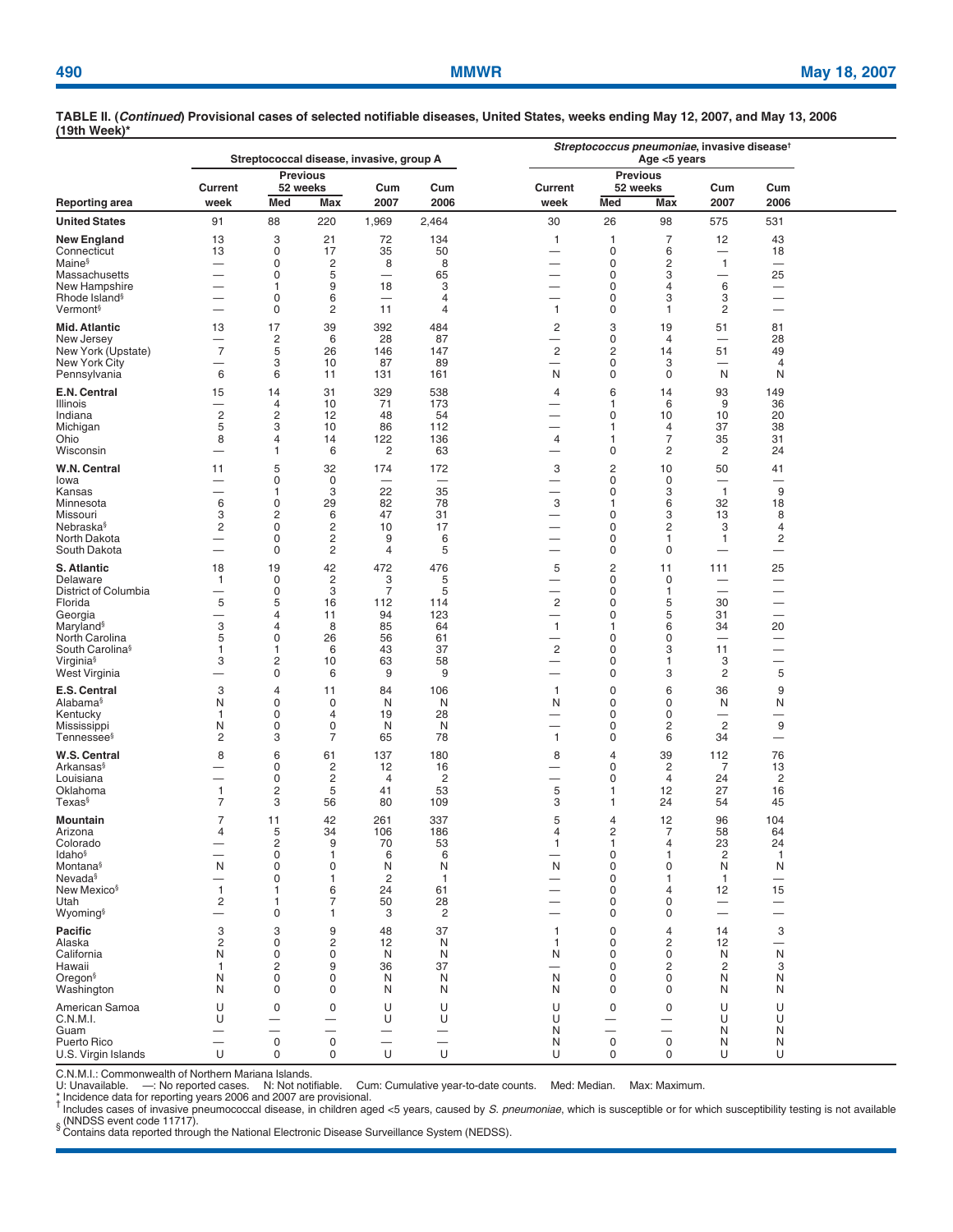|                                                      |                                |                               | All ages                |                                |                                 | Streptococcus pneumoniae, invasive disease, drug resistant <sup>†</sup> |                            |                                                      |                                          | Syphilis, primary and secondary                      |                               |                                                      |                                |                          |                                            |
|------------------------------------------------------|--------------------------------|-------------------------------|-------------------------|--------------------------------|---------------------------------|-------------------------------------------------------------------------|----------------------------|------------------------------------------------------|------------------------------------------|------------------------------------------------------|-------------------------------|------------------------------------------------------|--------------------------------|--------------------------|--------------------------------------------|
| Reporting area                                       |                                | <b>Previous</b>               |                         |                                | Age <5 years<br><b>Previous</b> |                                                                         |                            | <b>Previous</b>                                      |                                          |                                                      |                               |                                                      |                                |                          |                                            |
|                                                      | <b>Current</b><br>week         | 52 weeks<br>Med               | Max                     | Cum<br>2007                    | Cum<br>2006                     | Current<br>week                                                         | Med                        | 52 weeks<br>Max                                      | Cum<br>2007                              | Cum<br>2006                                          | Current<br>week               | Med                                                  | 52 weeks<br>Max                | Cum<br>2007              | Cum<br>2006                                |
| <b>United States</b>                                 | 25                             | 44                            | 247                     | 1,064                          | 1,174                           | 4                                                                       | $\overline{7}$             | 32                                                   | 157                                      | 153                                                  | 99                            | 184                                                  | 314                            | 2,875                    | 3,225                                      |
| <b>New England</b>                                   |                                | 1                             | 12                      | 24                             | 70                              |                                                                         | $\mathbf 0$                | $\overline{c}$                                       | 4                                        | 2                                                    | 3                             | $\overline{4}$                                       | 13                             | 73                       | 69                                         |
| Connecticut<br>Maine <sup>§</sup>                    |                                | 1<br>$\mathbf 0$              | 5<br>2                  | $\overline{\phantom{0}}$<br>5  | 56<br>3                         |                                                                         | $\mathbf 0$<br>$\mathbf 0$ | $\mathbf 0$<br>$\mathbf{1}$                          | -<br>1                                   | $\mathbf{1}$                                         | 1<br>-                        | 0<br>$\mathbf 0$                                     | 10<br>$\mathbf{1}$             | 10<br>1                  | 16<br>3                                    |
| Massachusetts                                        |                                | 0                             | 0                       | -                              |                                 |                                                                         | $\mathbf 0$                | $\mathbf 0$                                          | -                                        | -                                                    | $\overline{\mathbf{c}}$       | $\overline{c}$                                       | $\overline{7}$                 | 45                       | 37                                         |
| New Hampshire<br>Rhode Island <sup>§</sup>           |                                | 0<br>0                        | 0<br>4                  | $\overline{\phantom{0}}$<br>8  | $\overline{\phantom{0}}$<br>3   |                                                                         | $\mathbf 0$<br>$\mathbf 0$ | $\mathbf 0$<br>$\mathbf{1}$                          | $\overline{\phantom{0}}$<br>$\mathbf{1}$ | $\overline{\phantom{0}}$<br>-                        | $\overline{\phantom{0}}$<br>- | $\mathbf 0$<br>0                                     | $\overline{c}$<br>5            | $\overline{7}$<br>9      | 5<br>6                                     |
| Vermont <sup>§</sup>                                 |                                | 0                             | 2                       | 11                             | 8                               |                                                                         | 0                          | $\mathbf{1}$                                         | 2                                        | $\mathbf{1}$                                         |                               | 0                                                    | 1                              | 1                        | $\overline{c}$                             |
| Mid. Atlantic<br>New Jersey                          | 1                              | 3<br>0                        | 8<br>0                  | 71<br>$\overline{\phantom{0}}$ | 64<br>$\overline{\phantom{0}}$  | -                                                                       | $\pmb{0}$<br>0             | 5<br>0                                               | 17<br>$\overline{\phantom{0}}$           | 10<br>$\overline{\phantom{0}}$                       | 28<br>—                       | 24<br>3                                              | 44<br>8                        | 564<br>57                | 405<br>68                                  |
| New York (Upstate)                                   |                                | 1                             | 5                       | 25                             | 17                              | -                                                                       | 0                          | 4                                                    | $\overline{7}$                           | $\overline{4}$                                       | 3                             | 3                                                    | 14                             | 44                       | 57                                         |
| New York City<br>Pennsylvania                        | —<br>$\overline{1}$            | 0<br>$\overline{c}$           | 0<br>6                  | $\overline{\phantom{0}}$<br>46 | 47                              | $\overline{\phantom{0}}$                                                | 0<br>0                     | 0<br>2                                               | 10                                       | —<br>6                                               | 20<br>5                       | 15<br>5                                              | 35<br>12                       | 377<br>86                | 193<br>87                                  |
| E.N. Central                                         | 5                              | 10                            | 40                      | 263                            | 251                             | $\mathbf{1}$                                                            | $\mathbf{1}$               | $\overline{7}$                                       | 31                                       | 43                                                   | 14                            | 15                                                   | 32                             | 214                      | 320                                        |
| Illinois                                             |                                | 0                             | $\overline{\mathbf{c}}$ | 3                              | 9                               |                                                                         | 0                          | $\mathbf 1$                                          | $\mathbf{1}$                             | 3                                                    | 6                             | 6                                                    | 13                             | 60                       | 180                                        |
| Indiana<br>Michigan                                  |                                | $\overline{c}$<br>$\mathbf 0$ | 30<br>3                 | 59<br>1                        | 56<br>10                        | $\overline{\phantom{0}}$<br>-                                           | $\mathbf 0$<br>0           | 5<br>$\mathbf{1}$                                    | 5<br>$\overline{\phantom{0}}$            | 12<br>$\mathbf{1}$                                   | $\overline{c}$                | $\overline{c}$<br>$\overline{\mathbf{c}}$            | 5<br>10                        | 15<br>43                 | 26<br>32                                   |
| Ohio                                                 | 5                              | 5                             | 38                      | 200                            | 176                             | $\mathbf{1}$                                                            | $\mathbf{1}$               | 5                                                    | 25                                       | 27                                                   | 5                             | 4                                                    | 9                              | 75                       | 69                                         |
| Wisconsin                                            | N                              | 0                             | 0                       | N                              | N                               |                                                                         | 0                          | 0                                                    |                                          |                                                      | 1                             | 1                                                    | $\overline{4}$                 | 21                       | 13                                         |
| W.N. Central<br>lowa                                 |                                | 1<br>0                        | 124<br>0                | 85                             | 20                              |                                                                         | $\mathbf 0$<br>$\mathbf 0$ | 15<br>$\mathbf 0$                                    | $\overline{7}$<br>-                      | $\mathbf{1}$<br>$\overline{\phantom{0}}$             | 2<br>$\mathbf{1}$             | 5<br>$\mathbf 0$                                     | 14<br>3                        | 54<br>3                  | 88<br>7                                    |
| Kansas                                               |                                | $\mathbf 0$                   | 10                      | 46                             |                                 |                                                                         | $\mathbf 0$                | $\overline{2}$                                       | $\overline{c}$                           | $\overline{\phantom{0}}$                             | -                             | $\mathbf 0$                                          | 3                              | 8                        | 9                                          |
| Minnesota                                            |                                | 0                             | 123                     | -                              |                                 |                                                                         | $\mathbf 0$<br>$\mathbf 0$ | 15<br>$\overline{2}$                                 | -                                        | -                                                    | -                             | 1<br>3                                               | 5                              | 21                       | 20                                         |
| Missouri<br>Nebraska <sup>§</sup>                    | —                              | 1<br>0                        | 6<br>1                  | 32<br>$\overline{\mathbf{c}}$  | 20<br>—                         | —                                                                       | $\mathbf 0$                | 0                                                    | 3                                        | $\mathbf{1}$<br>$\overline{\phantom{0}}$             | $\mathbf{1}$                  | $\mathbf 0$                                          | 9<br>2                         | 21<br>1                  | 50<br>$\overline{\mathbf{c}}$              |
| North Dakota                                         |                                | 0                             | 0                       |                                | -                               |                                                                         | $\mathbf 0$                | 0                                                    | -                                        | —                                                    | —                             | $\mathbf 0$                                          | 1                              | -                        | -                                          |
| South Dakota                                         |                                | 0                             | 3                       | 5                              |                                 |                                                                         | $\mathbf 0$                | $\mathbf{1}$                                         | 2                                        | —                                                    |                               | $\mathbf 0$                                          | 3                              | $\overline{\phantom{0}}$ | $\overline{\phantom{0}}$                   |
| S. Atlantic<br>Delaware                              | 13<br>$\overline{\phantom{0}}$ | 20<br>$\mathbf 0$             | 54<br>1                 | 470<br>4                       | 621<br>$\overline{\phantom{0}}$ | $\overline{\mathbf{c}}$<br>-                                            | 3<br>0                     | 8<br>1                                               | 72<br>$\overline{1}$                     | 54                                                   | 9<br>—                        | 41<br>0                                              | 184<br>3                       | 485<br>3                 | 703<br>10                                  |
| District of Columbia                                 |                                | $\mathbf 0$                   | $\overline{c}$          | 5                              | 17                              |                                                                         | 0                          | 0                                                    | $\overline{\phantom{0}}$                 | $\overline{2}$                                       | 4                             | $\overline{c}$                                       | 11                             | 55                       | 41                                         |
| Florida                                              | 12<br>—                        | 11<br>6                       | 29<br>17                | 276<br>157                     | 292<br>273                      | $\overline{\mathbf{c}}$                                                 | 2<br>$\mathbf 0$           | 8<br>$\mathbf 1$                                     | 65                                       | 51                                                   | $\overline{\phantom{0}}$      | 13<br>6                                              | 23<br>152                      | 68<br>20                 | 261<br>79                                  |
| Georgia<br>Maryland <sup>§</sup>                     |                                | 0                             | 1                       | 1                              |                                 | —                                                                       | 0                          | 0                                                    |                                          | $\mathbf{1}$<br>-                                    | —<br>$\mathbf{1}$             | 5                                                    | 15                             | 110                      | 123                                        |
| North Carolina                                       | —                              | $\mathbf 0$                   | 0                       | $\overline{\phantom{0}}$       | $\overline{\phantom{0}}$        |                                                                         | 0                          | 0                                                    |                                          |                                                      | 3                             | 5                                                    | 23                             | 124                      | 109                                        |
| South Carolina <sup>§</sup><br>Virginia <sup>§</sup> | N                              | 0<br>0                        | $\mathbf 0$<br>0        | -<br>N                         | —<br>N                          | —                                                                       | 0<br>0                     | 0<br>$\mathbf 0$                                     | $\overline{\phantom{0}}$                 | $\overline{\phantom{m}}$<br>$\overline{\phantom{0}}$ | —<br>$\overline{1}$           | 1<br>$\overline{4}$                                  | 5<br>17                        | 31<br>72                 | 28<br>51                                   |
| West Virginia                                        | 1                              | 1                             | 17                      | 27                             | 39                              | $\overline{\phantom{0}}$                                                | 0                          | 1                                                    | 6                                        | $\overline{\phantom{0}}$                             | —                             | $\mathbf 0$                                          | 2                              | 2                        | $\mathbf{1}$                               |
| E.S. Central                                         | 5                              | $\overline{c}$                | 9                       | 70                             | 89                              | $\mathbf{1}$                                                            | $\mathbf 0$                | 3                                                    | 14                                       | 16                                                   | 11                            | 14                                                   | 29                             | 267                      | 211                                        |
| Alabama§<br>Kentucky                                 | N<br>1                         | 0<br>0                        | $\mathbf 0$<br>2        | N<br>14                        | N<br>23                         | -                                                                       | 0<br>0                     | 0<br>-1                                              | $\mathbf{1}$                             | 3                                                    | —                             | 5<br>1                                               | 17<br>7                        | 82<br>29                 | 96<br>30                                   |
| Mississippi                                          |                                | 0                             | 0                       | $\overline{\phantom{0}}$       |                                 | —                                                                       | 0                          | 0                                                    |                                          |                                                      | $\overline{c}$                | 2                                                    | 10                             | 47                       | 21                                         |
| <b>Tennessee</b> §                                   | 4                              | 2                             | 8                       | 56                             | 66                              | $\mathbf{1}$                                                            | 0                          | 3                                                    | 13                                       | 13                                                   | 9                             | 6                                                    | 12                             | 109                      | 64                                         |
| W.S. Central<br>Arkansas§                            | 1                              | 1<br>$\mathbf 0$              | $\overline{7}$<br>3     | 57                             | 9                               |                                                                         | $\mathbf 0$<br>$\mathbf 0$ | $\overline{c}$<br>0                                  | 5                                        | 3<br>2                                               | 23                            | 29<br>$\mathbf{1}$                                   | 56<br>$\overline{7}$           | 535<br>37                | 518<br>34                                  |
| Louisiana                                            |                                | 1                             | 3                       | $\mathbf{1}$<br>22             | 4<br>5                          | -                                                                       | $\mathbf 0$                | $\mathbf{1}$                                         | —<br>$\overline{c}$                      | $\mathbf{1}$                                         | $\overline{7}$                | 6                                                    | 30                             | 116                      | 72                                         |
| Oklahoma                                             | 1                              | 0                             | 6                       | 34                             |                                 |                                                                         | 0                          | $\overline{c}$                                       | 3                                        |                                                      |                               | -1                                                   | 5                              | 27                       | 29                                         |
| <b>Texas</b> §                                       |                                | 0                             | 0                       | -                              |                                 |                                                                         | $\mathbf 0$                | $\mathbf 0$                                          | -                                        | $\overline{\phantom{0}}$                             | 16                            | 21                                                   | 31                             | 355                      | 383                                        |
| Mountain<br>Arizona                                  |                                | 1<br>0                        | 5<br>0                  | 24                             | 50<br>-                         |                                                                         | $\mathbf 0$<br>0           | 5<br>0                                               | $\overline{7}$                           | 24<br>$\overline{\phantom{0}}$                       | —                             | 8<br>2                                               | 27<br>16                       | 102<br>29                | 177<br>72                                  |
| Colorado                                             |                                | O                             | U                       |                                |                                 |                                                                         | O                          | U                                                    |                                          |                                                      |                               |                                                      | b                              | 10                       | 28                                         |
| ldaho§<br>Montana§                                   | N<br>—                         | 0<br>0                        | 0<br>0                  | N<br>-                         | N<br>—                          | $\qquad \qquad -$                                                       | 0<br>0                     | 0<br>0                                               |                                          | $\overline{\phantom{0}}$                             | —                             | 0<br>0                                               | $\mathbf{1}$<br>$\mathbf{1}$   | 1<br>$\mathbf{1}$        | $\overline{c}$<br>$\mathbf{1}$             |
| Nevada <sup>§</sup>                                  |                                | 0                             | 3                       | 13                             | 12                              | $\overline{\phantom{0}}$                                                | 0                          | $\overline{c}$                                       | 4                                        | $\overline{\phantom{0}}$                             |                               | $\overline{\mathbf{c}}$                              | 12                             | 33                       | 46                                         |
| New Mexico <sup>§</sup>                              |                                | 0                             | 0                       |                                |                                 |                                                                         | 0                          | 0                                                    | -                                        | $\overline{\phantom{m}}$                             | —                             | $\mathbf{1}$                                         | 7                              | 24                       | 24                                         |
| Utah<br>Wyoming§                                     |                                | 0<br>0                        | 5<br>3                  | 8<br>3                         | 21<br>17                        |                                                                         | 0<br>0                     | 4<br>2                                               | $\overline{c}$<br>$\mathbf{1}$           | 16<br>8                                              | —<br>$\overline{\phantom{0}}$ | 0<br>0                                               | $\overline{2}$<br>$\mathbf{1}$ | 3<br>1                   | $\overline{4}$<br>$\overline{\phantom{0}}$ |
| Pacific                                              |                                | 0                             | 0                       | $\overline{\phantom{0}}$       |                                 |                                                                         | $\mathbf 0$                | $\mathbf 0$                                          |                                          |                                                      | 9                             | 37                                                   | 56                             | 581                      | 734                                        |
| Alaska                                               |                                | 0                             | 0                       | -                              | —                               |                                                                         | 0                          | 0                                                    | -                                        | $\overline{\phantom{0}}$                             |                               | 0                                                    | $\overline{c}$                 | 4                        | 5                                          |
| California<br>Hawaii                                 | N<br>$\overline{\phantom{0}}$  | 0<br>0                        | 0<br>0                  | N                              | N<br>$\overline{\phantom{0}}$   |                                                                         | $\mathbf 0$<br>$\mathbf 0$ | 0<br>$\mathbf 0$                                     | $\overline{\phantom{0}}$                 |                                                      | 3<br>$\overline{\phantom{0}}$ | 35<br>0                                              | 53<br>$\mathbf{1}$             | 522<br>2                 | 645<br>9                                   |
| Oregon <sup>§</sup>                                  | N                              | 0                             | 0                       | N                              | N                               | -                                                                       | 0                          | 0                                                    | $\overline{\phantom{0}}$                 | $\overline{\phantom{m}}$                             | $\overline{c}$                | 0                                                    | 6                              | 7                        | 5                                          |
| Washington                                           | N                              | 0                             | 0                       | N                              | N                               |                                                                         | 0                          | 0                                                    | $\overline{\phantom{0}}$                 | $\overline{\phantom{0}}$                             | 4                             | 2                                                    | 11                             | 46                       | 70                                         |
| American Samoa<br>C.N.M.I.                           | U<br>U                         | 0                             | 0                       | U<br>U                         | U<br>U                          | U<br>U                                                                  | $\mathbf 0$                | $\mathbf 0$                                          | U<br>U                                   | U<br>U                                               | U<br>U                        | 0                                                    | 0                              | U<br>U                   | U<br>U                                     |
| Guam                                                 | N                              |                               | -                       | N                              | N                               |                                                                         | —                          | $\overline{\phantom{0}}$<br>$\overline{\phantom{0}}$ |                                          |                                                      |                               | $\overline{\phantom{0}}$<br>$\overline{\phantom{0}}$ | —<br>$\overline{\phantom{0}}$  | $\overline{\phantom{0}}$ |                                            |
| Puerto Rico                                          | N                              | $\mathsf{O}\xspace$           | $\mathbf 0$             | N                              | N                               | $\overline{\phantom{0}}$                                                | $\mathbf 0$                | $\mathsf 0$                                          | $\overline{\phantom{0}}$                 | $\overline{\phantom{0}}$                             | $\overline{c}$                | $\overline{c}$                                       | 11                             | 47                       | 53                                         |
| U.S. Virgin Islands                                  | U                              | 0                             | 0                       | U                              | U                               | U                                                                       | $\mathbf 0$                | $\mathbf 0$                                          | U                                        | U                                                    | U                             | 0                                                    | $\mathbf 0$                    | U                        | U                                          |

C.N.M.I.: Commonwealth of Northern Mariana Islands.<br>U: Unavailable. —: No reported cases. N: Not notifiable. Cum: Cumulative year-to-date counts. Med: Median. Max: Maximum.<br>† Incidence data for reportin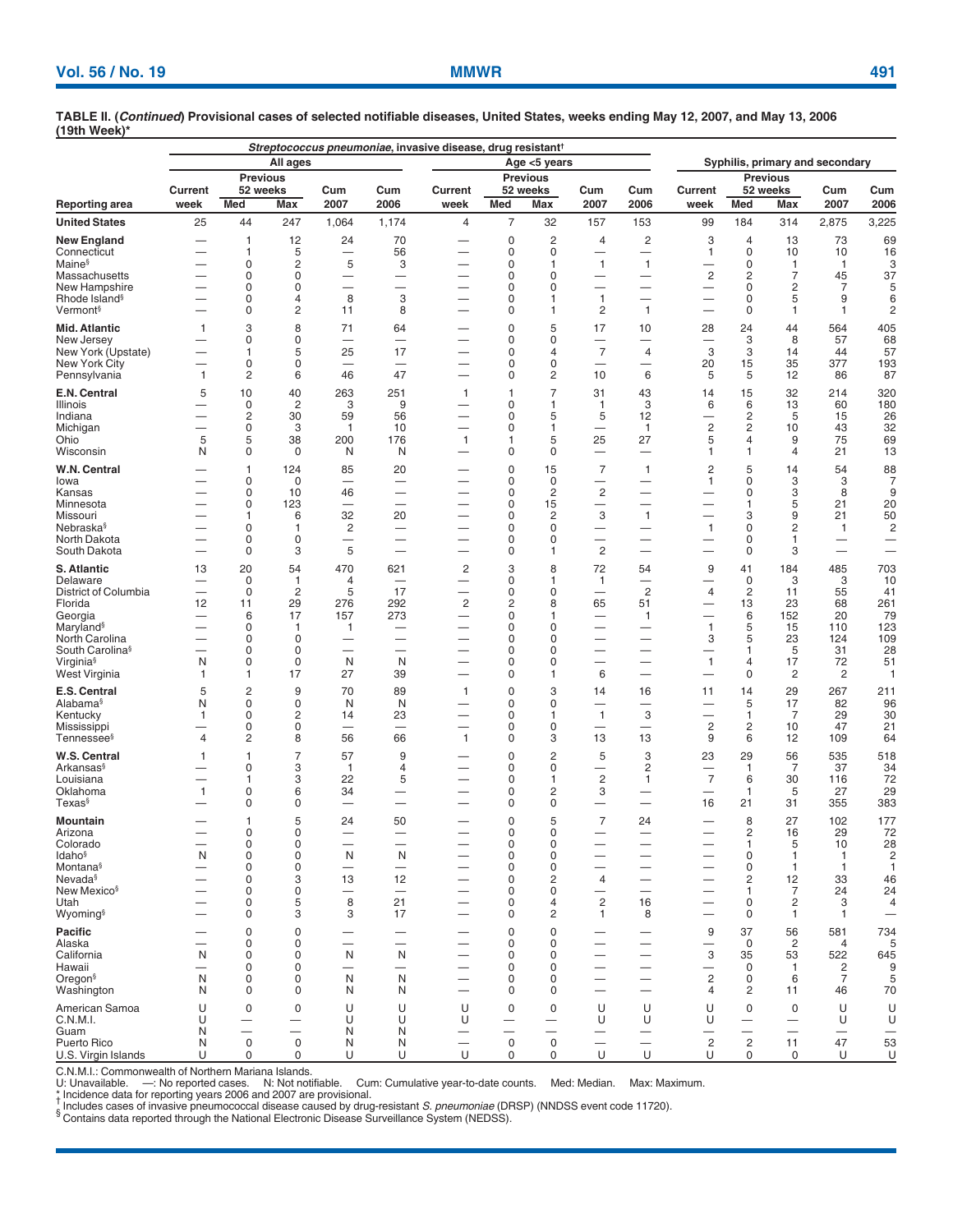|                                             |                                                      |                                 | Varicella (chickenpox)         |                                 |                                 |                          |                                         | Neuroinvasive                           | West Nile virus disease <sup>t</sup>        | Non-neuroinvasive <sup>§</sup>                       |                                                      |                                         |                                         |                                                      |                                                      |
|---------------------------------------------|------------------------------------------------------|---------------------------------|--------------------------------|---------------------------------|---------------------------------|--------------------------|-----------------------------------------|-----------------------------------------|---------------------------------------------|------------------------------------------------------|------------------------------------------------------|-----------------------------------------|-----------------------------------------|------------------------------------------------------|------------------------------------------------------|
| <b>Reporting area</b>                       |                                                      | <b>Previous</b>                 |                                |                                 |                                 |                          | <b>Previous</b>                         |                                         |                                             |                                                      | <b>Previous</b>                                      |                                         |                                         |                                                      |                                                      |
|                                             | Current                                              |                                 | 52 weeks                       | Cum                             | Cum                             | Current                  |                                         | 52 weeks                                | Cum                                         | Cum                                                  | Current                                              |                                         | 52 weeks                                | Cum                                                  | Cum                                                  |
|                                             | week                                                 | Med                             | Max                            | 2007                            | 2006                            | week                     | Med                                     | Max                                     | 2007                                        | 2006                                                 | week                                                 | Med                                     | Max                                     | 2007                                                 | 2006                                                 |
| <b>United States</b>                        | 814                                                  | 798                             | 1,547                          | 17,325                          | 21,842                          | $\overline{\phantom{0}}$ | $\mathbf 0$                             | 178                                     |                                             | 9                                                    | $\overline{\phantom{0}}$                             | $\overline{1}$                          | 399                                     | $\overline{\phantom{0}}$                             | 5                                                    |
| <b>New England</b><br>Connecticut           | 8                                                    | 37<br>12                        | 121<br>76                      | 290<br>$\mathbf{1}$             | 1,382<br>802                    |                          | $\mathbf 0$<br>$\mathbf 0$              | 3<br>3                                  | $\overline{\phantom{0}}$                    | —                                                    | -                                                    | $\mathbf 0$<br>0                        | 2<br>1                                  | —                                                    | $\overline{\phantom{0}}$                             |
| Maine <sup>1</sup>                          |                                                      | 1                               | 17                             | -                               | 125                             |                          | $\mathbf 0$                             | 0                                       | -                                           | —                                                    | -                                                    | $\mathbf 0$                             | 0                                       | -                                                    | $\overline{\phantom{0}}$                             |
| Massachusetts<br>New Hampshire              | 4                                                    | 0<br>6                          | $\mathbf{1}$<br>43             | $\overline{\phantom{0}}$<br>105 | 92<br>57                        |                          | 0<br>0                                  | 1<br>0                                  | —<br>-                                      | $\overline{\phantom{0}}$<br>-                        | -                                                    | $\mathbf 0$<br>0                        | 1<br>0                                  | $\overline{\phantom{0}}$                             | -                                                    |
| Rhode Island <sup>1</sup>                   |                                                      | 0                               | 0                              |                                 | $\overline{\phantom{0}}$        |                          | 0                                       | 0                                       | $\overline{\phantom{0}}$                    | —                                                    | $\overline{\phantom{0}}$                             | 0                                       | 0                                       | —                                                    | $\overline{\phantom{0}}$<br>-                        |
| Vermont <sup>1</sup>                        | $\overline{4}$                                       | 10                              | 66                             | 184                             | 306                             |                          | 0                                       | 0                                       | —                                           | —                                                    |                                                      | 0                                       | 0                                       | $\overline{\phantom{0}}$                             | -                                                    |
| Mid. Atlantic                               | 98                                                   | 105                             | 193                            | 2,171                           | 2,404                           |                          | 0                                       | 11                                      | -                                           | —                                                    |                                                      | $\mathbf 0$                             | 4                                       | -                                                    | -                                                    |
| New Jersey<br>New York (Upstate)            | N<br>N                                               | 0<br>$\mathbf 0$                | $\mathbf 0$<br>$\mathbf 0$     | N<br>N                          | N<br>N                          |                          | 0<br>0                                  | 2<br>5                                  | -                                           | $\overline{\phantom{0}}$                             | $\overline{\phantom{0}}$<br>$\overline{\phantom{0}}$ | $\mathbf 0$<br>0                        | 1<br>1                                  | $\overline{\phantom{0}}$<br>$\overline{\phantom{0}}$ | $\overline{\phantom{0}}$                             |
| <b>New York City</b>                        |                                                      | 0                               | $\mathbf 0$                    |                                 |                                 |                          | 0                                       | 4                                       | —                                           | —                                                    | -                                                    | 0                                       | 2                                       | $\overbrace{\phantom{123321}}$                       |                                                      |
| Pennsylvania                                | 98                                                   | 105                             | 193                            | 2,171                           | 2,404                           |                          | $\mathbf 0$                             | $\overline{c}$                          |                                             | $\overline{\phantom{0}}$                             | $\overline{\phantom{0}}$                             | 0                                       | 1                                       |                                                      | $\overline{\phantom{0}}$                             |
| E.N. Central                                | 183                                                  | 228                             | 568                            | 5,075                           | 7,995                           |                          | 0                                       | 43                                      | —                                           | $\overline{\phantom{0}}$                             | $\overline{\phantom{0}}$                             | $\mathbf 0$                             | 33                                      | —                                                    |                                                      |
| Illinois<br>Indiana                         | $\equiv$                                             | 1<br>0                          | 11<br>$\mathbf 0$              | 61                              | 49                              |                          | 0<br>$\mathbf 0$                        | 23<br>7                                 |                                             | —<br>—                                               | $\overline{\phantom{0}}$                             | $\mathbf 0$<br>0                        | 23<br>12                                | —                                                    | $\overline{\phantom{0}}$                             |
| Michigan                                    | 63                                                   | 88                              | 258                            | 1,980                           | 2,336                           |                          | 0                                       | 11                                      | —                                           | —                                                    | $\overline{\phantom{0}}$                             | 0                                       | $\overline{c}$                          |                                                      |                                                      |
| Ohio                                        | 120                                                  | 122                             | 449                            | 2,617                           | 4,996                           |                          | 0                                       | 11                                      | -                                           | —                                                    |                                                      | $\mathbf 0$                             | 3                                       |                                                      | $\overline{\phantom{0}}$                             |
| Wisconsin                                   | $\overline{\phantom{0}}$                             | 15                              | 57                             | 417                             | 614                             | $\overline{\phantom{0}}$ | 0                                       | 2                                       | $\overline{\phantom{0}}$                    | $\overline{\phantom{0}}$                             | $\equiv$                                             | 0                                       | 2                                       |                                                      | $\overline{\phantom{0}}$                             |
| W.N. Central<br>lowa                        | 35<br>N                                              | 30<br>0                         | 136<br>$\mathbf 0$             | 965<br>N                        | 1,006<br>N                      |                          | 0<br>0                                  | 36<br>3                                 | —                                           | —<br>—                                               | -                                                    | $\mathbf 0$<br>0                        | 79<br>4                                 | -                                                    | $\mathbf{1}$<br>$\mathbf{1}$                         |
| Kansas                                      | 6                                                    | 8                               | 52                             | 374                             | 184                             |                          | $\mathbf 0$                             | 3                                       | —                                           | —                                                    | $\overline{\phantom{0}}$                             | 0                                       | 3                                       | —                                                    | -                                                    |
| Minnesota                                   | -                                                    | 0                               | 0                              |                                 |                                 |                          | 0                                       | 6                                       | —                                           | —                                                    |                                                      | 0                                       | 7                                       |                                                      | -                                                    |
| Missouri<br>Nebraska <sup>1</sup>           | 22<br>N                                              | 15<br>0                         | 78<br>0                        | 457<br>N                        | 773<br>N                        | —                        | 0<br>0                                  | 14<br>9                                 | -                                           | —<br>$\overline{\phantom{0}}$                        | $\overline{\phantom{0}}$                             | 0<br>0                                  | 2<br>38                                 | $\overline{\phantom{0}}$<br>$\overline{\phantom{0}}$ | $\overline{\phantom{0}}$<br>$\overline{\phantom{0}}$ |
| North Dakota                                | -                                                    | 0                               | 60                             | 84                              | 18                              |                          | 0                                       | 5                                       |                                             | —                                                    | -                                                    | 0                                       | 28                                      | —                                                    | -                                                    |
| South Dakota                                | $\overline{7}$                                       | $\mathbf{1}$                    | 15                             | 50                              | 31                              |                          | 0                                       | 7                                       | $\overline{\phantom{0}}$                    | $\overline{\phantom{0}}$                             | $\overline{\phantom{0}}$                             | 0                                       | 22                                      | $\overline{\phantom{0}}$                             | -                                                    |
| S. Atlantic                                 | 76                                                   | 85                              | 211                            | 1,936                           | 2,187                           |                          | 0                                       | 2                                       | -                                           | —                                                    | $\overline{\phantom{0}}$                             | $\mathbf 0$                             | 7                                       | -                                                    |                                                      |
| Delaware<br>District of Columbia            |                                                      | 1<br>$\mathbf 0$                | 6<br>8                         | 12<br>8                         | 40<br>14                        |                          | 0<br>$\mathbf 0$                        | $\Omega$<br>0                           | -                                           | —<br>$\overline{\phantom{0}}$                        | -                                                    | $\Omega$<br>$\mathbf 0$                 | 0<br>1                                  | $\overline{\phantom{0}}$                             | $\overline{\phantom{0}}$<br>$\overline{\phantom{0}}$ |
| Florida                                     | 30                                                   | $\mathbf 0$                     | 43                             | 547                             | N                               |                          | $\mathbf 0$                             | 1                                       | -                                           | —                                                    | -                                                    | $\Omega$                                | 0                                       | $\overline{\phantom{0}}$                             | -                                                    |
| Georgia                                     | N                                                    | $\mathbf 0$                     | $\mathbf 0$                    | N                               | N                               |                          | 0                                       | 1                                       |                                             | —                                                    | $\overline{\phantom{0}}$                             | $\mathbf 0$                             | 4                                       | —                                                    |                                                      |
| Maryland <sup>1</sup><br>North Carolina     | N                                                    | $\Omega$<br>$\mathbf 0$         | $\Omega$<br>$\mathbf 0$        | N                               | N                               |                          | 0<br>0                                  | 2<br>1                                  | -                                           | $\overline{\phantom{0}}$<br>—                        | $\overline{\phantom{0}}$<br>-                        | $\Omega$<br>$\mathbf 0$                 | 2<br>0                                  | $\overline{\phantom{0}}$<br>$\overline{\phantom{0}}$ | $\overline{\phantom{0}}$<br>-                        |
| South Carolina <sup>1</sup>                 | 30                                                   | 20                              | 72                             | 564                             | 637                             |                          | 0                                       | 1                                       |                                             | —                                                    | $\overline{\phantom{0}}$                             | $\Omega$                                | 0                                       | $\overline{\phantom{0}}$                             | -                                                    |
| Virginia <sup>¶</sup>                       | $\overline{\phantom{0}}$                             | 19                              | 177                            | 248                             | 722                             |                          | 0                                       | 0                                       | $\overline{\phantom{0}}$                    | $\overline{\phantom{0}}$                             | $\overline{\phantom{0}}$                             | $\mathbf 0$                             | 2                                       |                                                      |                                                      |
| West Virginia                               | 16                                                   | 25                              | 52                             | 557                             | 774                             |                          | 0                                       | 1                                       | -                                           | —                                                    | -                                                    | 0                                       | 0                                       | $\overline{\phantom{0}}$                             | -                                                    |
| E.S. Central<br>Alabama <sup>1</sup>        | 10<br>10                                             | 6<br>6                          | 43<br>43                       | 207<br>205                      | 45<br>45                        | $\overline{\phantom{0}}$ | 0<br>0                                  | 15<br>$\overline{c}$                    | $\overline{\phantom{0}}$                    | 3<br>—                                               |                                                      | $\mathbf 0$<br>$\mathbf 0$              | 16<br>0                                 | —<br>$\overline{\phantom{0}}$                        |                                                      |
| Kentucky                                    | N                                                    | $\mathbf 0$                     | $\mathbf 0$                    | N                               | N                               |                          | 0                                       | 2                                       |                                             | —                                                    | $\overline{\phantom{0}}$                             | 0                                       | $\mathbf{1}$                            | —                                                    | -                                                    |
| Mississippi                                 | -                                                    | 0                               | 2                              | $\overline{2}$                  | $\overline{\phantom{0}}$        | $\overline{\phantom{0}}$ | 0                                       | 10                                      | —<br>$\overline{\phantom{0}}$               | 3                                                    | $\overline{\phantom{0}}$                             | 0                                       | 16                                      | $\overline{\phantom{0}}$                             |                                                      |
| <b>Tennessee<sup>1</sup></b>                | N                                                    | $\mathbf 0$                     | $\mathbf 0$                    | N                               | N                               |                          | 0                                       | 4                                       |                                             | —                                                    |                                                      | 0                                       | 2                                       |                                                      | -                                                    |
| W.S. Central<br>Arkansas <sup>1</sup>       | 303                                                  | 200<br>9                        | 970<br>96                      | 5,331<br>172                    | 5,278<br>387                    |                          | 0<br>0                                  | 58<br>$\overline{4}$                    | —<br>—                                      | 4<br>—                                               | $\overline{\phantom{0}}$                             | $\pmb{0}$<br>0                          | 26<br>2                                 | -<br>$\overline{\phantom{0}}$                        | $\overline{c}$<br>-                                  |
| Louisiana                                   | $\overline{\phantom{0}}$                             | 1                               | 11                             | 46                              | 42                              |                          | $\mathbf 0$                             | 13                                      | $\overline{\phantom{0}}$                    | $\overline{\phantom{0}}$                             | $\overline{\phantom{0}}$                             | 0                                       | 9                                       | $\overline{\phantom{0}}$                             | $\overline{1}$                                       |
| Oklahoma                                    | -                                                    | 0                               | 0                              |                                 |                                 |                          | 0                                       | 6                                       | -                                           | -                                                    | -                                                    | 0                                       | 4                                       | —                                                    |                                                      |
| Texas¶                                      | 303                                                  | 172                             | 873                            | 5,113                           | 4,849                           |                          | 0                                       | 38                                      | —                                           | 4                                                    |                                                      | 0                                       | 16                                      |                                                      | $\overline{1}$                                       |
| Mountain<br>Arizona                         | 100                                                  | 52<br>$\mathbf 0$               | 108<br>$\mathbf 0$             | 1,329                           | 1,545                           | —                        | 0<br>0                                  | 61<br>9                                 | —                                           | $\overline{c}$<br>—                                  |                                                      | $\mathbf 0$<br>$\Omega$                 | 228<br>15                               | -                                                    | $\overline{c}$<br>-                                  |
| Colorado                                    | 23                                                   | 21                              | 51                             | 462                             | 795                             |                          | 0                                       | 10                                      |                                             | $\overline{c}$                                       |                                                      | 0                                       | 51                                      |                                                      | $\mathbf{1}$                                         |
| Idaho <sup>1</sup>                          | N                                                    | $\pmb{0}$                       | $\mathbf 0$                    | N                               | N                               |                          | $\mathsf 0$                             | 30                                      |                                             |                                                      |                                                      | $\mathbf 0$                             | 157                                     |                                                      | $\mathbf{1}$                                         |
| Montana <sup>1</sup><br>Nevada <sup>1</sup> | $\overline{\phantom{0}}$<br>$\overline{\phantom{0}}$ | $\boldsymbol{0}$<br>$\mathbf 0$ | 26<br>3                        | 174<br>$\mathbf{1}$             | N<br>5                          | $\overline{\phantom{0}}$ | $\mathbf 0$<br>$\mathbf 0$              | 3<br>9                                  | $\overline{\phantom{0}}$                    | $\overline{\phantom{0}}$<br>$\overline{\phantom{0}}$ | $\overline{\phantom{0}}$<br>$\overline{\phantom{0}}$ | $\mathbf 0$<br>$\mathbf 0$              | 8<br>16                                 | $\overbrace{\phantom{1232211}}$                      |                                                      |
| New Mexico <sup>1</sup>                     | $\overline{4}$                                       | 4                               | 20                             | 172                             | 273                             |                          | $\mathbf 0$                             | 1                                       | -                                           | $\overline{\phantom{0}}$                             | $\overline{\phantom{0}}$                             | $\mathbf 0$                             | $\mathbf{1}$                            |                                                      |                                                      |
| Utah                                        | 73<br>$\overline{\phantom{0}}$                       | 17<br>0                         | 65<br>11                       | 507                             | 459                             |                          | $\mathbf 0$<br>$\mathbf 0$              | 8                                       | $\overline{\phantom{0}}$                    | $\overline{\phantom{0}}$<br>$\overline{\phantom{0}}$ | $\overline{\phantom{0}}$                             | $\mathbf 0$<br>$\mathbf 0$              | 17<br>10                                | $\overline{\phantom{0}}$<br>$\overline{\phantom{0}}$ | $\frac{1}{1}$                                        |
| Wyoming <sup>1</sup>                        |                                                      |                                 |                                | 13                              | 13                              |                          |                                         | 7                                       |                                             |                                                      |                                                      |                                         |                                         |                                                      |                                                      |
| Pacific<br>Alaska                           | 1<br>1                                               | $\pmb{0}$<br>0                  | 9<br>9                         | 21<br>21                        | N                               |                          | 0<br>0                                  | 15<br>0                                 | -                                           | $\overline{\phantom{0}}$                             |                                                      | $\mathbf 0$<br>0                        | 51<br>0                                 | —                                                    | -                                                    |
| California                                  | $\overline{\phantom{0}}$                             | $\pmb{0}$                       | 0                              | $\overline{\phantom{0}}$        | N                               |                          | $\mathbf 0$                             | 15                                      | -                                           | $\overline{\phantom{0}}$                             |                                                      | 0                                       | 37                                      | $\overline{\phantom{0}}$                             | $\equiv$                                             |
| Hawaii                                      | N                                                    | 0<br>0                          | 0<br>0                         | N                               | N                               |                          | $\mathbf 0$<br>0                        | $\mathbf 0$<br>2                        | -                                           | $\overline{\phantom{0}}$<br>$\overline{\phantom{0}}$ |                                                      | 0<br>0                                  | 0<br>14                                 | —<br>$\overline{\phantom{0}}$                        | —<br>—<br>$\overline{\phantom{0}}$                   |
| Oregon <sup>1</sup><br>Washington           | N                                                    | 0                               | 0                              | N                               | N                               |                          | $\mathbf 0$                             | 0                                       | -                                           | $\overline{\phantom{0}}$                             |                                                      | 0                                       | 2                                       | $\overline{\phantom{0}}$                             | -                                                    |
| American Samoa                              | U                                                    | 0                               | 0                              | U                               | U                               | U                        | 0                                       | 0                                       | U                                           | U                                                    | U                                                    | 0                                       | 0                                       | U                                                    | U                                                    |
| C.N.M.I.                                    | U                                                    | $\overline{\phantom{0}}$        |                                | U                               | U                               | U                        | $\overline{\phantom{0}}$                | $\overline{\phantom{0}}$                | U                                           | U                                                    | U                                                    |                                         |                                         | U                                                    | U                                                    |
| Guam<br>Puerto Rico                         | 20                                                   | $\overline{\phantom{0}}$<br>12  | $\overline{\phantom{0}}$<br>24 | $\overline{\phantom{0}}$<br>227 | $\overline{\phantom{m}}$<br>217 | $\qquad \qquad$          | $\overline{\phantom{0}}$<br>$\mathbf 0$ | $\overline{\phantom{0}}$<br>$\mathbf 0$ | $\overline{\phantom{0}}$<br>$\qquad \qquad$ | —                                                    | —                                                    | $\overline{\phantom{0}}$<br>$\mathbf 0$ | $\overline{\phantom{0}}$<br>$\mathbf 0$ | $\overline{\phantom{0}}$<br>$\overline{\phantom{0}}$ | —                                                    |
| U.S. Virgin Islands                         | U                                                    | 0                               | 0                              | U                               | U                               | $\cup$                   | $\mathbf 0$                             | 0                                       | $\cup$                                      | $\cup$                                               | U                                                    | 0                                       | 0                                       | $\cup$                                               | $\frac{1}{u}$                                        |

C.N.M.I.: Commonwealth of Northern Mariana Islands.<br>U: Unavailable. —: No reported cases. N: Not notifiable. Cum: Cumulative year-to-date counts. Med: Median. Max: Maximum.<br>1; Ionavailable. —: No reported cases.

<sub>¶</sub> associated pediatric mortality, and in 2003 for SARS-CoV. Reporting exceptions are available a[t http://www.cdc.gov/epo/dphsi/phs/infdis.htm.](http://www.cdc.gov/epo/dphsi/phs/infdis.htm)<br><sup>∥</sup> Contains data reported through the National Electronic Disease Surveilla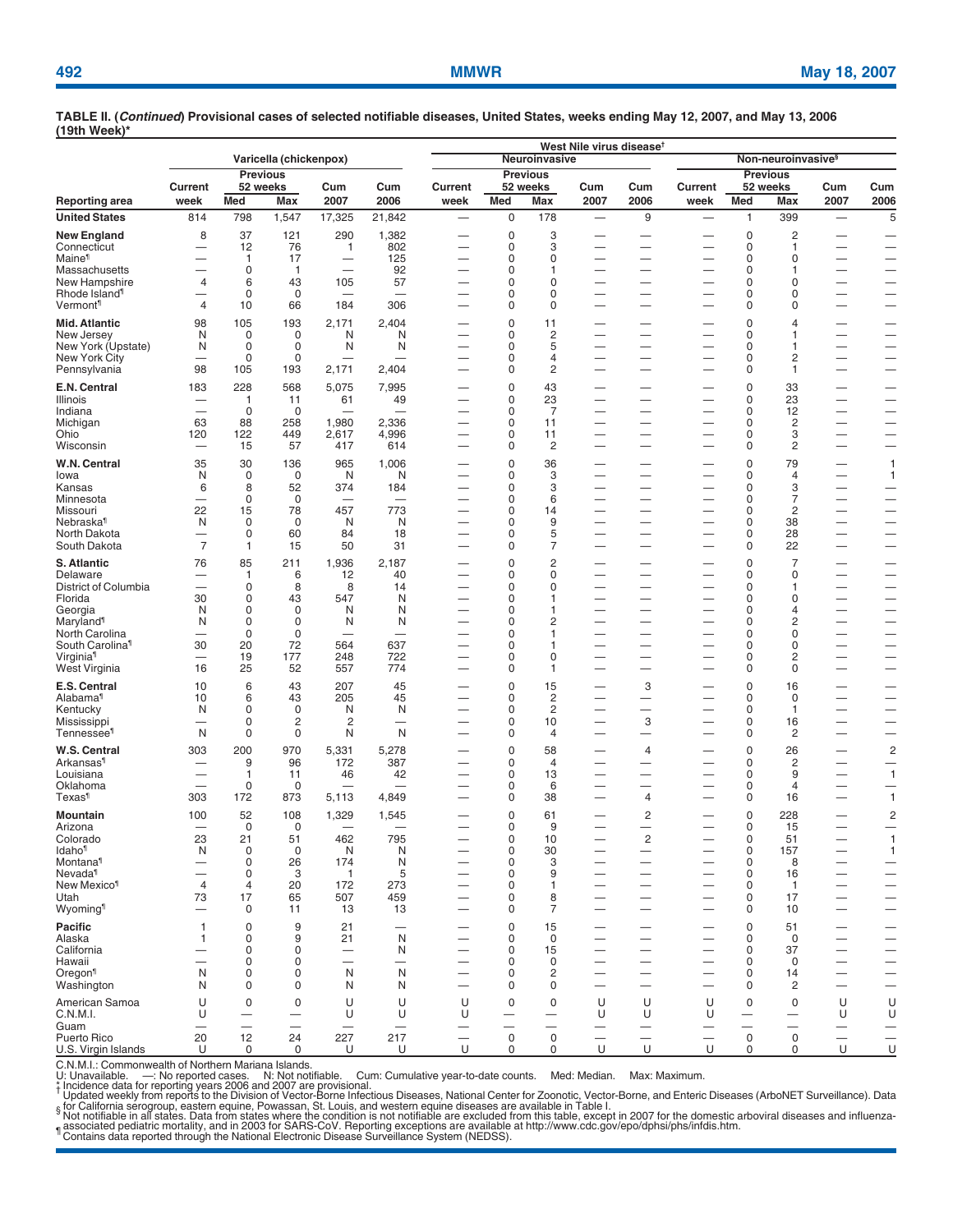### **TABLE III. Deaths in 122 U.S. cities,\* week ending May 12, 2007 (19th Week)**

|                                   |             | All causes, by age (years) |                               |                          |                                            |                                          |                                      |                                |                | All causes, by age (years) |          |                   |                          |                               |                                             |
|-----------------------------------|-------------|----------------------------|-------------------------------|--------------------------|--------------------------------------------|------------------------------------------|--------------------------------------|--------------------------------|----------------|----------------------------|----------|-------------------|--------------------------|-------------------------------|---------------------------------------------|
| <b>Reporting Area</b>             | All<br>Ages | >65                        | 45-64                         | 25-44                    | $1 - 24$                                   | $<$ 1                                    | <b>P&amp;I</b> <sup>+</sup><br>Total | <b>Reporting Area</b>          | All<br>Ages    | $\geq 65$                  | 45-64    | 25-44             | $1 - 24$                 | $<$ 1                         | <b>P&amp;I</b> <sup>+</sup><br><b>Total</b> |
| <b>New England</b>                | 483         | 323                        | 98                            | 31                       | 22                                         | 9                                        | 46                                   | S. Atlantic                    | 1,151          | 717                        | 265      | 115               | 38                       | 16                            | 86                                          |
| Boston, MA                        | 135         | 80                         | 30                            | 9                        | 12                                         | 4                                        | 9                                    | Atlanta, GA                    | U              | U                          | U        | U                 | U                        | U                             | U                                           |
| Bridgeport, CT                    | U           | U                          | U                             | U                        | U                                          | U                                        | U                                    | Baltimore, MD                  | 151            | 81                         | 38       | 23                | 8                        | $\mathbf{1}$                  | 21                                          |
| Cambridge, MA                     | 18          | 16                         | $\mathbf{1}$                  | $\mathbf{1}$             | $\overline{\phantom{0}}$                   | $\overline{\phantom{0}}$                 | 3                                    | Charlotte, NC                  | 133            | 84                         | 31       | 13                | $\overline{\mathbf{c}}$  | 3                             | 17                                          |
| Fall River, MA                    | 26          | 21                         | $\overline{4}$                | 1                        | $\overline{\phantom{0}}$                   | $\overline{\phantom{0}}$                 | 4                                    | Jacksonville, FL               | 232            | 147                        | 61       | 15                | 6                        | 3                             | 11                                          |
| Hartford, CT                      | 53          | 33                         | 13                            | 2                        | $\overline{2}$                             | 3                                        | 7                                    | Miami, FL                      | 89             | 43                         | 25       | 16                | 5                        | —                             | 3                                           |
| Lowell, MA                        | 23          | 18                         | $\overline{4}$                | 1                        | $\overline{\phantom{0}}$                   | $\overline{\phantom{0}}$                 | 3                                    | Norfolk, VA                    | 53             | 33                         | 11       | 6                 | 1                        | $\overline{c}$                | $\overline{\phantom{0}}$                    |
| Lynn, MA                          | 16          | 11                         | 3                             | 2                        | $\overline{\phantom{0}}$                   | $\overline{\phantom{0}}$                 | $\overline{c}$                       | Richmond, VA                   | 43             | 24                         | 11       | $\overline{7}$    | 1                        | —                             | $\overline{\phantom{0}}$                    |
| New Bedford, MA                   | 28          | 21                         | $\overline{4}$                | 3                        | $\overline{\phantom{0}}$                   | $\overline{\phantom{0}}$                 | 5                                    | Savannah, GA                   | 79             | 56                         | 14       | 3                 | 4                        | $\overline{c}$                | 8                                           |
| New Haven, CT                     | 39          | 18                         | 13                            | 5                        | $\overline{c}$                             | $\mathbf{1}$                             | 3                                    | St. Petersburg, FL             | 46             | 30                         | 9        | 3                 | 3                        | 1                             | $\overline{c}$                              |
| Providence, RI                    | 21<br>7     | 15<br>$\overline{7}$       | 3<br>$\overline{\phantom{0}}$ | 2<br>—                   | $\mathbf{1}$<br>$\overline{\phantom{0}}$   | $\overline{\phantom{0}}$                 | $\qquad \qquad -$<br>$\mathbf{1}$    | Tampa, FL                      | 186<br>123     | 128<br>81                  | 35<br>24 | 16<br>13          | 5<br>3                   | $\overline{\mathbf{c}}$<br>2  | 19                                          |
| Somerville, MA<br>Springfield, MA | 42          | 26                         | 8                             | $\overline{4}$           | 3                                          | $\mathbf{1}$                             | 3                                    | Washington, D.C.               | 16             | 10                         | 6        |                   |                          |                               | 3<br>$\overline{c}$                         |
| Waterbury, CT                     | 22          | 15                         | 5                             | $\overline{1}$           | 1                                          |                                          | 6                                    | Wilmington, DE                 |                |                            |          | $\qquad \qquad -$ |                          |                               |                                             |
| Worcester, MA                     | 53          | 42                         | 10                            | $\overline{\phantom{0}}$ | 1                                          | $\overline{\phantom{0}}$                 | $\overbrace{\phantom{1232211}}$      | E.S. Central                   | 869            | 561                        | 204      | 49                | 24                       | 30                            | 60                                          |
|                                   |             |                            |                               |                          |                                            |                                          |                                      | Birmingham, AL                 | 208            | 134                        | 48       | 5                 | 7                        | 13                            | 10                                          |
| Mid. Atlantic                     | 2,127       | 1,464                      | 479                           | 108                      | 46                                         | 30                                       | 126                                  | Chattanooga, TN                | 45             | 29                         | 10       | 2                 | 2                        | 2                             | $\mathbf{1}$                                |
| Albany, NY                        | 56          | 42                         | 12                            | $\mathbf{1}$             | —                                          | 1                                        | 2                                    | Knoxville, TN                  | 120            | 74                         | 37       | 6                 | $\overline{\mathbf{c}}$  | $\mathbf{1}$                  | 6                                           |
| Allentown, PA                     | 46          | 38                         | 5                             | 2                        | $\mathbf{1}$                               |                                          | 4                                    | Lexington, KY                  | 60             | 44                         | 10       | 4                 | 2                        | —                             | 6                                           |
| Buffalo, NY                       | 83          | 53                         | 24                            | 3                        |                                            | 3                                        | 6                                    | Memphis, TN                    | 184            | 120                        | 41       | 10                | 9                        | $\overline{4}$                | 12                                          |
| Camden, NJ                        | 16          | 12                         | $\mathbf{1}$                  | 3                        | $\overline{\phantom{0}}$                   |                                          |                                      | Mobile, AL                     | 67             | 41                         | 13       | 8                 | —                        | 5                             | $\overline{7}$                              |
| Elizabeth, NJ                     | 13          | 9                          | 3                             | $\overline{\phantom{0}}$ | $\mathbf{1}$                               | $\overline{\phantom{0}}$                 | $\mathbf{1}$                         | Montgomery, AL                 | 50             | 34                         | 12       | 1                 | $\overline{1}$           | 2                             | 5                                           |
| Erie, PA                          | 58          | 44                         | 8<br>$\overline{2}$           | 3<br>$\overline{2}$      | $\overline{\phantom{m}}$<br>$\overline{2}$ | 3<br>$\mathbf{1}$                        | 3<br>$\overline{2}$                  | Nashville, TN                  | 135            | 85                         | 33       | 13                | $\mathbf{1}$             | 3                             | 13                                          |
| Jersey City, NJ                   | 19          | 12                         |                               |                          |                                            |                                          | 50                                   | W.S. Central                   | 1,515          | 970                        | 354      | 119               | 29                       | 43                            | 67                                          |
| New York City, NY<br>Newark, NJ   | 997<br>53   | 695<br>23                  | 221<br>20                     | 48<br>5                  | 20<br>$\overline{1}$                       | 13<br>4                                  | 3                                    | Austin, TX                     | 94             | 63                         | 19       | 9                 | $\mathbf{1}$             | $\overline{\mathbf{c}}$       | $\overline{4}$                              |
| Paterson, NJ                      | 17          | 6                          | 7                             | $\mathbf{1}$             | 2                                          | 1                                        | $\mathbf{1}$                         | Baton Rouge, LA                | 64             | 38                         | 12       | $\overline{7}$    | $\overline{\mathbf{c}}$  | 5                             |                                             |
| Philadelphia, PA                  | 378         | 239                        | 98                            | 26                       | 12                                         | 3                                        | 20                                   | Corpus Christi, TX             | 58             | 40                         | 10       | 3                 | 2                        | 3                             | 5                                           |
| Pittsburgh, PA <sup>§</sup>       | 32          | 20                         | 9                             | $\overline{1}$           | $\overline{c}$                             |                                          | $\overline{4}$                       | Dallas, TX                     | 199            | 105                        | 67       | 18                | 8                        | 1                             | 13                                          |
| Reading, PA                       | 43          | 30                         | 12                            | $\mathbf{1}$             | $\overline{\phantom{0}}$                   | $\overline{\phantom{0}}$                 | 3                                    | El Paso, TX                    | 79             | 49                         | 20       | 7                 | 1                        | $\overline{\mathbf{c}}$       | 5                                           |
| Rochester, NY                     | 137         | 105                        | 25                            | 6                        | $\overline{\phantom{0}}$                   | $\mathbf{1}$                             | 12                                   | Fort Worth, TX                 | 121            | 82                         | 32       | 2                 |                          | 5                             | 6                                           |
| Schenectady, NY                   | 25          | 19                         | 5                             | $\mathbf{1}$             | $\equiv$                                   |                                          | $\overbrace{\phantom{1232211}}$      | Houston, TX                    | 370            | 223                        | 81       | 42                | 10                       | 14                            | 9                                           |
| Scranton, PA                      | 39          | 30                         | $\overline{7}$                |                          | $\overline{c}$                             | $\overline{\phantom{0}}$                 | $\overline{4}$                       | Little Rock, AR                | 91             | 64                         | 21       | 2                 | —                        | 4                             | $\mathbf{1}$                                |
| Syracuse, NY                      | 68          | 55                         | 10                            | $\mathbf{1}$             | $\overline{c}$                             | $\overline{\phantom{0}}$                 | 10                                   | New Orleans, LA <sup>1</sup>   | U              | U                          | U        | U                 | U                        | U                             | U                                           |
| Trenton, NJ                       | 21          | 10                         | 6                             | $\overline{4}$           | $\mathbf{1}$                               | $\overline{\phantom{0}}$                 | $\overbrace{\phantom{12322111}}$     | San Antonio, TX                | 228            | 149                        | 54       | 18                | $\overline{\mathbf{c}}$  | 5                             | 11                                          |
| Utica, NY                         | 12          | 10                         | 2                             |                          | $\overline{\phantom{0}}$                   | $\overline{\phantom{0}}$                 | $\mathbf{1}$                         | Shreveport, LA<br>Tulsa, OK    | 91<br>120      | 66<br>91                   | 16<br>22 | 6<br>5            | 1<br>$\overline{c}$      | 2<br>$\overline{\phantom{0}}$ | 6<br>$\overline{7}$                         |
| Yonkers, NY                       | 14          | 12                         | $\overline{2}$                | $\overline{\phantom{0}}$ | $\overline{\phantom{0}}$                   | $\overline{\phantom{0}}$                 |                                      |                                |                |                            |          |                   |                          |                               |                                             |
| E.N. Central                      | 1,993       | 1,311                      | 467                           | 113                      | 53                                         | 49                                       | 138                                  | Mountain                       | 1,225          | 805                        | 259      | 92                | 35                       | 34                            | 63                                          |
| Akron, OH                         | 36          | 26                         | 9                             |                          | $\overline{1}$                             | $\overline{\phantom{m}}$                 | 3                                    | Albuquerque, NM                | 137            | 93                         | 32       | 6                 | 6                        | —                             | 5                                           |
| Canton, OH                        | 36          | 27                         | 9                             | —                        |                                            | —                                        | $\overline{\phantom{0}}$             | Boise, ID                      | 53             | 38                         | 11       | 1                 | 1                        | $\overline{c}$                | 3                                           |
| Chicago, IL                       | 272         | 150                        | 80                            | 23                       | 12                                         | $\overline{7}$                           | 20                                   | Colorado Springs, CO           | 70<br>95       | 40<br>58                   | 16<br>17 | 9                 | 3                        | $\overline{c}$                | 4                                           |
| Cincinnati, OH                    | 85          | 58                         | 18                            | 3                        | 3                                          | 3                                        | 11                                   | Denver, CO                     | 369            | 233                        | 84       | 10<br>33          | $\overline{4}$<br>11     | 6                             | $\overline{7}$                              |
| Cleveland, OH                     | 225         | 167                        | 44                            | 10                       | 3                                          | $\mathbf{1}$                             | 11                                   | Las Vegas, NV<br>Ogden, UT     | 42             | 34                         | 7        | $\mathbf{1}$      |                          | 8<br>$\overline{\phantom{0}}$ | 14<br>$\overline{c}$                        |
| Columbus, OH                      | 186         | 106                        | 47                            | 18                       | 8                                          | $\overline{7}$                           | 17                                   | Phoenix, AZ                    | 152            | 93                         | 34       | 13                | $\overline{4}$           | 8                             | 8                                           |
| Dayton, OH                        | 139         | 100                        | 23                            | 8                        | 4                                          | 4                                        | 8                                    | Pueblo, CO                     | 39             | 28                         | 7        | $\overline{c}$    | $\overline{\mathbf{c}}$  | —                             | $\overline{4}$                              |
| Detroit, MI                       | 175         | 96                         | 45                            | 18                       | 3                                          | 13                                       | 14                                   | Salt Like City, UT             | 113            | 65                         | 28       | 10                | 3                        | $\overline{7}$                | 11                                          |
| Evansville, IN                    | 55          | 44                         | 5                             | 3                        | $\overline{c}$                             | 1                                        | 3                                    | Tucson, AZ                     | 155            | 123                        | 23       | $\overline{7}$    | 1                        | $\mathbf{1}$                  | 5                                           |
| Fort Wayne, IN                    | 64          | 49                         | 8                             | 4                        | 2                                          | 1                                        | 2                                    |                                |                |                            |          |                   |                          |                               |                                             |
| Gary, IN                          | 12          | $\overline{4}$             | 7                             | 1                        | —                                          |                                          |                                      | <b>Pacific</b>                 | 1,272          | 902                        | 244      | 69                | 26                       | 29                            | 95                                          |
| Grand Rapids, MI                  | 55          | 39                         | 11                            | $\mathbf{1}$             | $\overline{c}$                             | $\overline{c}$                           | 6                                    | Berkeley, CA                   | 11             | 6                          | 3        | $\mathbf{1}$      | $\overline{\phantom{0}}$ | $\mathbf{1}$                  | $\mathbf{1}$                                |
| Indianapolis, IN                  | 189<br>52   | 112<br>40                  | 53<br>10                      | 12                       | 6                                          | 6<br>2                                   | 12<br>6                              | Fresno, CA                     | 92<br>U        | 75                         | 8<br>U   | 6<br>U            | 1<br>U                   | $\overline{\mathbf{c}}$<br>U  | $\overline{7}$                              |
| Lansing, MI                       |             |                            |                               |                          |                                            | -                                        |                                      | Glendale, CA                   |                | U                          |          |                   |                          |                               | U                                           |
| Milwaukee, WI<br>Peoria, IL       | 93<br>54    | 64<br>47                   | 29<br>5                       | $\mathbf{1}$             | $\mathbf{1}$                               |                                          | 11<br>3                              | Honolulu, HI<br>Long Beach, CA | 62<br>64       | 46<br>44                   | 13<br>16 | 2<br>2            | $\overline{\mathbf{c}}$  | $\overline{\phantom{0}}$      | 8<br>9                                      |
| Rockford, IL                      | 72          | 47                         | 18                            | 4                        | $\overline{c}$                             | $\mathbf{1}$                             | 2                                    | Los Angeles, CA                | U              | U                          | U        | U                 | U                        | U                             | U                                           |
| South Bend, IN                    | 48          | 34                         | 9                             | 4                        | $\mathbf{1}$                               |                                          | 1                                    | Pasadena, CA                   | 17             | 11                         | 3        | 1                 | 1                        | 1                             | $\mathbf{1}$                                |
| Toledo, OH                        | 89          | 54                         | 30                            | 2                        | $\overline{c}$                             | $\mathbf{1}$                             | 6                                    | Portland, OR                   | 131            | 92                         | 29       | $\overline{4}$    | 3                        | 3                             | 11                                          |
| Youngstown, OH                    | 56          | 47                         | 7                             | $\mathbf{1}$             | $\mathbf{1}$                               | $\overline{\phantom{0}}$                 | 2                                    | Sacramento, CA                 | 193            | 142                        | 32       | 9                 | 6                        | 4                             | 11                                          |
|                                   |             |                            |                               |                          |                                            |                                          |                                      | San Diego, CA                  | 147            | 95                         | 32       | 11                | 3                        | 4                             | 12                                          |
| W.N. Central                      | 584         | 383                        | 141                           | 40                       | 8                                          | 12                                       | 35                                   | San Francisco, CA              | 118            | 89                         | 21       | $\overline{4}$    | 3                        | 1                             | 8                                           |
| Des Moines, IA                    | 38          | 25                         | 11                            | $\overline{1}$           | $\overline{\phantom{0}}$                   | 1                                        | 6                                    | San Jose, CA                   | 159            | 114                        | 30       | 8                 |                          | $\overline{7}$                | 13                                          |
| Duluth, MN                        | 22          | 17                         | 3                             | $\overline{c}$           | $\equiv$                                   |                                          | $\overline{\phantom{m}}$             | Santa Cruz, CA                 | 30             | 21                         | 6        | $\overline{c}$    |                          | 1                             | 3                                           |
| Kansas City, KS                   | 24          | 12                         | 11                            | $\overline{\phantom{0}}$ | $\mathbf{1}$                               | $\overline{\phantom{0}}$                 | $\overline{\phantom{0}}$             | Seattle, WA                    | 111            | 72                         | 20       | 12                | $\overline{4}$           | 3                             | 4                                           |
| Kansas City, MO                   | 92          | 59                         | 24                            | $\overline{7}$           | $\overline{\phantom{m}}$                   | $\sqrt{2}$                               | $\mathbf{1}$                         | Spokane, WA                    | 47             | 32                         | 10       | 4                 | 1                        |                               | $\overline{4}$                              |
| Lincoln, NE                       | 42          | 30                         | 6                             | 5                        | $\mathbf{1}$                               |                                          | 5                                    | Tacoma, WA                     | 90             | 63                         | 21       | 3                 | $\mathbf{1}$             | 2                             | 3                                           |
| Minneapolis, MN                   | 58          | 34                         | 15                            | 6                        | $\overline{\phantom{0}}$                   | 3                                        | $\overline{7}$                       |                                |                |                            |          |                   |                          |                               |                                             |
| Omaha, NE                         | 104         | 72                         | 23                            | 5                        | $\overline{c}$                             | $\overline{c}$                           | 6                                    | Total                          | 11,219** 7,436 |                            | 2,511    | 736               | 281                      | 252                           | 716                                         |
| St. Louis, MO                     | 80          | 44                         | 25                            | 5                        | 3                                          | 3                                        | 3                                    |                                |                |                            |          |                   |                          |                               |                                             |
| St. Paul, MN                      | 46<br>78    | 34                         | 8                             | 4                        | $\overline{\phantom{0}}$<br>$\mathbf{1}$   | $\overline{\phantom{0}}$<br>$\mathbf{1}$ | 4<br>3                               |                                |                |                            |          |                   |                          |                               |                                             |
| Wichita, KS                       |             | 56                         | 15                            | 5                        |                                            |                                          |                                      |                                |                |                            |          |                   |                          |                               |                                             |

U: Unavailable. —:No reported cases.

\* Mortality data in this table are voluntarily reported from 122 cities in the United States, most of which have populations of >100,000. A death is reported by the place of its occurrence and by the week that the death certificate was filed. Fetal deaths are not included. † Pneumonia and influenza.

§ Because of changes in reporting methods in this Pennsylvania city, these numbers are partial counts for the current week. Complete counts will be available in 4 to 6 weeks.

¶ Because of Hurricane Katrina, weekly reporting of deaths has been temporarily disrupted. \*\* Total includes unknown ages.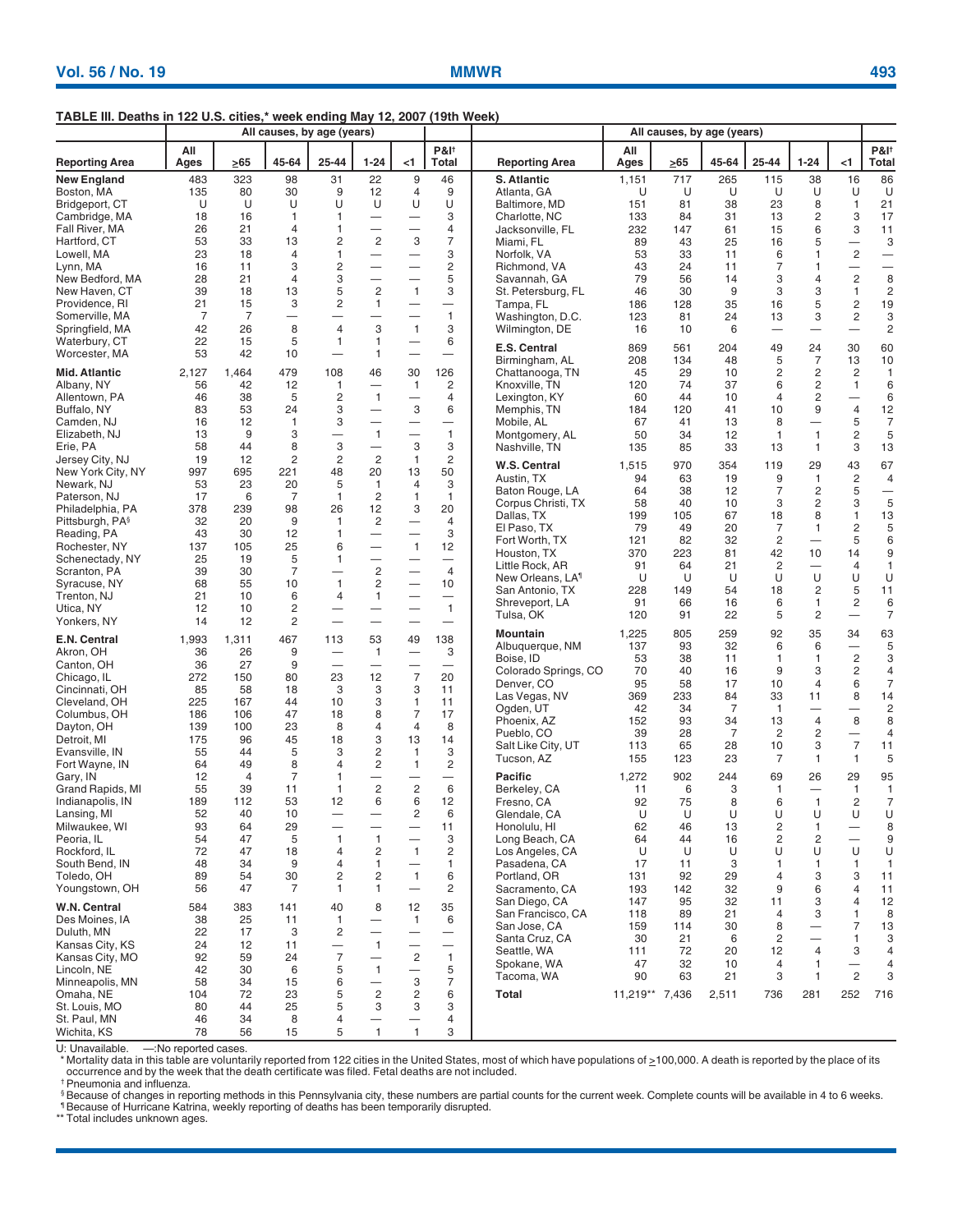

### **FIGURE I. Selected notifiable disease reports, United States, comparison of provisional 4-week totals May 12, 2007, with historical data**

\* Ratio of current 4-week total to mean of 15 4-week totals (from previous, comparable, and subsequent 4-week<br>periods for the past 5 years). The point where the hatched area begins is based on the mean and two standard<br>dev

**Notifiable Disease Data Team and 122 Cities Mortality Data Team** Patsy A. Hall Deborah A. Adams Rosaline Dhara<br>Willie J. Anderson Vernitta Love Willie J. Anderson<br>Lenee Blanton Pearl C. Sharp